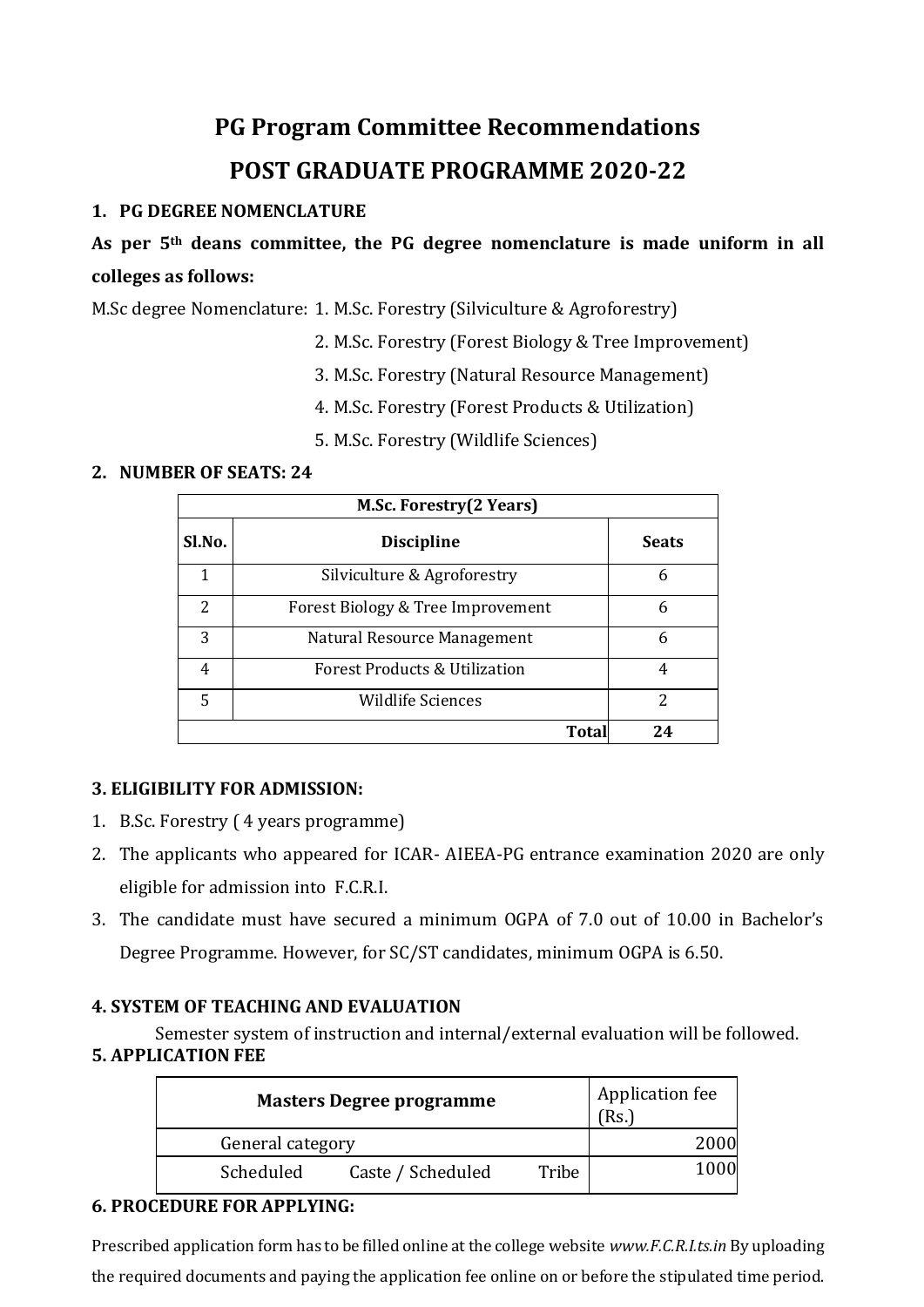## **7. RESERVATION:**

- a) **Reservations for local & non-local candidates: 85% seats are reserved for local candidates and 15 % seats shall be in open category**
- b) **Reservation for SC/ST and BC candidates:** 15%, 6% and 29% of the seats shall be reserved for the candidates belonging to SCs, STs and BCs respectively.
- c) **Reservation for special category candidates**: Seats are reserved as per Govt.norms. (Physically Handicapped-3%; NCC & Sports -0.5%; PAC-2%)
- d) 1/3 seats shall be filled with women candidates

#### **6. CRITERIA FOR SELECTION**

- a ) The selection shall be based on the academic record at Under Graduate level and performance in the entrance test conducted by ICAR through AIEEA PG – 2020 and the weight age shall be in the ratio of **50:50**. Based on the overall merit rank the candidate is allowed to take admission for M.Sc Forestry considering the availability of seat at that merit through a process of counseling.
	- (i) Candidates will be ranked on the basis of aggregate marks obtained as follows.

| (based on marks / grades obtained for degree examination) |      |
|-----------------------------------------------------------|------|
| Total                                                     | -100 |

**Note:** In case of a tie, marks in entrance test shall be considered for tie breaking. When still there is a tie the academic merit shall be considered. For further tie breaking date of birth shall be considered and older candidate shall be preferred.

b) The admission shall be on the basis of Counseling. The merit list of eligible candidates shall be displayed on college website. The counseling will be held at F.C.R.I., Mulugu, Hyderabad on the specified date. Selected candidates shall submit necessary certificates (in original), pay the prescribed fee in full and secure the admission. Failure to do so entails forfeiture of claim for seat. The date of registration will be announced on the counseling day.

#### 7**. CERTIFICATES/DOCUMENTS NEEDED**:

Following documents shall be enclosed to the application. (Candidates are advised to enclose only copies of the certificates):

• ICAR-AIEEA-PG 2020 –Entrance Marks / Rank card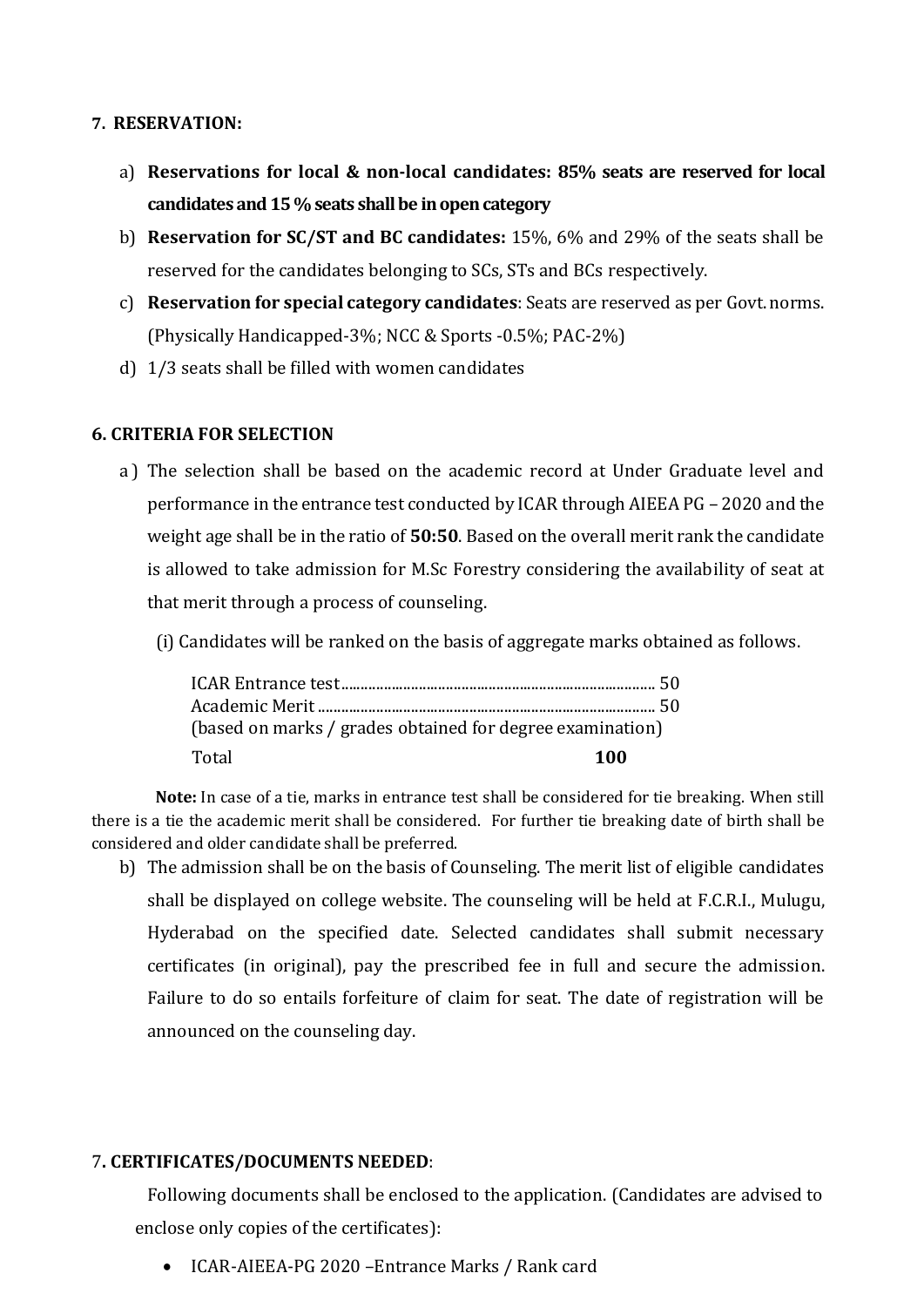- Memoranda of marks (all years) obtained at the qualifying (B.Sc. level) examination or transcript.
- Provisional/degree certificate of the qualifying examination.
- Social Status Certificates issued by the competent authority, in case of candidates belonging to BC / SC/ STs.
- Certificate regarding achievements in NCC / NSS/Sports & Games
- Date of birth certificate
- Certificate towards physical disability, if any
- Aadhaar Card or Passport or Ration card or voters ID card for identity purpose
- Conduct certificate from the head of the institute last attended.
- Originals of the above certificates should be submitted at the time of admission.

**8.** Candidates who are selected for admission should submit the following certificates/documents in original at the time of admission in addition to the originals of the certificates listed above.

- i. Transfer Certificate from the College/Institution where the candidate last studied;
- ii. Students selected for admission into PG courses shall pay the entire fee at the time of counseling itself.
- iii. Migration certificate in case of selected candidates from other universities

**9.** The candidates who fail to submit provisional/degree certificate of qualifying examination will not be allowed for the counseling.

## **10. FINANCIAL ASSISTANCE:**

The Institute does not offer any financial assistance to the post-graduate students.

## **11. GENERAL:**

- a) PG students should not register for any other degree/diploma programme concurrently on regular or part-time basis in any other University/Educational Institution.
- b) Those who joined M.Sc. in F.C.R.I. but could not complete the requirement or withdrawn from M.Sc. courses for not maintaining minimum OGPA and willing to apply again shall appear for Entrance exam conducted by ICAR for that year and seek admission afresh.
- c) All admissions shall be deemed as provisional and subject to further scrutiny. The admission shall be liable for cancellation without notice at any stage during the study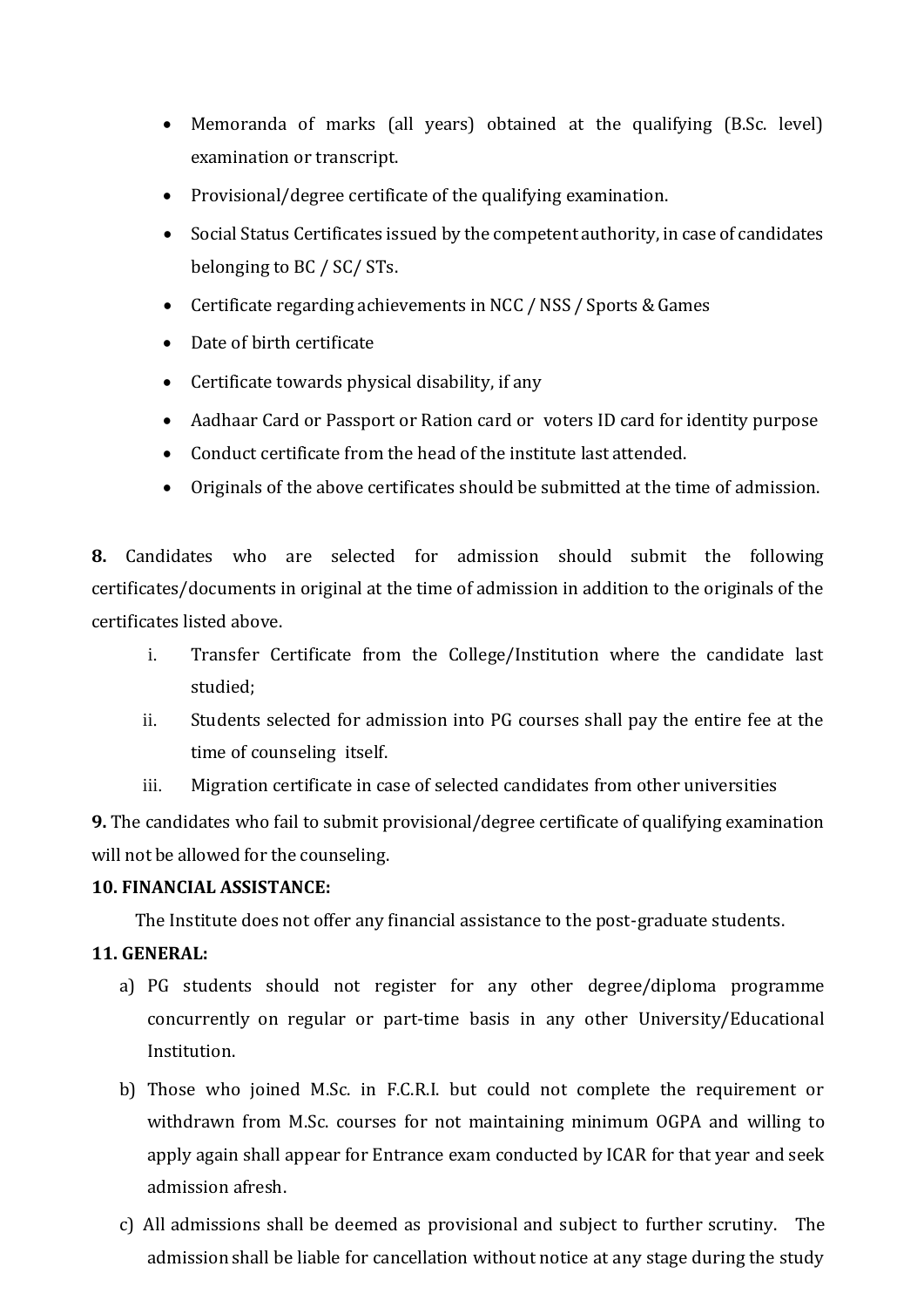of the students if it is found that this admission is in any way repugnant to the rules/regulations or invalid by reason of incorrect or false information furnished by the applicants or their parents/guardians at the time of admission. Any cancellation of admission shall not exclude penal action under the relevant criminallaw. The Institute reserves to itself the right to cancel or vary any of these rules without notice.

d) Hostel accommodation shall be provided.

#### **12. FEES:**

The fee structure is given at **Annexure – I**

*Note:* Fees once paid will not be refunded on any account.

#### **ANNEXURE – I**

**FEES:** The following fees are payable by the candidates selected for admission into M.Sc. course for the Academic Year 2020-21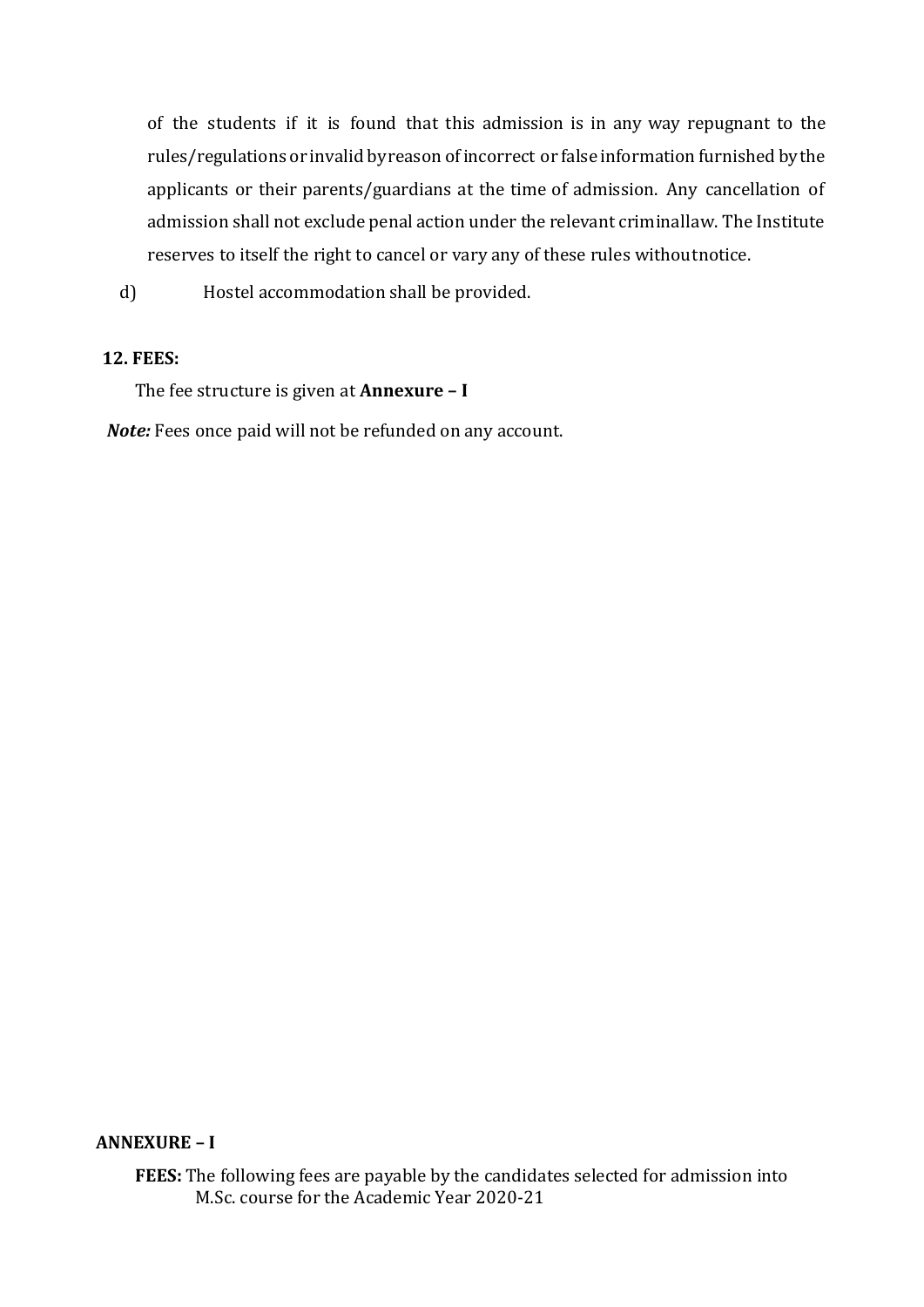| S.No | <b>FEE PARTICULARS</b>                                         | FCRI (Rs) |
|------|----------------------------------------------------------------|-----------|
|      | <b>Admission Fee</b>                                           |           |
| 1.   | Admission Fee (at the time of admission)                       | 1500      |
| 2.   | Identity Card (at the time of admission)                       | 100       |
|      | Academic Regulation & Course Catalogue (at the time of         |           |
| 3.   | admission)                                                     | 250       |
| 4.   | <b>Thesis Guidelines</b>                                       | 200       |
| 5.   | Alumni Fund (in the final semester of study)                   | 600       |
| б.   | Thesis Evaluation Fee (in the final semester of study)         | 2000      |
| 7.   | Migration Certificate Fee                                      | 250       |
|      | <b>Sub Total::</b>                                             | 4900      |
|      | <b>Semester Fee</b>                                            |           |
| 8.   | Tuition Fee (per semester)                                     | 8000      |
| 9.   | Registration Fee (Per semester)                                | 1500      |
| 10.  | Library Fee (per semester)                                     | 1000      |
| 11.  | Examination Fee (per semester)                                 | 2500      |
| 12.  | Laboratory Fee (per semester)                                  | 3500      |
| 13.  | Hostel Room Rent (per semester / per head)                     | 2500      |
| 14.  | Sports & Games Fee (per semester)                              | 2000      |
| 15.  | <b>Hostel Establishment Charges</b>                            | 4800      |
| 16.  | Medical Fee (per semester)                                     | 125       |
| 17.  | Student activities (per semester)                              | 300       |
| 18.  | Student welfare Scheme (per semester)                          | 125       |
|      | Inter College / Inter University Sports, Games & Cultural meet |           |
| 19.  | fee (per semester)                                             | 600       |
|      | <b>Sub Total::</b>                                             | 26950     |
|      |                                                                |           |
| 20.  | Library Deposit at the time of Admission                       | 2000      |
| 21.  | Laboratory Deposit at the time of Admission                    | 3000      |
| 22.  | Hostel Deposit at the time of Admission                        | 5000      |
| 23.  | Mess Deposit at the time of Admission                          | 5000      |
|      | <b>Sub Total</b>                                               | 15000     |
|      | Seat Cancellation Fee- for General                             | 2000      |
|      | for $SC / ST / PH$                                             | 1000      |

## **FEE STRUCTURE FOR M.SC. FORESTRY 2020**

**Note:** The Selected candidates shall pay the entire fee at the time of admission on the day of counseling itself approximately Rs.46,250/- (Rupees Forty Six Thousand Two Hundred and Fifty Only).

| <b>Description</b>                              | <b>FCRI</b>                             |
|-------------------------------------------------|-----------------------------------------|
| In $1st$ Semester (Semester fee+ admission fee) | 31250 (excluding deposit of Rs 15000/-) |
| Only $1st$ sem fee                              | 26350                                   |
| 2,3, $\&$ 4 <sup>th</sup> Semester              | 26350                                   |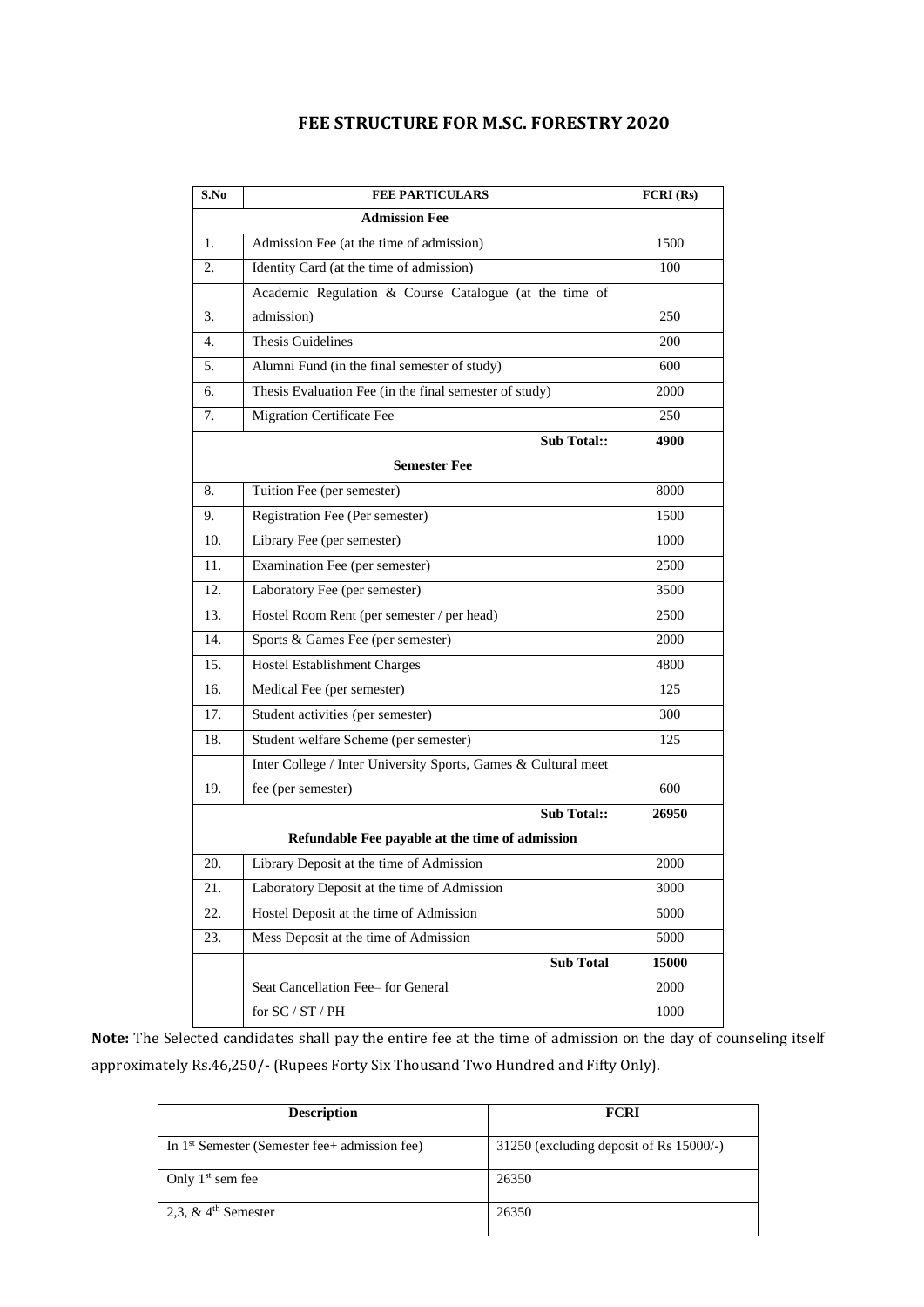## **Fee for all the certificates of PG Program from the academic year 2020-21**

| S.No           | <b>Item</b>                      | Amount  |
|----------------|----------------------------------|---------|
|                |                                  |         |
|                | Bonafide studentship certificate | $100/-$ |
| 2              | <b>Conduct Certificate</b>       | $100/-$ |
| 3              | <b>Transfer Certificate</b>      | $150/-$ |
| $\overline{4}$ | Certificate verification charges | $500/-$ |

#### **Fee for the issue of duplicate certificates of PG Program from the academic year 2020-21**

| S.No              | <b>Item</b>                     | Amount  |
|-------------------|---------------------------------|---------|
|                   | Bonafide certificate(duplicate) | $250/-$ |
| $\mathcal{D}$     | Conduct Certificate (duplicate) | $300/-$ |
| $\mathbf{\Omega}$ | Transfer Certificate(duplicate) | $200/-$ |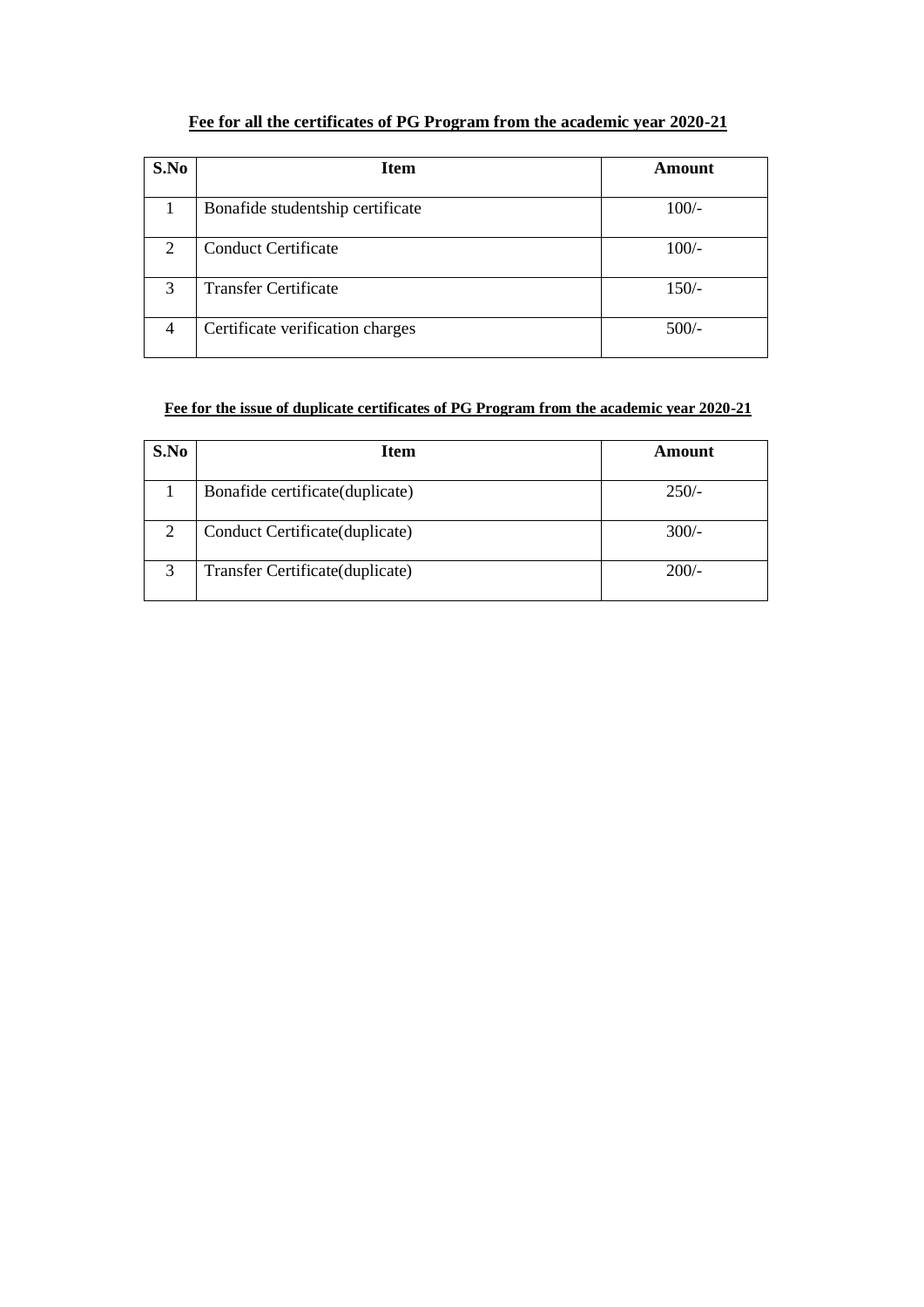#### **PG Course Structure**

As per the approval from the governing board and academic council in 2016,Forest college and Research Institute will start the PG programmes from academic year 2020 onwards.

The M.Sc. Forestry degree will be offered in five disciplines such as Agro-forestry and Silviculture, Forest Biology and Tree Improvement, Forest Resource Management, Forest Products and Utilization and Wildlife Sciences. The institute is well equipped with the needed infrastructure such as classrooms, well equipped laboratories and field labs.

The proposed department-wise course structure and full length syllabus for M.Sc. Forestry 2 year program to be adopted from August 2020 onwards is given below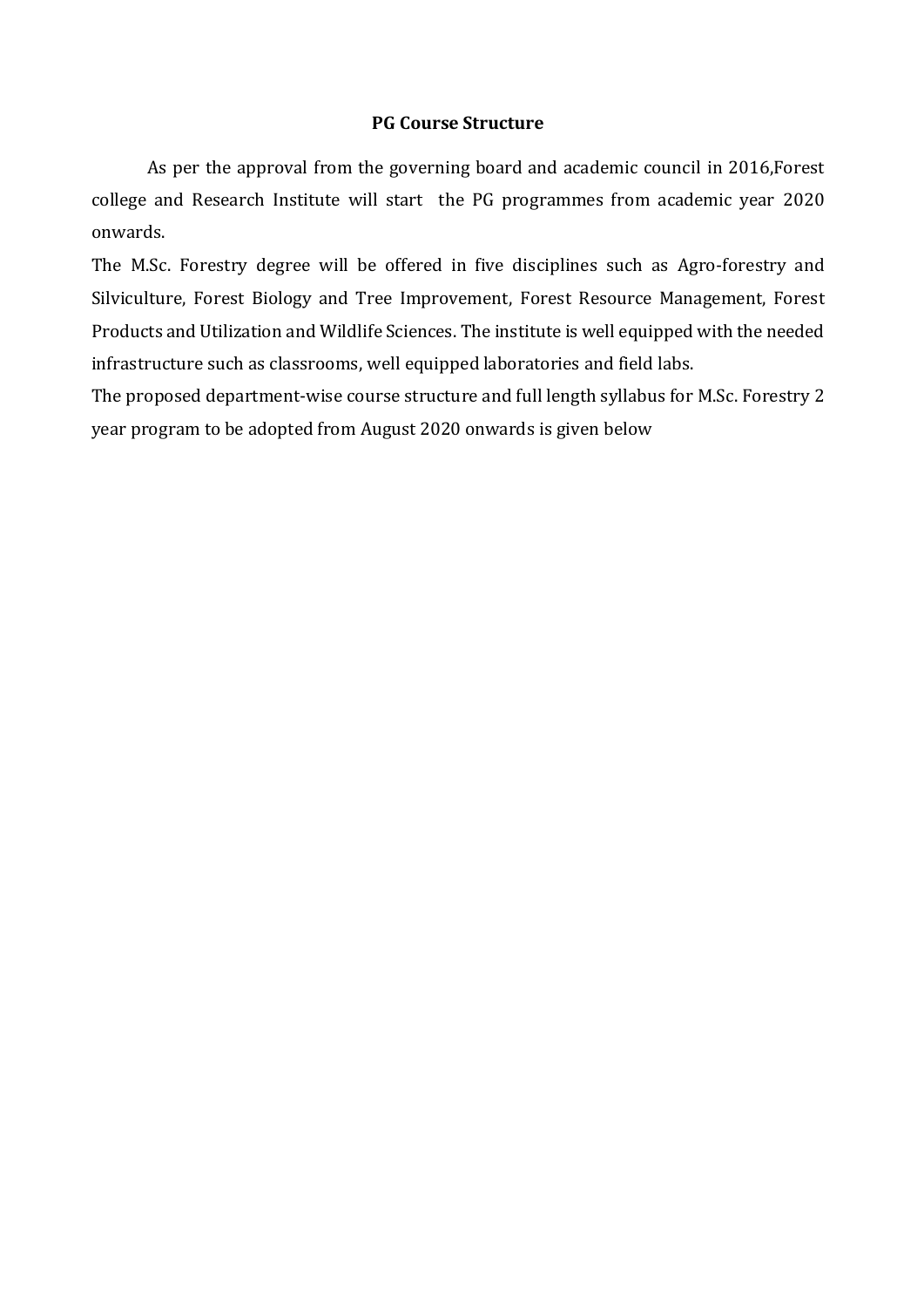## **1. DEPARTMENT OF SILVICULTURE & AGROFORESTRY**

| <b>CODE</b>                                           |                |                | <b>COURSE TITLE</b>                                            |                      | <b>CREDITS</b> |
|-------------------------------------------------------|----------------|----------------|----------------------------------------------------------------|----------------------|----------------|
|                                                       |                |                |                                                                |                      |                |
|                                                       |                |                | A. CORE COURSES (22 credits)<br>(Semester-I)                   |                      |                |
| <b>MFC 501</b>                                        |                | SILVICULTURE   |                                                                |                      | $2 + 1$        |
| <b>MFC 502</b>                                        |                |                | <b>FOREST BIOMETRY</b>                                         |                      | $1 + 1$        |
| <b>MFC 503</b>                                        |                |                | FOREST PRODUCTS - CHEMISTRY AND INDUSTRIES                     |                      | $2 + 1$        |
| <b>MFC 504</b>                                        |                |                | FOREST ECOLOGY AND BIODIVERSITY CONSERVATION                   |                      | $2 + 1$        |
| <b>MFC 505</b>                                        |                |                | FOREST RESOURCE MANAGEMENT AND ECONOMICS                       |                      | $1+1$          |
| <b>MFC 506</b>                                        |                |                | FOREST SOIL FERTILITY AND NUTRIENT MANAGEMENT                  |                      | $2 + 1$        |
| <b>MFC 507</b>                                        |                |                | APPLIED TREE IMPROVEMENT                                       |                      | $2 + 1$        |
| <b>MFC 508</b>                                        |                |                | TREE SEED TECHNOLOGY                                           |                      | $2 + 1$        |
|                                                       |                |                |                                                                | <b>Total Credits</b> | $14+8=22$      |
|                                                       |                |                |                                                                |                      |                |
|                                                       |                |                | <b>B. SPECIALIZATION COURSES (12 Credits)</b><br>(Semester-II) |                      |                |
| <b>SAF 511</b>                                        |                |                | <b>AGROFORESTRY SYSTEMS</b>                                    |                      | $2 + 1$        |
| <b>SAF 512</b>                                        |                |                | PLANTATION FORESTRY                                            |                      | $2 + 1$        |
| <b>SAF 513</b>                                        |                |                | CLIMATE CHANGE AND CONSERVATION SILVICULTURE                   |                      | $2 + 1$        |
| <b>SAF 514</b>                                        |                |                | FRUIT PLANTS, TREES & SHRUBS FOR AGROFORESTRY                  |                      | $2 + 1$        |
| <b>SAF 515</b>                                        |                |                | MODERN NURSERY TECHNOLOGY                                      |                      | $1+1$          |
| <b>SAF 516</b>                                        |                |                | BIOFERTILIZERS PRODUCTION TECHNOLOGY                           |                      | $1+1$          |
|                                                       |                |                |                                                                | <b>Total Credits</b> | 12             |
|                                                       |                |                | <b>C. SUPPORTING COURSES (5 Credits)</b><br>(Semester-II)      |                      |                |
| <b>STA 501</b>                                        |                |                | <b>DESIGN OF EXPERIMENTS</b>                                   |                      | $1 + 1$        |
|                                                       | <b>STA 502</b> |                | REMOTE SENSING AND GEOGRAPHIC INFORMATION SYSTEM               |                      | $2 + 1$        |
| <b>STA 503</b>                                        |                |                | <b>APPLIED STATISTICAL METHODS</b>                             |                      | $1+1$          |
| <b>STA 504</b><br>COMPUTER APPLICATIONS IN STATISTICS |                |                |                                                                | $0 + 1$              |                |
|                                                       |                |                |                                                                | <b>Total Credits</b> | 5              |
| D.                                                    |                | <b>SAF 591</b> | MASTER'S SEMINAR (Semester-III)                                |                      | $1 + 0$        |
| Е.                                                    |                | <b>SAF 599</b> | MASTER'S RESEARCH(Semester-II, III & IV)                       |                      | $0 + 20$       |
| $\boldsymbol{\mathrm{F}}$                             |                |                | <b>NON-CREDIT COURSES (6)</b>                                  |                      |                |
| $\mathbf G$                                           |                |                | COMPREHENSIVE EXAMINATION (WRITTEN & ORAL)                     |                      |                |
|                                                       |                |                |                                                                | <b>Total Credits</b> | 60             |
|                                                       |                |                |                                                                |                      |                |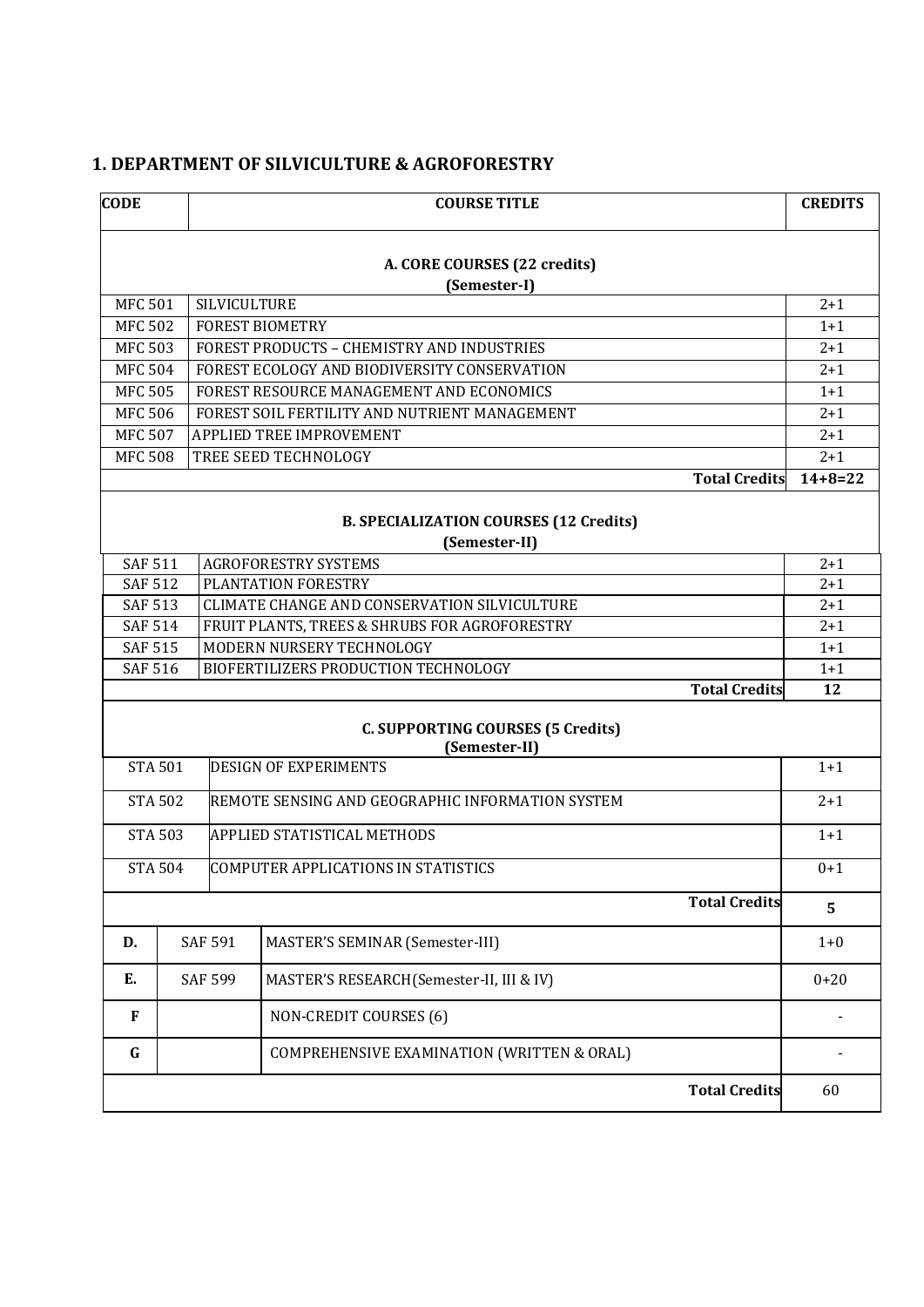## **2. DEPARTMENT OF TREE BREEDING & IMPROVEMENT**

| <b>CODE</b>                                           |                                                                          |         | <b>COURSE TITLE</b>                                            |                         | <b>CREDITS</b>   |  |
|-------------------------------------------------------|--------------------------------------------------------------------------|---------|----------------------------------------------------------------|-------------------------|------------------|--|
|                                                       | A. CORE COURSES (22 credits)<br>(Semester-I)                             |         |                                                                |                         |                  |  |
| <b>MFC 501</b>                                        |                                                                          |         | <b>SILVICULTURE</b>                                            |                         | $2 + 1$          |  |
|                                                       | <b>FOREST BIOMETRY</b><br><b>MFC 502</b>                                 |         |                                                                | $1 + 1$                 |                  |  |
| <b>MFC 503</b>                                        |                                                                          |         | FOREST PRODUCTS - CHEMISTRY AND INDUSTRIES                     |                         | $2 + 1$          |  |
| <b>MFC 504</b>                                        |                                                                          |         | FOREST ECOLOGY AND BIODIVERSITY CONSERVATION                   |                         | $2 + 1$          |  |
| <b>MFC 505</b>                                        |                                                                          |         | FOREST RESOURCE MANAGEMENT AND ECONOMICS                       |                         | $1 + 1$          |  |
| <b>MFC 506</b>                                        |                                                                          |         | FOREST SOIL FERTILITY AND NUTRIENT MANAGEMENT                  |                         | $2 + 1$          |  |
| <b>MFC 507</b>                                        |                                                                          |         | APPLIED TREE IMPROVEMENT                                       |                         | $2 + 1$          |  |
| <b>MFC 508</b>                                        |                                                                          |         | TREE SEED TECHNOLOGY                                           |                         | $2 + 1$          |  |
|                                                       |                                                                          |         |                                                                | <b>Total Credits</b>    | $14+8=22$        |  |
|                                                       |                                                                          |         | <b>B. SPECIALIZATION COURSES (12 Credits)</b><br>(Semester-II) |                         |                  |  |
|                                                       | <b>FBT 511</b>                                                           |         | <b>BREEDING METHODS IN FOREST TREES</b>                        |                         | $2 + 1$          |  |
|                                                       | <b>FBT 512</b>                                                           |         | QUANTITATIVE GENETICS IN FOREST TREE BREEDING                  |                         | $2 + 1$          |  |
|                                                       | <b>FBT 513</b>                                                           |         | PHYSIOLOGY OF WOODY PLANTS                                     |                         | $2 + 1$          |  |
|                                                       | <b>FBT 514</b><br>REPRODUCTIVE BIOLOGY OF FOREST TREES<br><b>FBT 515</b> |         |                                                                | $2 + 1$                 |                  |  |
|                                                       |                                                                          |         | BIOTECHNOLOGY APPROACHES IN FORESTRY                           |                         | $2 + 1$          |  |
|                                                       | <b>FBT 516</b><br><b>FBT 517</b>                                         |         | <b>CLONAL FORESTRY</b><br>TISSUE CULTURE IN FOREST TREES       |                         | $1+1$<br>$2 + 1$ |  |
|                                                       |                                                                          |         |                                                                | <b>Total Credits</b>    | 12               |  |
|                                                       |                                                                          |         | <b>C. SUPPORTING COURSES (5 Credits)</b><br>(Semester-II)      |                         |                  |  |
| <b>STA 501</b>                                        |                                                                          |         | <b>DESIGN OF EXPERIMENTS</b>                                   |                         | $1 + 1$          |  |
| <b>STA 502</b>                                        |                                                                          |         | REMOTE SENSING AND GEOGRAPHIC INFORMATION SYSTEM               |                         | $2 + 1$          |  |
| <b>STA 503</b>                                        |                                                                          |         | <b>APPLIED STATISTICAL METHODS</b>                             |                         | $1 + 1$          |  |
| <b>STA 504</b><br>COMPUTER APPLICATIONS IN STATISTICS |                                                                          | $0 + 1$ |                                                                |                         |                  |  |
|                                                       | <b>Total Credits</b><br>5                                                |         |                                                                |                         |                  |  |
| D                                                     | <b>FBT 591</b>                                                           |         | MASTER'S SEMINAR (Semester-III)                                |                         | $1 + 0$          |  |
| E                                                     | <b>FBT 599</b>                                                           |         | MASTER'S RESEARCH (Semester-II, III & IV)                      |                         | $0 + 20$         |  |
| F                                                     |                                                                          |         | <b>NON-CREDIT COURSES (6)</b>                                  |                         |                  |  |
| G                                                     |                                                                          |         | COMPREHENSIVE EXAMINATION (WRITTEN & ORAL)                     |                         |                  |  |
|                                                       |                                                                          |         |                                                                | <b>Total Credits</b> 60 |                  |  |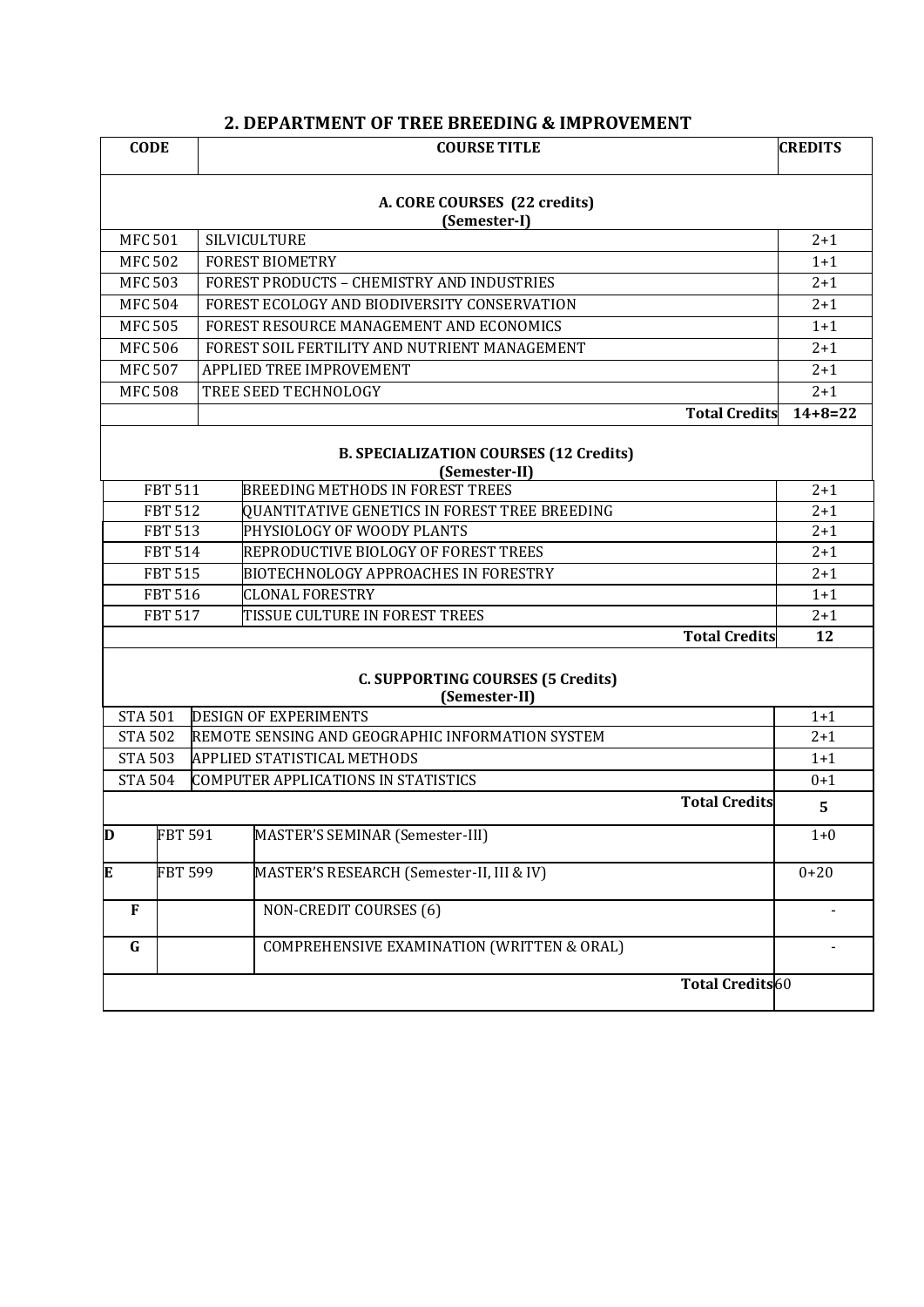# **3. DEPARTMENT OF FOREST PRODUCTS & UTILIZATION**

| <b>CODE</b>                      |                                        | <b>COURSE TITLE</b>                                                | <b>CREDITS</b>   |
|----------------------------------|----------------------------------------|--------------------------------------------------------------------|------------------|
|                                  |                                        | A. CORE COURSES (22 credits)                                       |                  |
|                                  |                                        | (Semester-I)                                                       |                  |
| <b>MFC 501</b>                   |                                        | <b>SILVICULTURE</b>                                                | $2 + 1$          |
| <b>MFC 502</b>                   |                                        | <b>FOREST BIOMETRY</b>                                             | $1 + 1$          |
| <b>MFC 503</b>                   |                                        | FOREST PRODUCTS - CHEMISTRY AND INDUSTRIES                         | $2 + 1$          |
| <b>MFC 504</b>                   |                                        | FOREST ECOLOGY AND BIODIVERSITY CONSERVATION                       | $2 + 1$          |
| <b>MFC 505</b>                   |                                        | FOREST RESOURCE MANAGEMENT AND ECONOMICS                           | $1 + 1$          |
| <b>MFC 506</b>                   |                                        | FOREST SOIL FERTILITY AND NUTRIENT MANAGEMENT                      | $2 + 1$          |
| <b>MFC 507</b>                   |                                        | <b>APPLIED TREE IMPROVEMENT</b>                                    | $2 + 1$          |
| <b>MFC 508</b>                   |                                        | TREE SEED TECHNOLOGY                                               | $2 + 1$          |
|                                  |                                        | <b>Total Credits</b>                                               | $14+8=22$        |
|                                  |                                        |                                                                    |                  |
|                                  |                                        | <b>B. SPECIALIZATION COURSES (12 Credits)</b>                      |                  |
|                                  |                                        | (Semester-II)                                                      |                  |
| <b>FPU 511</b>                   |                                        | WOOD IDENTIFICATIONTECHNIQUES                                      | $0+2$            |
| <b>FPU 512</b><br><b>FPU 513</b> |                                        | <b>GENERAL PROPERTIES OF WOOD</b><br>WOOD SEASONING & PRESERVATION | $1+1$<br>$2 + 1$ |
|                                  | <b>FPU 514</b>                         | PULP & PAPER TECHNOLOGY                                            | $2 + 1$          |
| <b>FPU 515</b>                   |                                        | WOOD MODIFICATION & COMPOSITE WOOD                                 | $2 + 1$          |
|                                  |                                        | MEDICINAL CHEMISTRY & PROCESSING OF MEDICINAL & AROMATIC PLANTS    | $2 + 1$          |
|                                  | <b>FPU 516</b><br><b>Total Credits</b> |                                                                    |                  |
|                                  |                                        |                                                                    |                  |
|                                  |                                        | <b>C. SUPPORTING COURSES (5 Credits)</b>                           |                  |
|                                  |                                        | (Semester-II)                                                      |                  |
| <b>STA 501</b>                   |                                        | <b>DESIGN OF EXPERIMENTS</b>                                       | $1 + 1$          |
|                                  |                                        |                                                                    |                  |
|                                  | <b>STA 502</b>                         | REMOTE SENSING AND GEOGRAPHIC INFORMATION SYSTEM                   | $2 + 1$          |
|                                  | <b>STA 503</b>                         | <b>APPLIED STATISTICAL METHODS</b>                                 | $1 + 1$          |
|                                  | <b>STA 504</b>                         | COMPUTER APPLICATIONS IN STATISTICS                                | $0+1$            |
|                                  |                                        |                                                                    |                  |
|                                  |                                        | <b>Total Credits</b>                                               | 5                |
| D                                | <b>FPU 591</b>                         | MASTER'S SEMINAR (Semester-III)                                    | $1 + 0$          |
| E                                | <b>FPU 599</b>                         | MASTER'S RESEARCH (Semester-II, III & IV)                          | $0 + 20$         |
| F                                |                                        | NON-CREDIT COURSES (6)                                             |                  |
| G                                |                                        | COMPREHENSIVE EXAMINATION (WRITTEN & ORAL)                         |                  |
|                                  |                                        | <b>Total Credits</b>                                               | 60               |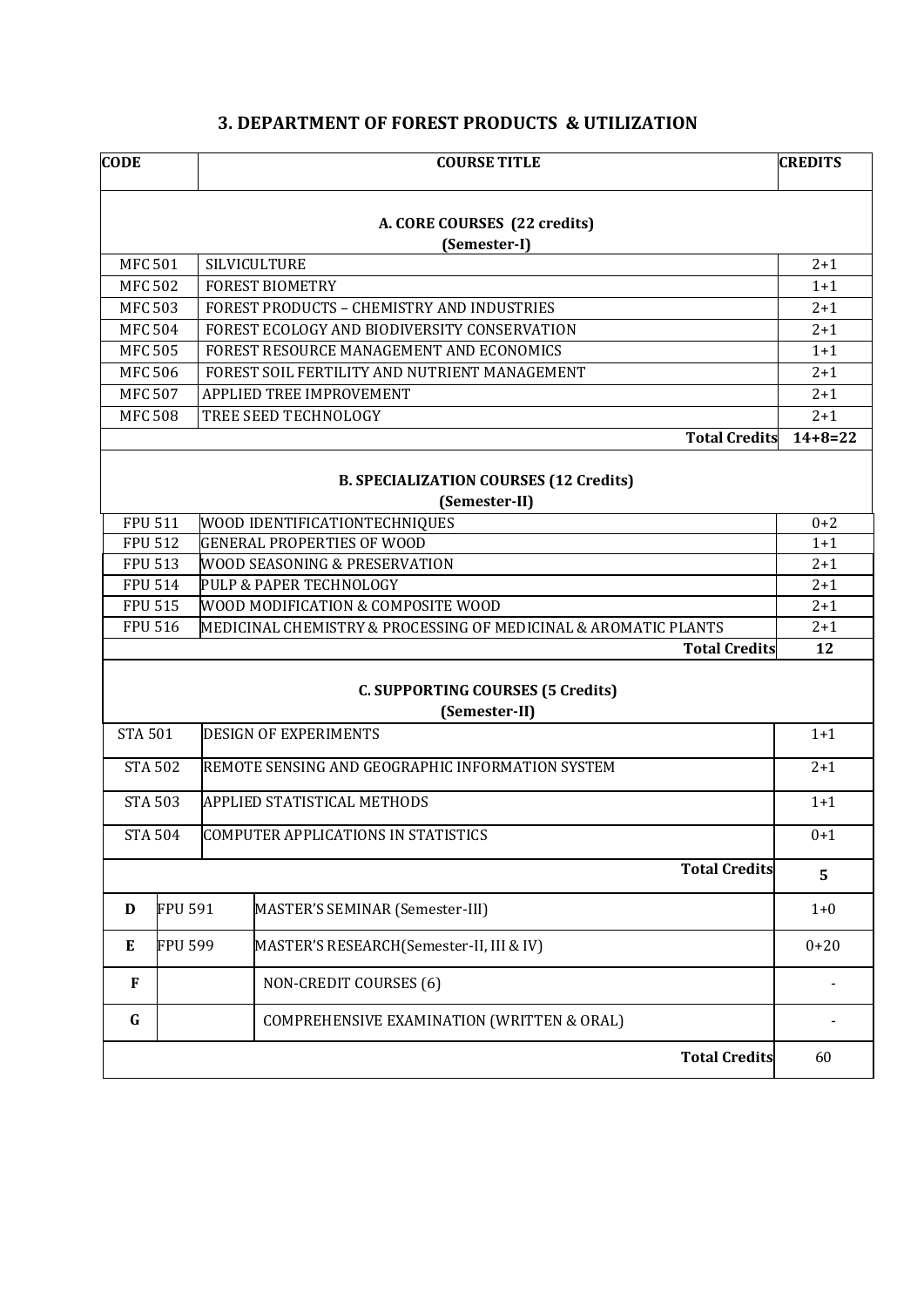## **4. DEPARTMENT OF FOREST RESOURCE MANAGEMENT**

| A. CORE COURSES (22 credits)<br>(Semester-I)<br><b>MFC 501</b><br>SILVICULTURE<br>$2 + 1$<br><b>FOREST BIOMETRY</b><br><b>MFC 502</b><br>$1 + 1$<br>FOREST PRODUCTS - CHEMISTRY AND INDUSTRIES<br>$2 + 1$<br><b>MFC 503</b><br>$2 + 1$<br><b>MFC 504</b><br>FOREST ECOLOGY AND BIODIVERSITY CONSERVATION<br><b>MFC 505</b><br>FOREST RESOURCE MANAGEMENT AND ECONOMICS<br>$1 + 1$<br>FOREST SOIL FERTILITY AND NUTRIENT MANAGEMENT<br>$2 + 1$<br><b>MFC 506</b><br><b>MFC 507</b><br>APPLIED TREE IMPROVEMENT<br>$2 + 1$<br><b>MFC 508</b><br>TREE SEED TECHNOLOGY<br><b>Total Credits</b><br><b>B. SPECIALIZATION COURSES (12 Credits)</b><br>x(Semester-II)<br><b>FRM 511</b><br>ECOSYSTEM SERVICES AND ACCOUNTING<br><b>FRM 512</b><br>RESTORATION ECOLOGY<br><b>FRM 513</b><br>MANAGEMENT OF INSECT PESTS AND DISEASES IN PLANTATIONS<br><b>FRM 514</b><br><b>FOREST MANAGEMENT</b><br><b>FRM 515</b><br><b>FORESTS AND PEOPLE</b><br><b>FRM 516</b><br><b>FOREST HYDROLOGY</b><br><b>FRM 517</b><br>FOREST ECOSYSTEM ASSESSMENT AND MANAGEMENT<br><b>Total Credits</b><br>12<br><b>C. SUPPORTING COURSES (5 Credits)</b><br>(Semester-II)<br><b>DESIGN OF EXPERIMENTS</b><br><b>STA 501</b><br>REMOTE SENSING AND GEOGRAPHIC INFORMATION SYSTEM<br><b>STA 502</b><br>APPLIED STATISTICAL METHODS<br><b>STA 503</b><br><b>STA 504</b><br>COMPUTER APPLICATIONS IN STATISTICS<br><b>Total Credits</b><br>5<br>D<br><b>FRM 591</b><br>MASTER'S SEMINAR (Semester-III)<br><b>FRM 599</b><br>E<br>MASTER'S RESEARCH(Semester-II, III & IV)<br>F<br>NON-CREDIT COURSES (6) | <b>CODE</b> |  |  | <b>COURSE TITLE</b>                        | <b>CREDITS</b> |
|---------------------------------------------------------------------------------------------------------------------------------------------------------------------------------------------------------------------------------------------------------------------------------------------------------------------------------------------------------------------------------------------------------------------------------------------------------------------------------------------------------------------------------------------------------------------------------------------------------------------------------------------------------------------------------------------------------------------------------------------------------------------------------------------------------------------------------------------------------------------------------------------------------------------------------------------------------------------------------------------------------------------------------------------------------------------------------------------------------------------------------------------------------------------------------------------------------------------------------------------------------------------------------------------------------------------------------------------------------------------------------------------------------------------------------------------------------------------------------------------------------------------------------------------------------------------------|-------------|--|--|--------------------------------------------|----------------|
|                                                                                                                                                                                                                                                                                                                                                                                                                                                                                                                                                                                                                                                                                                                                                                                                                                                                                                                                                                                                                                                                                                                                                                                                                                                                                                                                                                                                                                                                                                                                                                           |             |  |  |                                            |                |
|                                                                                                                                                                                                                                                                                                                                                                                                                                                                                                                                                                                                                                                                                                                                                                                                                                                                                                                                                                                                                                                                                                                                                                                                                                                                                                                                                                                                                                                                                                                                                                           |             |  |  |                                            |                |
|                                                                                                                                                                                                                                                                                                                                                                                                                                                                                                                                                                                                                                                                                                                                                                                                                                                                                                                                                                                                                                                                                                                                                                                                                                                                                                                                                                                                                                                                                                                                                                           |             |  |  |                                            |                |
|                                                                                                                                                                                                                                                                                                                                                                                                                                                                                                                                                                                                                                                                                                                                                                                                                                                                                                                                                                                                                                                                                                                                                                                                                                                                                                                                                                                                                                                                                                                                                                           |             |  |  |                                            |                |
|                                                                                                                                                                                                                                                                                                                                                                                                                                                                                                                                                                                                                                                                                                                                                                                                                                                                                                                                                                                                                                                                                                                                                                                                                                                                                                                                                                                                                                                                                                                                                                           |             |  |  |                                            |                |
|                                                                                                                                                                                                                                                                                                                                                                                                                                                                                                                                                                                                                                                                                                                                                                                                                                                                                                                                                                                                                                                                                                                                                                                                                                                                                                                                                                                                                                                                                                                                                                           |             |  |  |                                            |                |
|                                                                                                                                                                                                                                                                                                                                                                                                                                                                                                                                                                                                                                                                                                                                                                                                                                                                                                                                                                                                                                                                                                                                                                                                                                                                                                                                                                                                                                                                                                                                                                           |             |  |  |                                            |                |
|                                                                                                                                                                                                                                                                                                                                                                                                                                                                                                                                                                                                                                                                                                                                                                                                                                                                                                                                                                                                                                                                                                                                                                                                                                                                                                                                                                                                                                                                                                                                                                           |             |  |  |                                            |                |
|                                                                                                                                                                                                                                                                                                                                                                                                                                                                                                                                                                                                                                                                                                                                                                                                                                                                                                                                                                                                                                                                                                                                                                                                                                                                                                                                                                                                                                                                                                                                                                           |             |  |  |                                            | $2 + 1$        |
|                                                                                                                                                                                                                                                                                                                                                                                                                                                                                                                                                                                                                                                                                                                                                                                                                                                                                                                                                                                                                                                                                                                                                                                                                                                                                                                                                                                                                                                                                                                                                                           |             |  |  |                                            | $14+8=22$      |
|                                                                                                                                                                                                                                                                                                                                                                                                                                                                                                                                                                                                                                                                                                                                                                                                                                                                                                                                                                                                                                                                                                                                                                                                                                                                                                                                                                                                                                                                                                                                                                           |             |  |  |                                            |                |
|                                                                                                                                                                                                                                                                                                                                                                                                                                                                                                                                                                                                                                                                                                                                                                                                                                                                                                                                                                                                                                                                                                                                                                                                                                                                                                                                                                                                                                                                                                                                                                           |             |  |  |                                            |                |
|                                                                                                                                                                                                                                                                                                                                                                                                                                                                                                                                                                                                                                                                                                                                                                                                                                                                                                                                                                                                                                                                                                                                                                                                                                                                                                                                                                                                                                                                                                                                                                           |             |  |  |                                            |                |
|                                                                                                                                                                                                                                                                                                                                                                                                                                                                                                                                                                                                                                                                                                                                                                                                                                                                                                                                                                                                                                                                                                                                                                                                                                                                                                                                                                                                                                                                                                                                                                           |             |  |  |                                            | $1+1$          |
|                                                                                                                                                                                                                                                                                                                                                                                                                                                                                                                                                                                                                                                                                                                                                                                                                                                                                                                                                                                                                                                                                                                                                                                                                                                                                                                                                                                                                                                                                                                                                                           |             |  |  |                                            | $2 + 0$        |
|                                                                                                                                                                                                                                                                                                                                                                                                                                                                                                                                                                                                                                                                                                                                                                                                                                                                                                                                                                                                                                                                                                                                                                                                                                                                                                                                                                                                                                                                                                                                                                           |             |  |  |                                            | $2 + 1$        |
|                                                                                                                                                                                                                                                                                                                                                                                                                                                                                                                                                                                                                                                                                                                                                                                                                                                                                                                                                                                                                                                                                                                                                                                                                                                                                                                                                                                                                                                                                                                                                                           |             |  |  |                                            | $2 + 1$        |
|                                                                                                                                                                                                                                                                                                                                                                                                                                                                                                                                                                                                                                                                                                                                                                                                                                                                                                                                                                                                                                                                                                                                                                                                                                                                                                                                                                                                                                                                                                                                                                           |             |  |  |                                            | $2 + 0$        |
|                                                                                                                                                                                                                                                                                                                                                                                                                                                                                                                                                                                                                                                                                                                                                                                                                                                                                                                                                                                                                                                                                                                                                                                                                                                                                                                                                                                                                                                                                                                                                                           |             |  |  |                                            | $1+1$          |
|                                                                                                                                                                                                                                                                                                                                                                                                                                                                                                                                                                                                                                                                                                                                                                                                                                                                                                                                                                                                                                                                                                                                                                                                                                                                                                                                                                                                                                                                                                                                                                           |             |  |  | $2 + 1$                                    |                |
|                                                                                                                                                                                                                                                                                                                                                                                                                                                                                                                                                                                                                                                                                                                                                                                                                                                                                                                                                                                                                                                                                                                                                                                                                                                                                                                                                                                                                                                                                                                                                                           |             |  |  |                                            |                |
|                                                                                                                                                                                                                                                                                                                                                                                                                                                                                                                                                                                                                                                                                                                                                                                                                                                                                                                                                                                                                                                                                                                                                                                                                                                                                                                                                                                                                                                                                                                                                                           |             |  |  |                                            |                |
|                                                                                                                                                                                                                                                                                                                                                                                                                                                                                                                                                                                                                                                                                                                                                                                                                                                                                                                                                                                                                                                                                                                                                                                                                                                                                                                                                                                                                                                                                                                                                                           |             |  |  |                                            | $1+1$          |
|                                                                                                                                                                                                                                                                                                                                                                                                                                                                                                                                                                                                                                                                                                                                                                                                                                                                                                                                                                                                                                                                                                                                                                                                                                                                                                                                                                                                                                                                                                                                                                           |             |  |  |                                            | $2+1$          |
|                                                                                                                                                                                                                                                                                                                                                                                                                                                                                                                                                                                                                                                                                                                                                                                                                                                                                                                                                                                                                                                                                                                                                                                                                                                                                                                                                                                                                                                                                                                                                                           |             |  |  |                                            | $1 + 1$        |
|                                                                                                                                                                                                                                                                                                                                                                                                                                                                                                                                                                                                                                                                                                                                                                                                                                                                                                                                                                                                                                                                                                                                                                                                                                                                                                                                                                                                                                                                                                                                                                           |             |  |  |                                            | $0 + 1$        |
|                                                                                                                                                                                                                                                                                                                                                                                                                                                                                                                                                                                                                                                                                                                                                                                                                                                                                                                                                                                                                                                                                                                                                                                                                                                                                                                                                                                                                                                                                                                                                                           |             |  |  |                                            |                |
|                                                                                                                                                                                                                                                                                                                                                                                                                                                                                                                                                                                                                                                                                                                                                                                                                                                                                                                                                                                                                                                                                                                                                                                                                                                                                                                                                                                                                                                                                                                                                                           |             |  |  |                                            | $1 + 0$        |
|                                                                                                                                                                                                                                                                                                                                                                                                                                                                                                                                                                                                                                                                                                                                                                                                                                                                                                                                                                                                                                                                                                                                                                                                                                                                                                                                                                                                                                                                                                                                                                           |             |  |  |                                            | $0 + 20$       |
|                                                                                                                                                                                                                                                                                                                                                                                                                                                                                                                                                                                                                                                                                                                                                                                                                                                                                                                                                                                                                                                                                                                                                                                                                                                                                                                                                                                                                                                                                                                                                                           |             |  |  |                                            |                |
|                                                                                                                                                                                                                                                                                                                                                                                                                                                                                                                                                                                                                                                                                                                                                                                                                                                                                                                                                                                                                                                                                                                                                                                                                                                                                                                                                                                                                                                                                                                                                                           | G           |  |  | COMPREHENSIVE EXAMINATION (WRITTEN & ORAL) |                |
| <b>Total Credits</b><br>60                                                                                                                                                                                                                                                                                                                                                                                                                                                                                                                                                                                                                                                                                                                                                                                                                                                                                                                                                                                                                                                                                                                                                                                                                                                                                                                                                                                                                                                                                                                                                |             |  |  |                                            |                |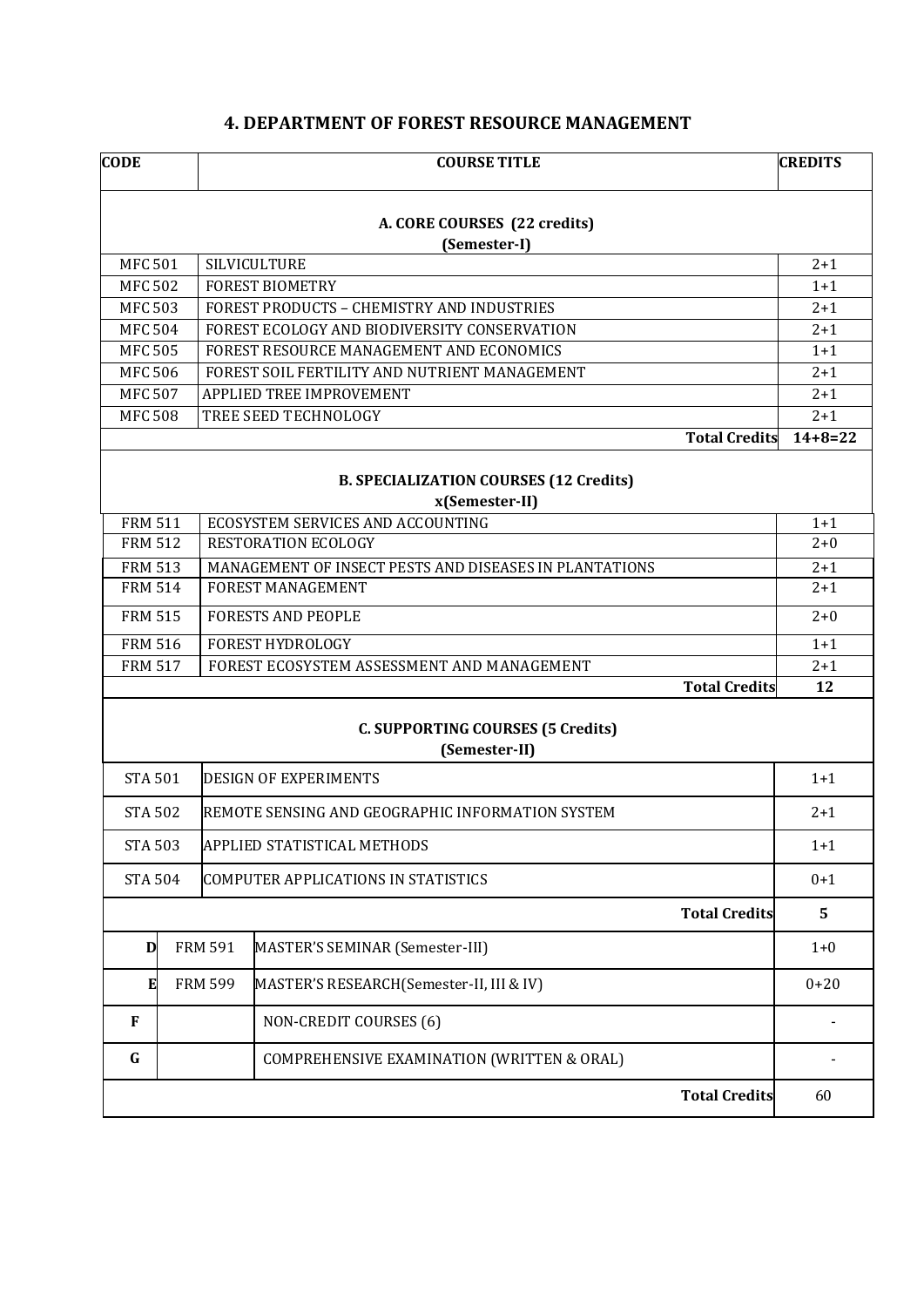## **5. DEPARTMENT OF WILDLIFE SCIENCES**

| <b>CODE</b> |                                                               | <b>COURSE TITLE</b>                                  |                      | <b>CREDITS</b> |
|-------------|---------------------------------------------------------------|------------------------------------------------------|----------------------|----------------|
|             |                                                               |                                                      |                      |                |
|             |                                                               | A. CORE COURSES (22 credits)                         |                      |                |
|             | <b>MFC 501</b>                                                | (Semester-I)<br><b>SILVICULTURE</b>                  |                      | $2 + 1$        |
|             | <b>MFC 502</b>                                                | <b>FOREST BIOMETRY</b>                               |                      | $2 + 1$        |
|             | <b>MFC 503</b>                                                | FOREST PRODUCTS - CHEMISTRY AND INDUSTRIES           |                      | $2 + 1$        |
|             | <b>MFC 504</b>                                                | FOREST ECOLOGY AND BIODIVERSITY CONSERVATION         |                      | $2 + 1$        |
|             | <b>MFC 505</b>                                                | FOREST RESOURCE MANAGEMENT AND ECONOMICS             |                      | $2 + 1$        |
|             | <b>MFC 506</b>                                                | FOREST POLICY AND LAWS AND INTERNATIONAL CONVENTIONS |                      | $2 + 0$        |
|             | <b>MFC 507</b>                                                | TREE IMPROVEMENT                                     |                      | $2 + 1$        |
|             | <b>MFC 508</b>                                                | <b>FORESTS AND PEOPLE</b>                            |                      | $2 + 0$        |
|             |                                                               |                                                      | <b>Total Credits</b> | $16+6=22$      |
|             |                                                               |                                                      |                      |                |
|             |                                                               | <b>B. SPECIALIZATION COURSES (12 Credits)</b>        |                      |                |
|             |                                                               | (Semester-II)                                        |                      |                |
|             | <b>WLS 511</b>                                                | FUNDAMENTALS OF CONSERVATION BIOLOGY                 |                      | $2 + 1$        |
|             | <b>WLS 512</b>                                                | ADVANCES IN WILDLIFE MANAGEMENT                      |                      | $2 + 1$        |
|             | <b>WLS 513</b><br>ECOTOURISM - CONCEPTS AND MODERN APPROACHES |                                                      |                      | $2 + 1$        |
|             | <b>WLS 514</b>                                                | WILDLIFE AND HABITAT ECOLOGY                         |                      | $2 + 1$        |
|             | <b>WLS 515</b>                                                | ETHNO BIOLOGY AND TRIBAL WELFARE                     | <b>Total Credits</b> | $1+1$<br>12    |
|             |                                                               |                                                      |                      |                |
|             |                                                               | <b>C. SUPPORTING COURSES (5 Credits)</b>             |                      |                |
|             |                                                               | (Semester-II)                                        |                      |                |
|             | <b>STA 501</b>                                                | <b>DESIGN OF EXPERIMENTS</b>                         |                      | $1+1$          |
|             |                                                               |                                                      |                      |                |
|             | <b>STA 502</b>                                                | REMOTE SENSING AND GEOGRAPHIC INFORMATION SYSTEM     |                      | $2 + 1$        |
|             | <b>STA 503</b>                                                | <b>APPLIED STATISTICAL METHODS</b>                   |                      | $1 + 1$        |
|             |                                                               |                                                      |                      |                |
|             | <b>STA 504</b>                                                | COMPUTER APPLICATIONS IN STATISTICS                  |                      | $0 + 1$        |
|             |                                                               |                                                      | <b>Total Credits</b> |                |
|             |                                                               |                                                      |                      | 5              |
| $\mathbf D$ | <b>WLS 591</b>                                                | MASTER'S SEMINAR (Semester-III)                      |                      | $1 + 0$        |
| E           | <b>WLS 599</b>                                                | MASTER'S RESEARCH (Semester-II, III & IV)            |                      | $0 + 20$       |
| F           |                                                               | NON-CREDIT COURSES (6)                               |                      |                |
| G           |                                                               | COMPREHENSIVE EXAMINATION (WRITTEN & ORAL)           |                      |                |
|             |                                                               |                                                      | <b>Total Credits</b> | 60             |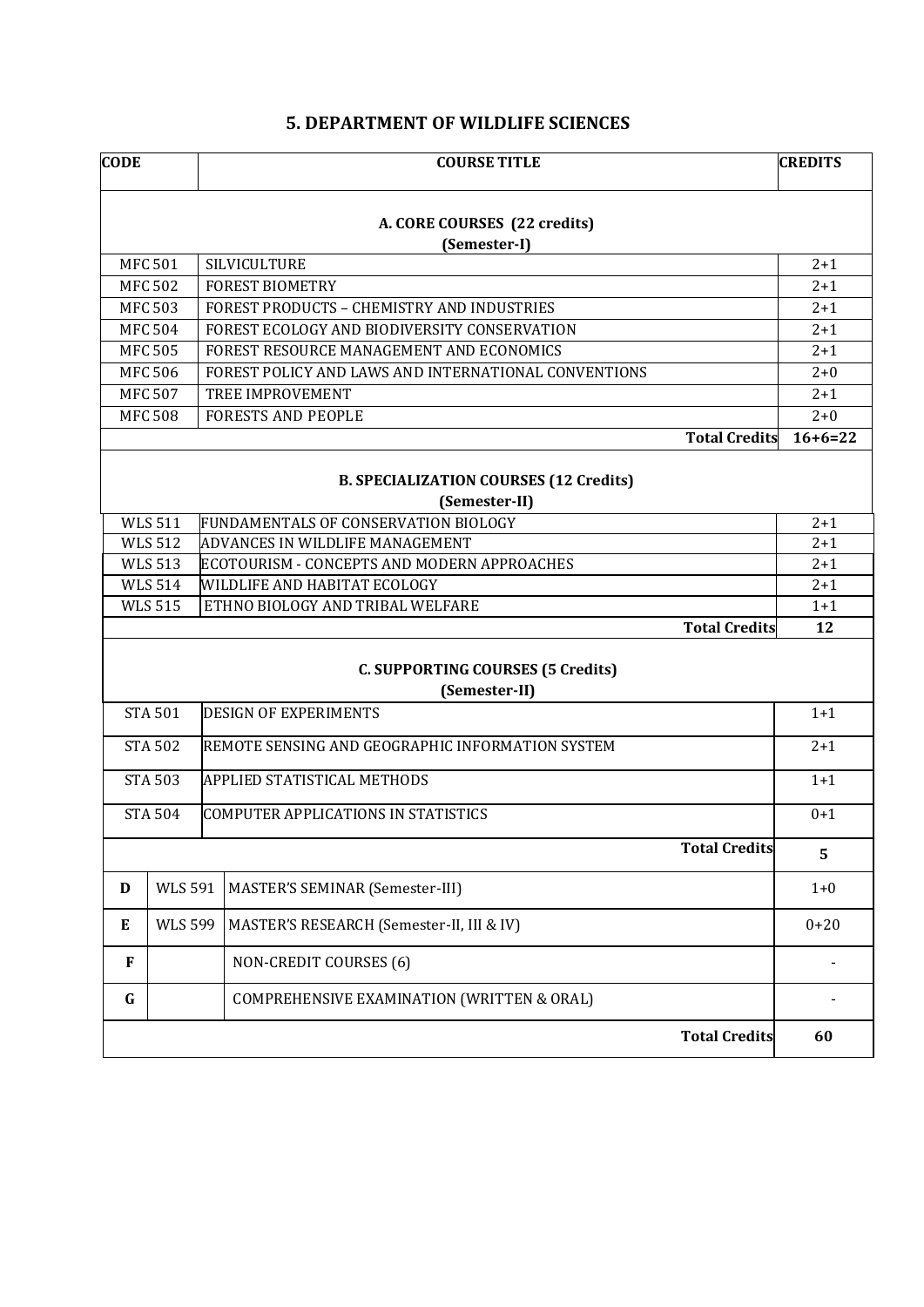## **F. NON-CREDIT COMPULSORY COURSES**

Six courses (PGS 501-PGS 506) are of general nature and are compulsory for Master's programme.

| Code           | <b>Course Title</b>                         | <b>Credits</b> |  |
|----------------|---------------------------------------------|----------------|--|
| <b>PGS 501</b> | LIBRARY AND INFORMATION SERVICES            | $0+1$          |  |
| <b>PGS 502</b> | TECHNICAL WRITING AND COMMUNICATIONS SKILLS | $0+1$          |  |
| <b>PGS 503</b> | INTELLECTUAL PROPERTY AND ITS MANAGEMENT IN | $1+0$          |  |
| (e-Course)     | AGRICULTURE                                 |                |  |
| <b>PGS 504</b> | BASIC CONCEPTS IN LABORATORY TECHNIQUES     | $0+1$          |  |
| <b>PGS 505</b> | AGRICULTURAL RESEARCH, RESEARCH ETHICS AND  | $1 + 0$        |  |
| (e-Course)     | RURAL DEVELOPMENT PROGRAMMES                |                |  |
| <b>PGS 506</b> | DISASTER MANAGEMENT                         | $1 + 0$        |  |
| (e-Course)     |                                             |                |  |

## **G. COMPREHENSIVE EXAMINATION (Qualifying Exam)**

After completion of all major courses (for M.Sc. students) excluding seminars a qualifying / comprehensive examination comprising of both written and oral components will be conducted. In order to be eligible to appear for the comprehensive / qualifying examination, the student should have secured an OGPA of 6.50.

| S.No. | <b>Exam Type</b>                  | <b>Marks</b> |
|-------|-----------------------------------|--------------|
|       | Mid-term Examination              | 30           |
|       | <b>Practical Examination</b>      |              |
| 3     | <b>Final Semester Examination</b> |              |
|       | <b>Total</b>                      | 100          |

## **H. PATTERN OF EVALUATION OF COURSES**

In order to pass in a course, a PG student should secure a minimum of 50% of marks in both theory and practical in semester final examination.

## **(i) Mid Semester Evaluation:**

Two mid semesters will be conducted each after 50% of the syllabus is over..

## **(ii) Non Credit compulsory courses Evaluation:**

The performance in non credit compulsory courses will be evaluated on the basis of attendance which shall not be less than 75%.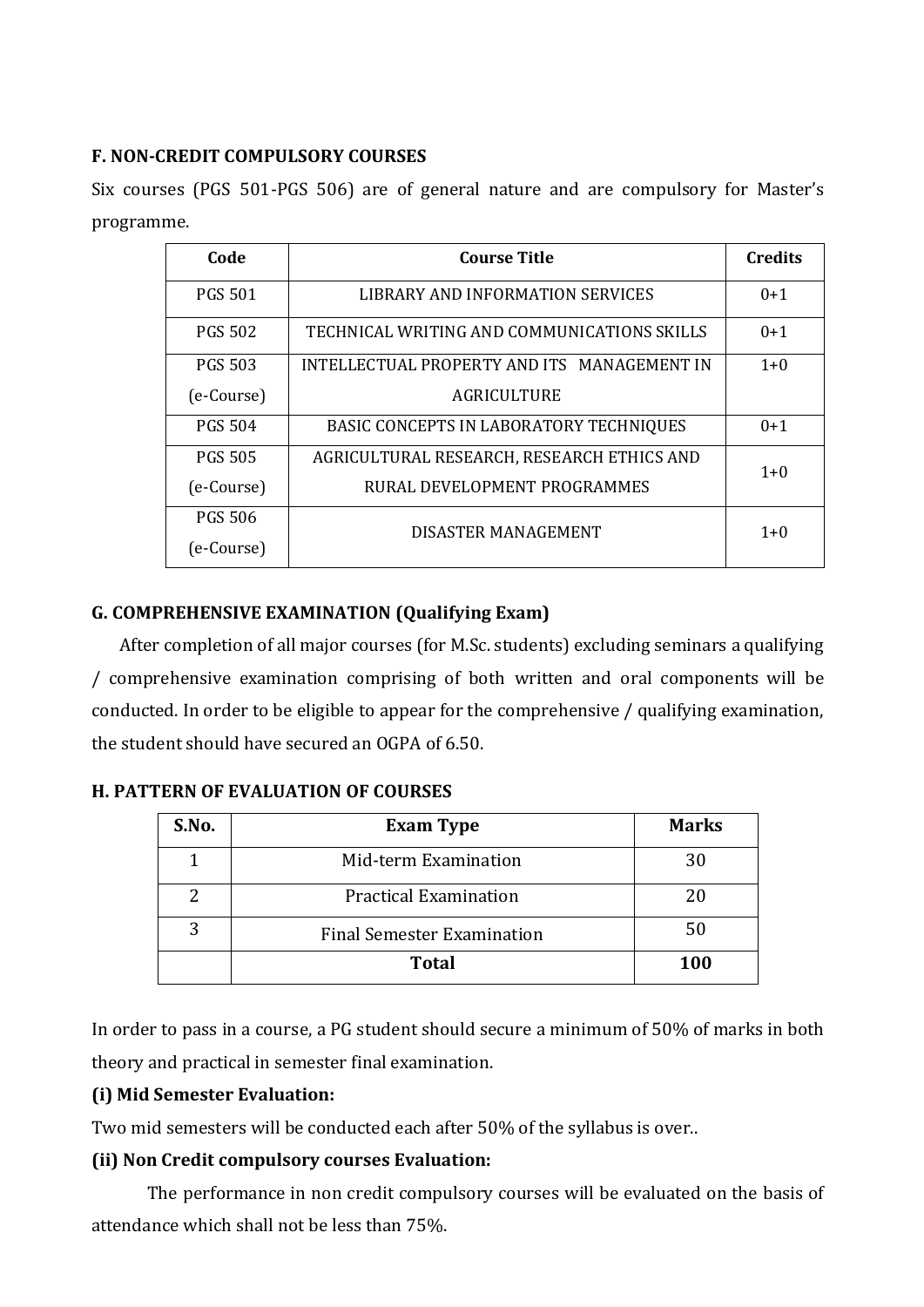There shall be continuous evaluation of students in non credit courses having practical only. It shall contain 50% class work (which includes regular class work, record, observations etc. 25% for assignments (term papers related to practicals and 25% for final examination. A student shall get a minimum of 50% in regular class work and 50% in final examination to be qualified as satisfactory. If he / she fails to get 50% overall it is recorded as unsatisfactory. If a student records Unsatisfactory by securing less than 50% in final examination he / she shall not register the course but shall appear for final examination to get satisfactory performance.

In case of non credit compulsory course, having only theory component, the student shall maintain minimum 75% attendance, the periodical examination carries 30%, assignments / term paper 20% and final examination shall carry 50% weightage. This shall be reduced to 100% and to be graded as satisfactory, the student shall obtain a minimum of 50%, and should have obtained at 50% in final theory examination. If fails to secure a minimum of 50%, he / she shall be awarded unsatisfactory and shall appear for the examination as and when it is conducted and shall get qualified for getting satisfactory grade.

#### **(iii) Comprehensive Examination Evaluation**

The written qualifying examination for M.Sc. shall be common and held for all the students majoring in the discipline at the same time. The question paper shall cover all the major courses. It is proposed to obtain the question papers from outside the campus, the detailed lecture outlines in the major courses shall be sent to the external examiner nominated by Dean, F.C.R.I. and the question paper shall be obtained by Dean/controller of rxaminations.

The pattern of question paper shall consist of part A and part B. In part A, 12 short note questions shall be given, where each question carries 4 marks, out of which student has to attempt 10 questions (approx. 8 minutes per question- 80 minutes). Part B contain 8 questions of 10 marks each, out of which 6 questions to be answered (approx). 15 minutes per question- 90 minutes).

The question paper shall carry questions from all the major courses of M.Sc. In addition, in part B one question shall be of general nature covering the subject. This question shall be compulsory for all the students. In addition, the student shall answer 5 questions, thus totally six questions in part B. A student should get a minimum of 65% in M.Sc. to be eligible to appear for oral qualifying examination. If a student fails to secure a minimum of 65 % he/she is deemed to have failed in written examination and shall appear after three months from the date of announcement of results. If a student fails for the second time also then the decision of Dean shall be final.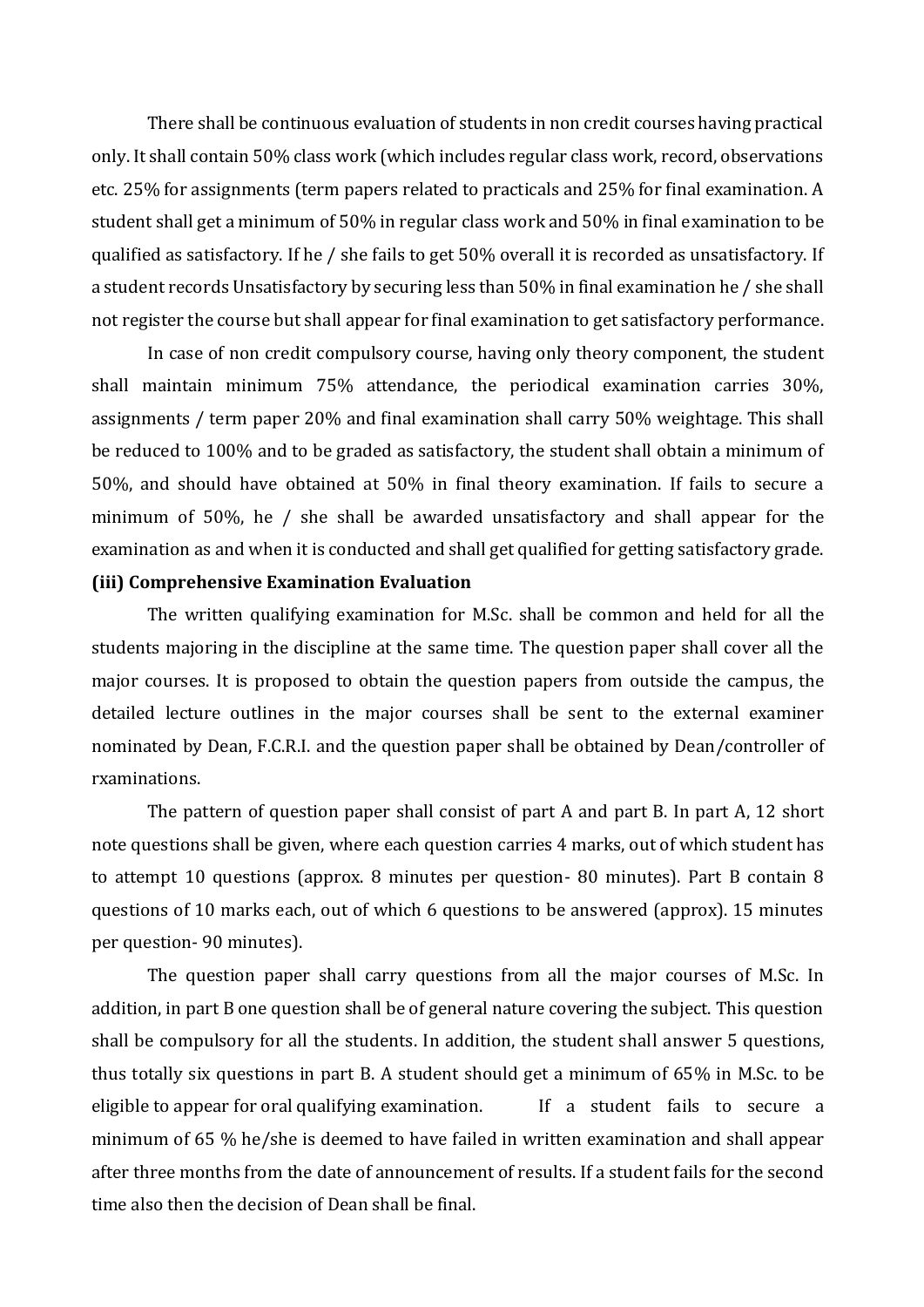## **Minimum Credit Requirements**

| S. No. | <b>Subject</b>                       | Master's programme |
|--------|--------------------------------------|--------------------|
|        | Major (Core)                         | 22                 |
|        | Minor (Specialization)               | 12                 |
|        | Supporting                           | 05                 |
|        | Seminar                              |                    |
|        | Research                             | 20                 |
|        | <b>Total Credits</b>                 | 60                 |
|        | <b>Compulsory Non Credit Courses</b> |                    |
|        | <b>Comprehensive Examination</b>     |                    |

#### **PROPOSED FULL LENGTH SYLLABUS**

#### **CORE COURSES**

#### **1. MFC 501 SILVICULTURE 2+1**

#### **Objective**

To provide knowledge about Forest ecosystem concept, stand dynamics- forest succession, productivity and vegetation forms and natural regeneration of tree species.

#### **Theory UNIT-I**

Forest ecosystem concept, stand dynamics-forest succession, competition and tolerance, classification of world's forest vegetation.

#### **UNIT-II**

Productivity and vegetation forms of India, forest composition and structure. Ecophysiology of tree growth, effect of radiation & water relationship, mineral nutrients and temperature.

#### **UNIT-III**

Natural regeneration of species and types including uneven aged silviculture. Intermediate treatments.

#### **UNIT-IV**

Site quality and factors affecting it - direct and indirect measures of site quality- site index stand density- stand density indices - Reineke's stand density index. Crown- competition method - Maximum Crown Area - Crown Competition Factor.

#### **Practicals**

Visit to forest areas to study forest composition, classification, factors of locality, site quality, form and growth of forest trees- study plant succession- study stand density changes on productivity- thinning effects.

#### **Suggested Readings**

• Dwivedi AP. 1992. *Agroforestry: Principles and Practices.* Oxford and IBH.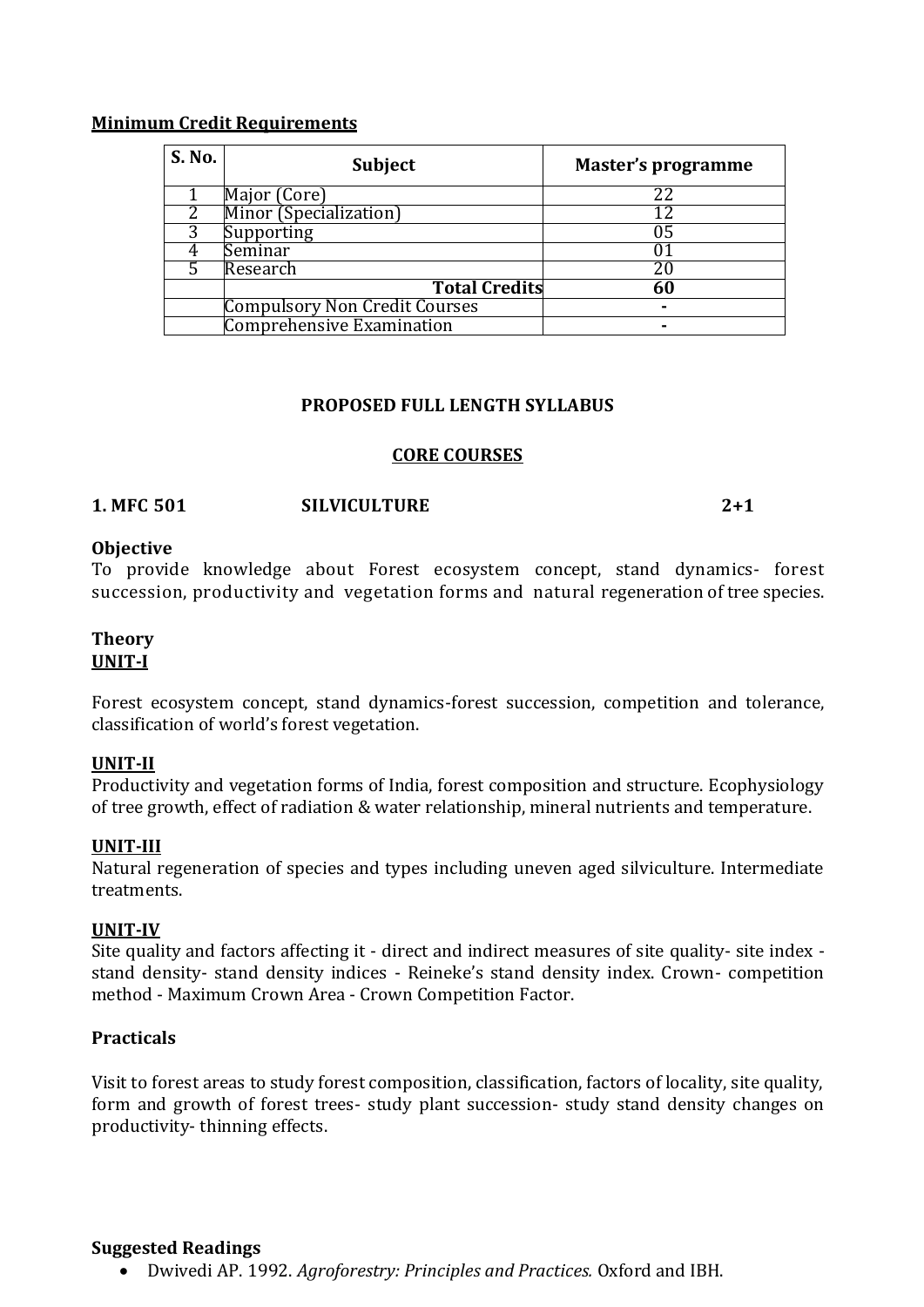- Dwivedi AP. 1993. *A Text Book of Silviculture.* International Book Distributors, Dehradun.
- Khanna LS. 1996. *Principle and Practice of Silviculture.* International Book Distributors.
- Smith DM, Larson BC, Ketty MJ & Ashton PMS. 1997. The Practices of Silviculture-Applied Forest Ecology. John Wiley & Sons.

## **2. MFC 502 FOREST BIOMETRY 1+1**

#### **Objective**

To develop understanding of students about tree measurements, forest inventory and yield concepts

## **Theory**

#### **UNIT-I**

Measurement of tree parameters. Estimation of volume, growth and yield of individual tree and forest stands. Preparation of volume & its application, yield and stand tables.

#### **UNIT-II**

Forest inventory, Sampling methods adopted in forestry, Use of GPS in forest inventory.

#### **UNIT-III**

Measurement of stand density. Simulation techniques.

## **UNIT-IV**

Growth and yield prediction models – their preparation and applications.

## **Practical**

Calculations of volume of felled as well as standing trees., Volume table preparation.,

Application of sampling procedures., Handling of GPS., preparation of yield and stand table.

#### **Suggested Readings**

- Chaturvedi AN & Khanna LS. 1994. *Forest Mensuration.* International Book Distributor.
- Ram Parkash 1983. *Forest Surveying.* International Book Distr.
- Sharpe GW, Hendee CW & Sharpe WE. 1986. *Introduction to Forestry.*
- McGraw-Hill.
- Simmons CE. 1980. *A Manual of Forest Mensuration.* Bishen Singh Mahender Pal Singh, Dehradun.

## **3. MFC 503 FOREST PRODUCTS – CHEMISTRY AND INDUSTRIES 2+1**

#### **Objective**

The course will equip the students regarding wood based industries. How it is affecting the economy of the country such as match and splint, sports and pencil making, besides this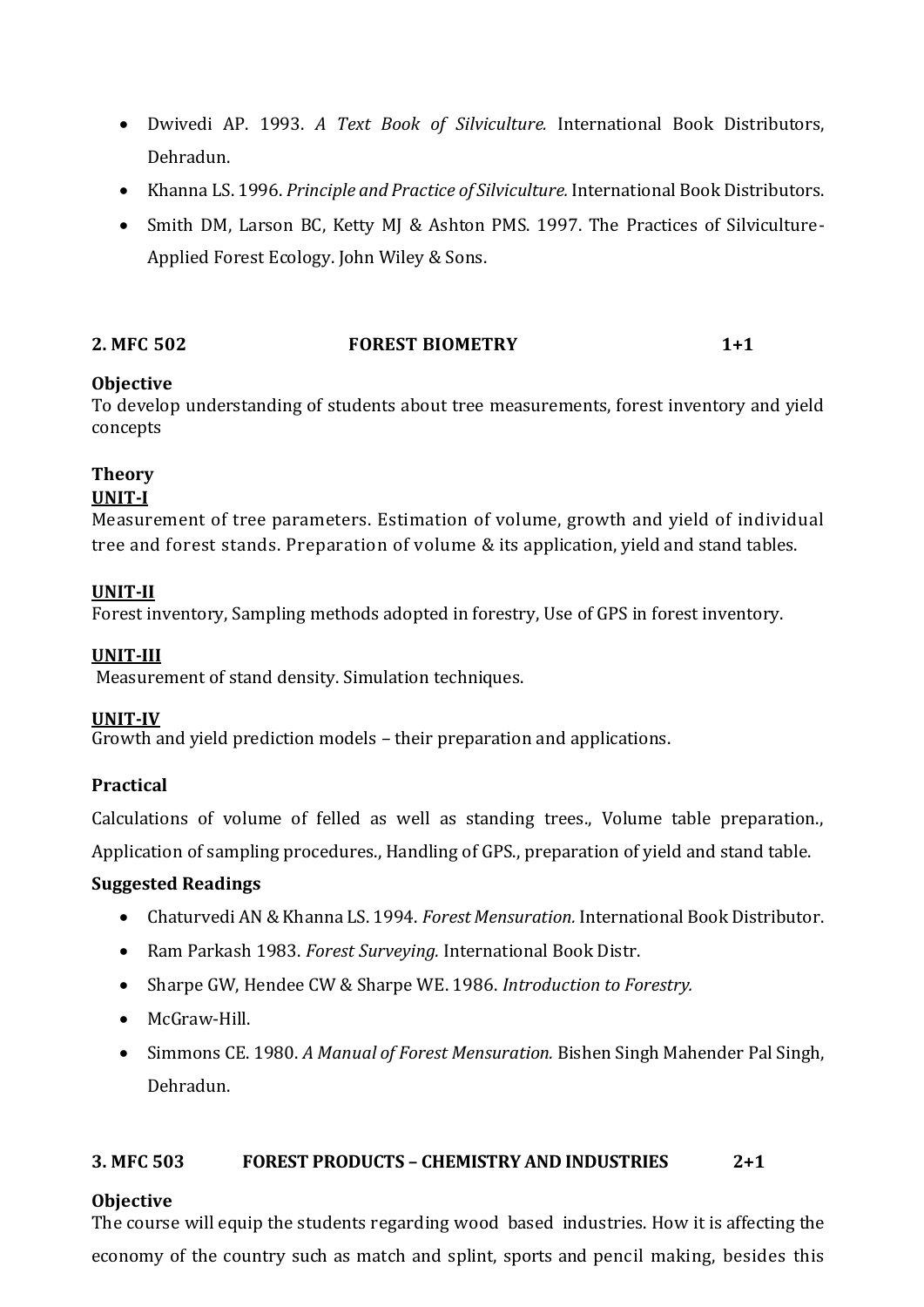wood extracts resins and gums, katha, tannis and various type of non timber products. Practical will make them aware regarding extracting method of different products of wood.

## **Theory**

## **UNIT-I**

Importance of forest based industries in relation to Indian economy. Chemistry in relation to forest products.

## **UNIT-II**

Description of different forest based industries - paper and pulp, furniture, bamboo, sports goods, pencil making, match box and splint making, use of wood of lesser known forest species for commercial purposes.

## **UNIT-III**

Cell wall constituents. Chemistry of cellulose, starch, hemicelluloses and lignin. Extraneous components of wood – water and organic solvent soluble.

## **UNIT-IV**

Chemical composition of oleoresin from major pine species. Structural difference among different gums (arabic, ghatti, tragacanth).Chemical nature and uses of volatile oils, tannins, katha and cutch.Chemical nature and uses of important forest based dyes and pigments.

## **Practical**

Estimation of cell wall contents – Hemicellulose and lignin, Extraction of essential oils, resins, tannins, Acetylation of wood, Visit to nearby forest based industries.

## **Suggested Readings**

- Anonymous. 1981. *Wealth of India.* CSIR.
- Anonymous. 2007. *Year Book of Forest Products.* FAO. Dwivedi AP. 1993. *Forestry in India.* Surya Publ.
- Mehta T. 1981. *A Handbook of Forest Utilization.* Periodical Expert Book Agency.
- Krishnamurthy T. *Minor Forest Products of India.* Oxford & IBH.

## **4. MFC 504 FORESTECOLOGYANDBIODIVERSITYCONSERVATION 2+1**

## **Objective**

To develop understanding of students about ecological aspects of forest, conservation of forest resources & biodiversity, consequences of depleting biodiversity and sustainable use of biodiversity.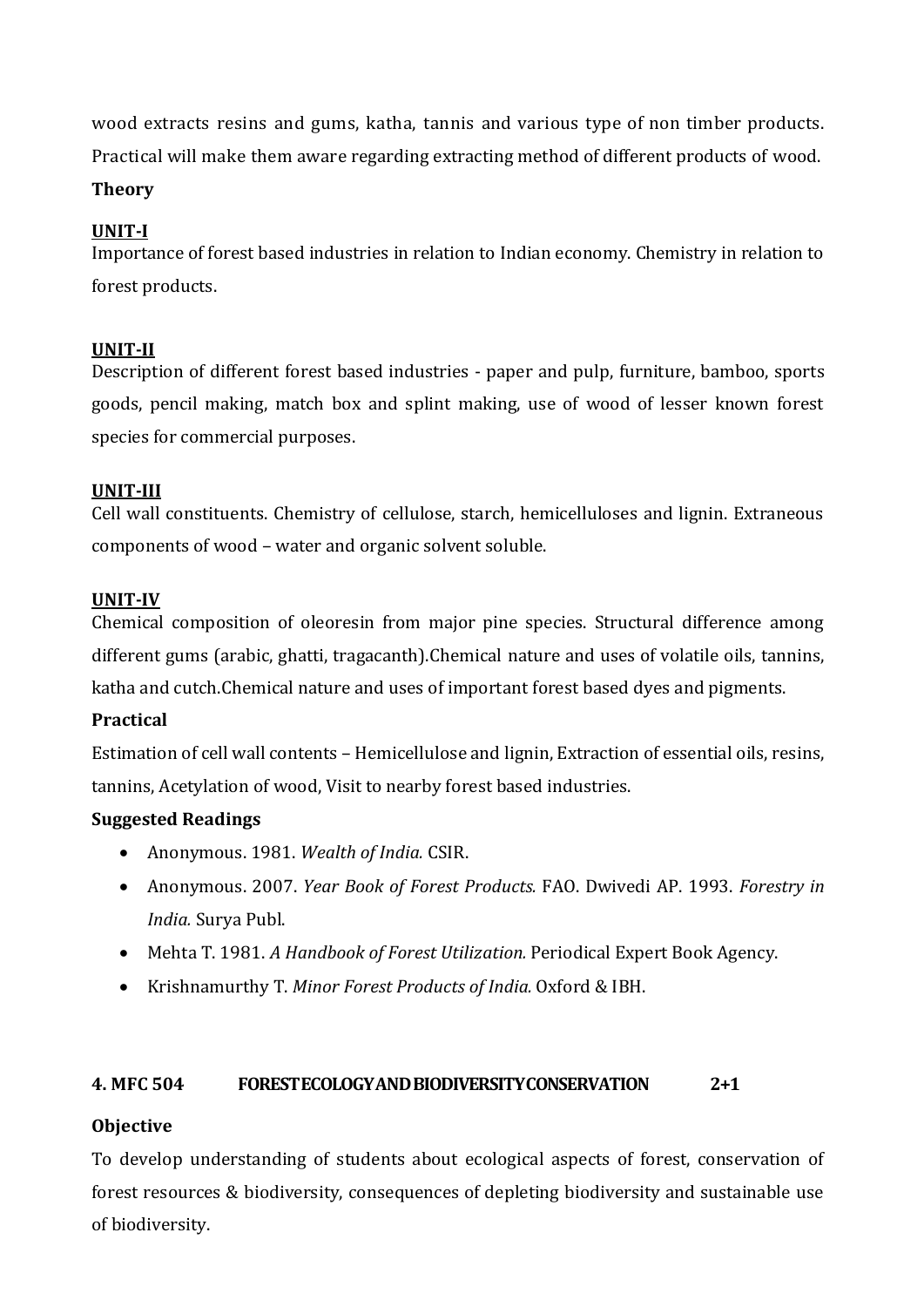## **Theory**

## **UNIT-I**

Advanced topics in forest ecology including forest population, forest community dynamics, forest community structure and analysis, forest productivity on a global scale, ecology of forest landscapes spatial heterogeneity; Hierarchy issues in ecology.

## **UNIT-II**

Conservation of natural resources (hotspot areas, wildlife sanctuaries, national parks, biosphere reserve). Global warming and forests. Green House Effect and its consequences. Ozone depletion. Conservations laws and acts.

## **UNIT-I**II

Forest genetics resources of India: timber and non timber species. Survey exploration and sampling strategies. Documentation and evaluation of forests genetical resources (FGR), *in situ* and *ex situ* conservation of gene resources.

## **UNIT-I**V

Biological diversity and its significance to sustainable use. Handling and storage of FGR. Intellectual property rights. Quarantine laws and FGR exchange.

## **Practical**

Study of forest community structure and its successional status, Estimation of productivity of forest ecosystem, Trip to different regions of the state to study forest vegetation, Collection and preservation of specimen, Methods of vegetation analysis, Measurement of biomass and productivity, Quantification of litter production and decomposition, Visit to national parks, wldlife sanctuaries, botanical gardens and arboreta.

## **Suggested Readings**

- Anonymous 2006. *Report of the National Forest Commission.* Govt. of India. Dhyani SN. 1994. *Wildlife Management.* Rawat Publ.
- Huxley P. 1999. *Tropical Agroforestry.* Blackwell.
- Khan TI & Al-Azmi DN. 1999. *Global Biodiversity Conservation Measures.*
- Pointer Publ.
- Kimmins JP. 1976. *Forest Ecology.* MacMillan.
- Nautiyal S & KoulAK. 1999. *Forest Biodiversity and its Conservation Practices in India.*  Oriental Enterprise.
- Ramakrishnan PS. 1992. *Shifting Agriculture and Sustainable Development.*
- Man and Biosphere Series. The Parthenon Publ. Group.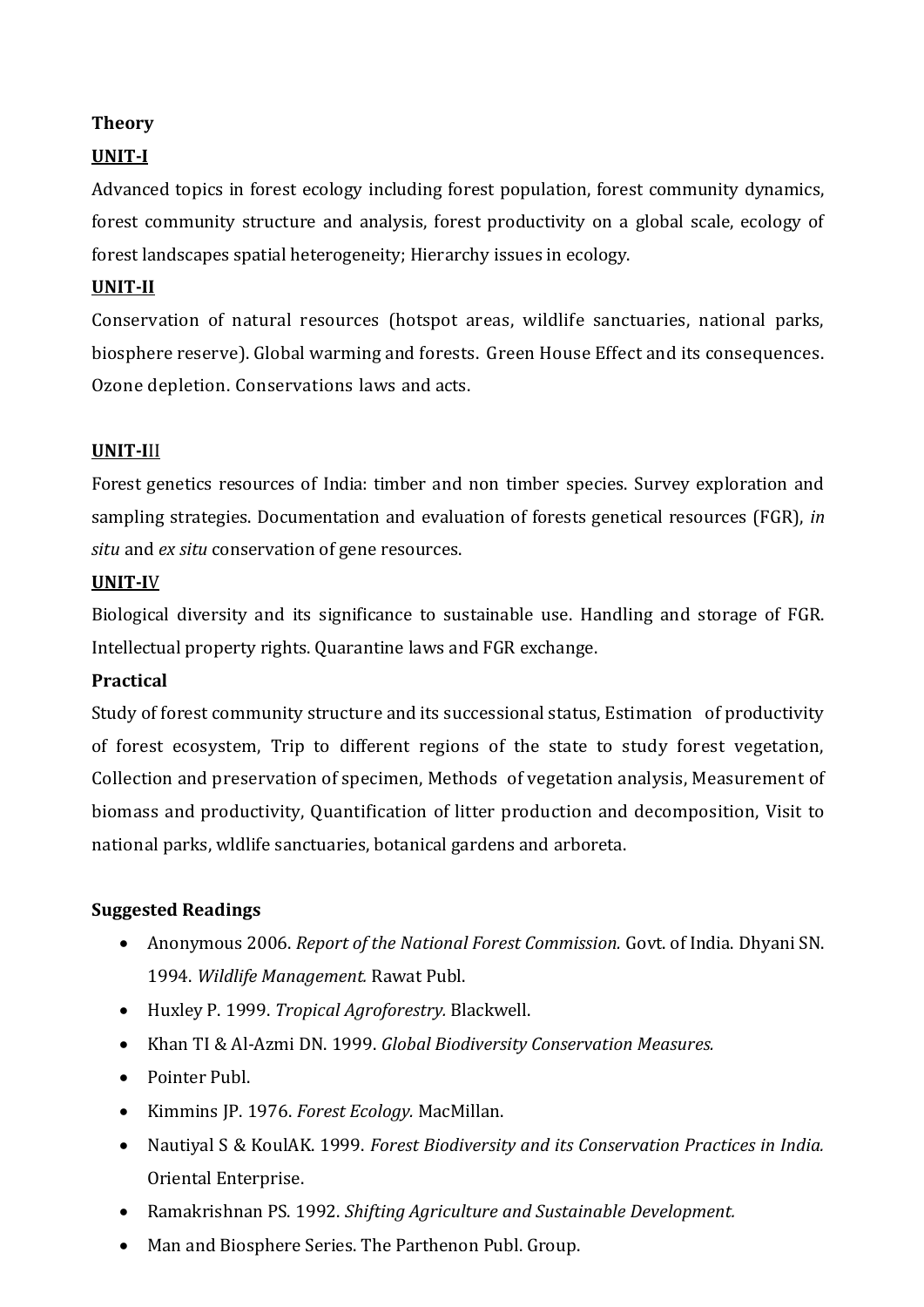## **5. MFC 505 FORESTRESOURCEMANAGEMENTANDECONOMICS 1+1**

## **Objective**

To develop understanding of students about forest resource management and economics management decisions, natural and environmental resource accounting.

## **Theory**

## **UNIT-I**

Application of microeconomics in solving forest resource problems. Emphasis on forest products demand and supply analysis, forest products marketing, forest capital theory.

## **UNIT-I**I

Inter-regional and international trade in forest products. Impact of economics and physical variables upon forest appraisal and management decisions. Externalities and property rights.

## **UNIT-I**II

Natural and environmental resource accounting –methods and implications.

## **UNIT-I**V

Application of operations research tools in evaluating forest management alternatives in public and private forest planning.

## **Practical**

Exercises on estimation of demand and supply functions; biodiversity valuation, valuation of non-marketed forest products. Exercises on financial and economic appraisal of forestry projects. Exercises on marketing of forest products and international trade competitiveness. Computer applications for using programming techniques in evaluating forest management alternatives.

## **Suggested Readings**

- FAO 1986. *Guidelines to Practical Project Appraisal.* Natraj Publ.
- Kerr JM, Marothia DK, Singh K, Ramaswamy C & Beritley WR. 1997. *Natural Resource Economics : Theory and Applications in India.* Oxford & IBH.
- Nautiyal JC. 1988. *Forest Economics – Principles and Applications.* Natraj Publications, Dehradun.
- Sharma LC. 1980. *Forest Economics, Planning and Management.*
- International Book Distributors, Dehradun.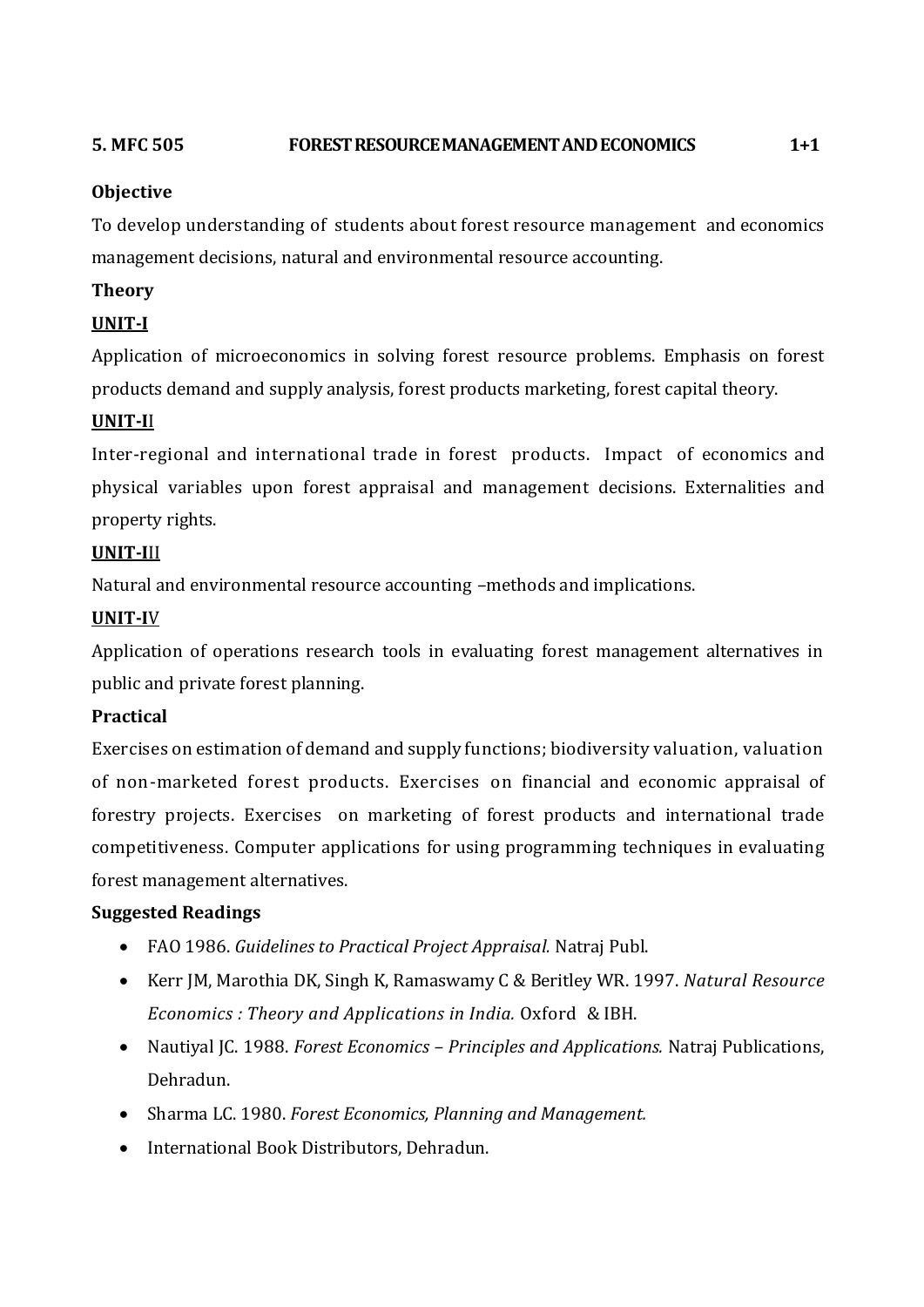## **MFC 506 FOREST SOIL FERTILITY AND NUTRIENT MANAGEMENT 2+1**

## **Objective**

To teach basics of soil fertility evaluation, techniques of soil fertility evaluation, plant nutrients, integrated approach of plant nutrition, and environmental quality. **Theory**

# **UNIT-I**

Historical aspects of soil fertility, essential plant nutrients: criteria of essentiality, classification, functions, deficiency and toxicity symptoms, beneficial elements. Carbon cycle in nature, carbon stocks, sequestration, greenhouse effects, different carbon pools in soil and their role in maintaining soil quality and productivity;

soil organisms and their role in soil fertility. **UNIT-II**

Transformations and dynamics of major- and micro-nutrients in soils and their availability to plants. Nutrient interactions in soils and plants: Concept, different types of interaction, interaction-among essential plant nutrients, law of minimum and maximum. **UNIT-III**

Soil fertility evaluation: Different approaches, soil and plant tests, biological tests, hidden hunger, critical nutrient concentration- concept and determination (graphical and statistical procedures),critical nutrient range, diagnosis recommendation and integrated system (DRIS)

## **UNIT-IV**

Integrated nutrient management (INM): Concept, objectives and components; organic farming: principles, practice and its impact on soil processes; precision farming: concept and practices.

Organic manures including compost, farmyard manure, green manure and crop residues. **Practicals**

Soil and plant sampling and processing for chemical analysis; determination of soil pH, total and organic carbon in soil; chemical analysis of soil for total and available nutrients (major and micronutrients); analysis of plants for essential elements (major and micronutrients)

## **Suggested-Readings**

- Brady, N.C. and Weil, R.R. 2002. *The Nature and Properties of Soils*. 13th Edition. Pearson Education, New Delhi.
- Epstein, E. and Bloom, A. 2005. *Mineral Nutrition of Plants: Principles and Perspective*s. Second edition. Sinauer Associates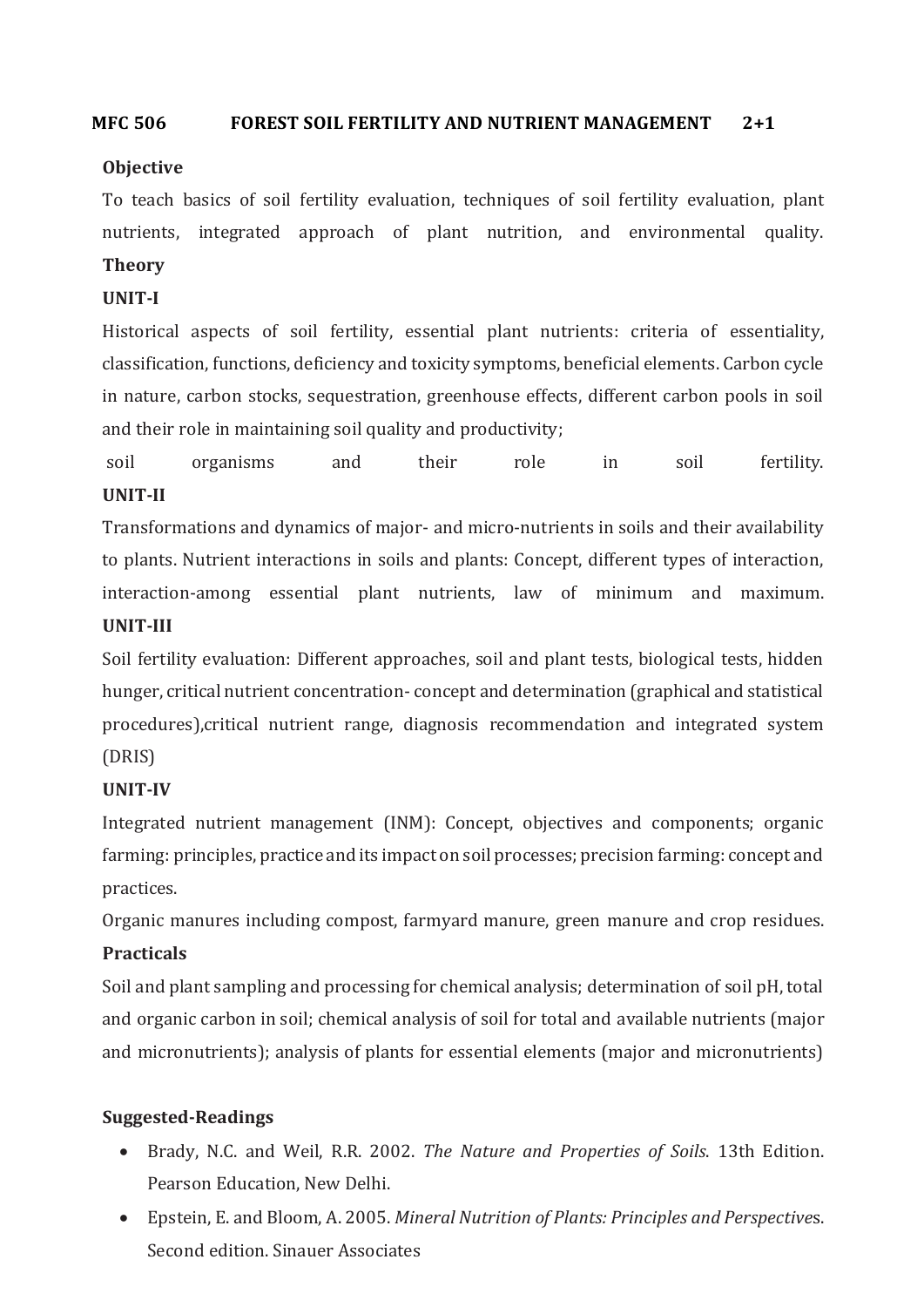- Fageria, N.K., Baligar, V.C. and Jones, C.A. 1991. *Growth and Mineral Nutrition of Field Crops*.
- Goswami, N.N., Rattan, R.K., Dev, G., Narayanasamy, G., Das, D.K., Sanyal, S.K., Pal, D.K. and Rao, D.L.N. 2009. *Fundamentals of Soil Science*. Second Edition. Indian Society of Soil Science,New Delhi.
- Havlin, J. L., Beaton, J. D., Tisdale, S. L. and Nelson W. L. 2006. *Soil Fertility and Fertilizers*(7thEdn.) Prentice Hall, New Delhi
- Prasad, R. and Power, J.F. 1997. *Soil Fertility Management for Sustainable Agriculture*. CRC Press,Boca Raton.
	- Stevenson, F.J. (Editor) 1982. *Nitrogen in Agricultural Soils*. Soil Science Society of America, Madison, Wisconsin, USA.
- Stevenson, F.J. 1986. *Cycles of Soil: Carbon, Nitrogen, Phosphorus, Sulfur and micronutrients*. John Wiley and Sons, New York. Sumner, A.M.E. (Editor) 2000. *Handbook of Soil Science*. CRC Press, Boca Raton, USA.

## **7. MFC 507 APPLIED TREE IMPROVEMENT 2+1**

#### **Objective**

To acquaint the students about general principles of tree breeding with examples of important trees.

**Theory**

#### **UNIT-I**

General concept of forest tree breeding, tree improvement and forest genetics. Reproduction in forest trees, dimorphism pollination mechanisms. Pollen dispersion distances, pollinators and their energetics. Attractants for pollinators. Pollen handling forced flowering for seed orchard manipulation. Pollination mechanisms.

#### **UNIT-I**I

Variation in trees importance and its causes. Natural variation as a basis for tree improvement. Geographic variations – Ecotypes, clines, races and land races. Selective breeding methods- mass, family, within family, family plus within family. Plus tree selection for wood quality, disease resistance and agroforestry objectives. Selection strategies and choice of breeding methods and progress in selective breeding in forest trees. Indirect selection for biotic and abiotic stresses.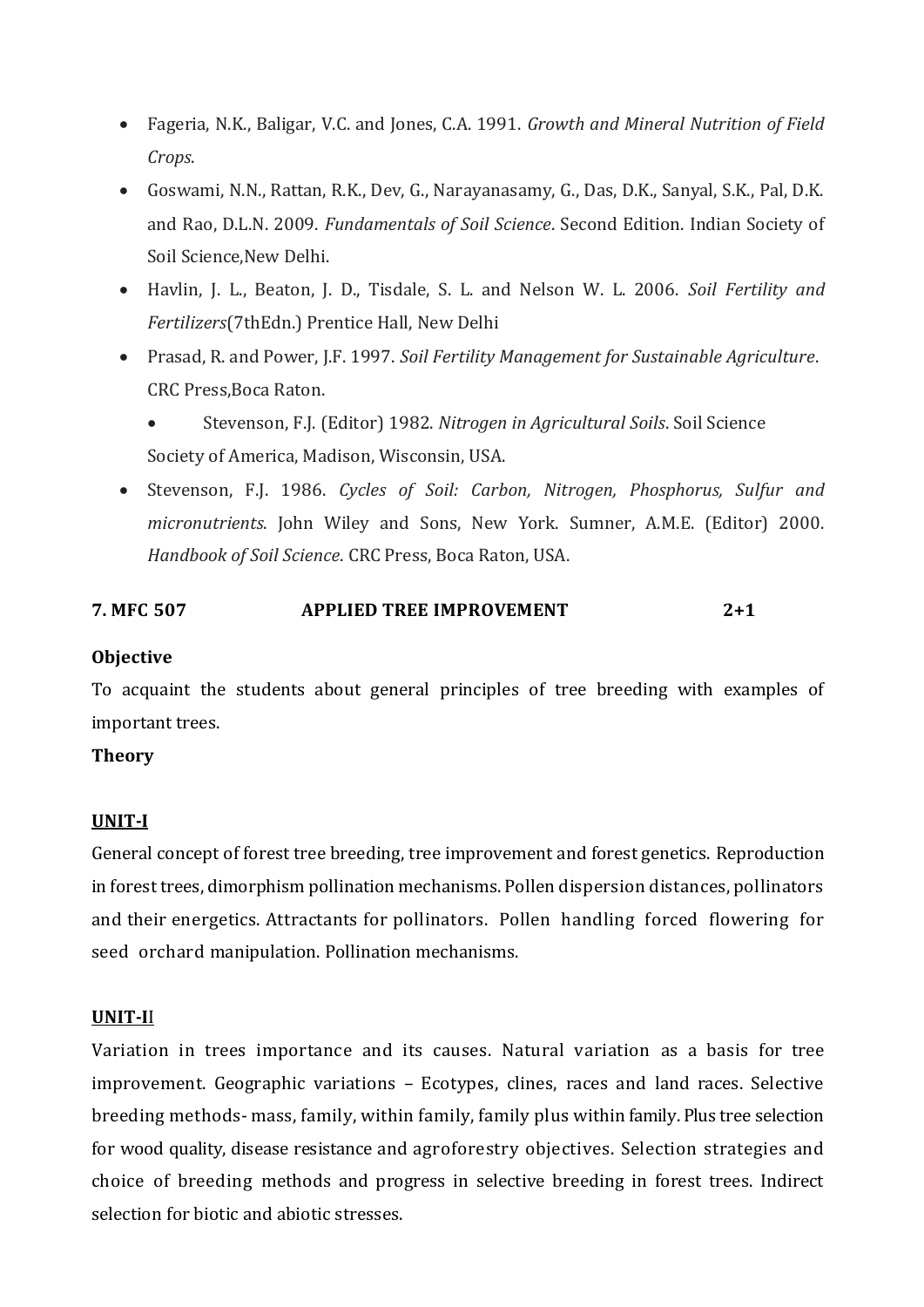#### **UNIT-I**II

Progeny and clone testing. Seed orchards – type, functions and Importance. Estimating genetic parameters and genetic gain. Heterosis breeding: inbreeding and hybrid vigour. Manifestation and fixation of heterosis. Species and racial hybridization. Indian examples – teak, sal, shisham, eucalypts, acacias, pines and poplars.

#### **UNIT-I**V

Polyploidy, aneuploidy and haploidy in soft and hard wood species. Induction of polyploidy. Hardy-weinberg law, null hypothesis, Wohlund's Principle.Biotechnology in tree improvement. Mutation breeding.

#### **Practical**

Floral biology, modes of reproduction and modes of pollination in forest trees. Estimating pollen viability. Controlled pollination and pollen handling. Visit to species, provenance and progeny trials. Selection of superior phenotypes. Marking of candidate trees, plus trees and elite trees. Visit to seed orchards.

#### **Suggested Readings**

- Mandal AK & Gibson GL. (Eds). 1997. *Forest Genetics and Tree Breeding.* CBS.
- Surendran C, Sehgal RN & Paramathma M. 2003. *Text Book of Forest Tree Breeding.*  ICAR Publ.
- White JW. 1976. *Introduction to Forest Genetics.* Academic Press.
- Zobel BJ & Talber J. 1984. *Applied Forest Tree Improvement.* John Wiley & Sons.

## **8. MFC 508 TREE SEED TECHNOLOGY 2 +1**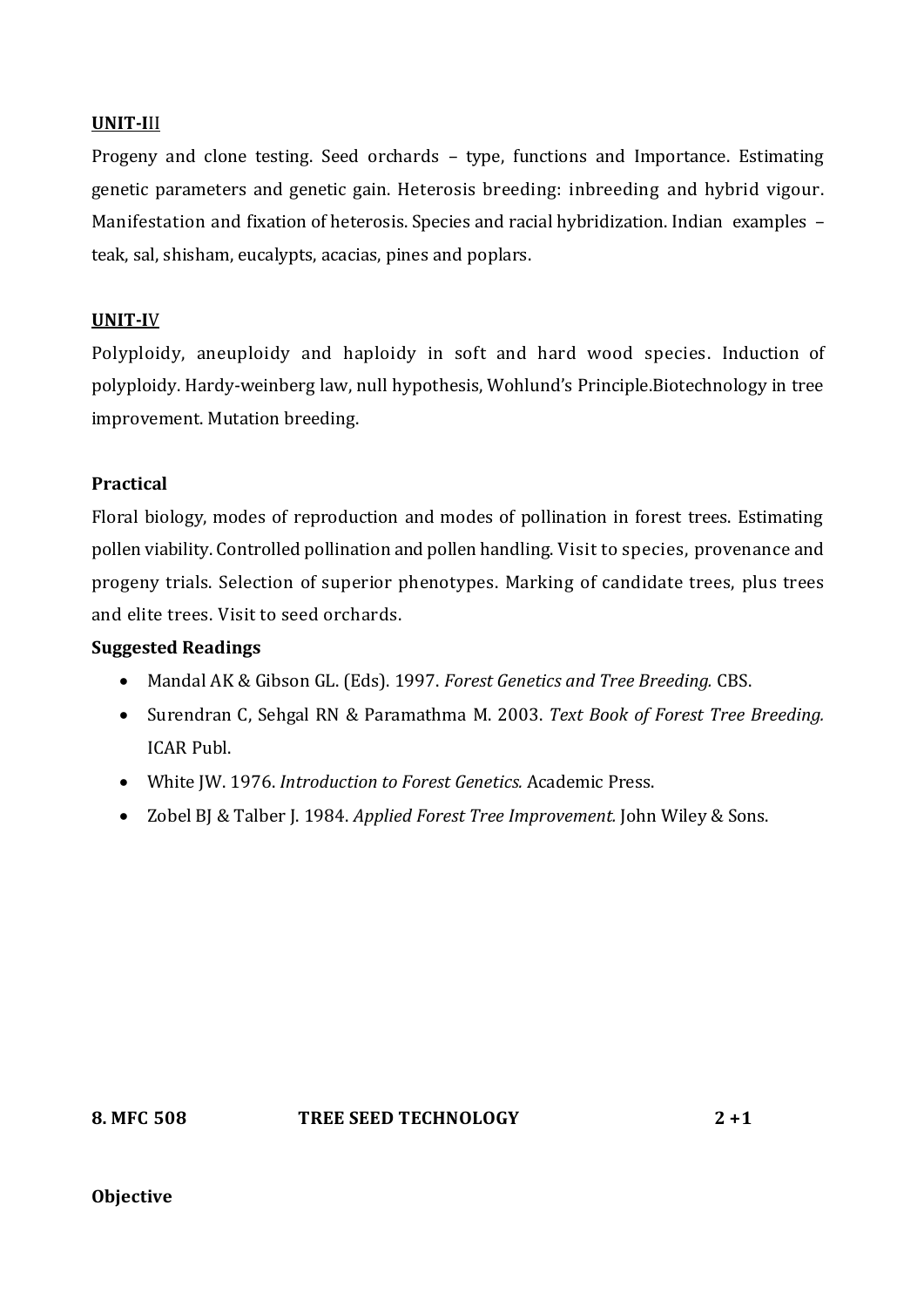To impart knowledge and develop understanding about tree seed development, harvesting, processing, storage, dormancy, germination of tropical, sub-tropical and temperate species, their testing and certification.

#### **Theory**

#### **UNIT-I**

Introduction, trends and development in tropical, sub-tropical and temperate forestry and their influence on seed demand. Seed problems, limiting factors in tree propagation and afforestation.

#### **UNIT-II**

Reproductive biology in seed plants - development and maturation of seed bearing organs and seeds - morphology of fruit and seed - seed dispersal - ecological fruit and seed types seasonality and periodicity of flowering and fruiting - reproductive age - influence of external factors on seed production. Seed structure and chemical composition – development and maturation – germination – breakdown of storage products – endogenous hormonal regulation – effect of stimulators and inhibitors– dormancy – its causes and breakage specific problems of seeds of woody plants.

#### **UNIT-III**

Modes of seed dispersal. Determining optimal harvest maturity indices. Factors influencing choice of collection methods. Methods of seed collection and processing, storage methods – loss of viability during storage. Dormancy and pre-treatment. Germination and seedling establishment and seed testing techniques.

#### **UNIT-IV**

Quality seed production technologies - seed certification. Eco-physiological role of seed storage. Classification of seed storage potential. Factors affecting seed longevity. Pre-storage treatment. Physiological change during ageing. Viability and vigor. Storage of orthodox, recalcitrant and pre-storage intermediate seeds, Fumigation and seed treatment.

#### **Practical**

Identification of forest seeds. Seed sampling, different storage methods, Seed quality testingpurity, viability and germination, collection and processing of seeds/ fruit. Tests of viability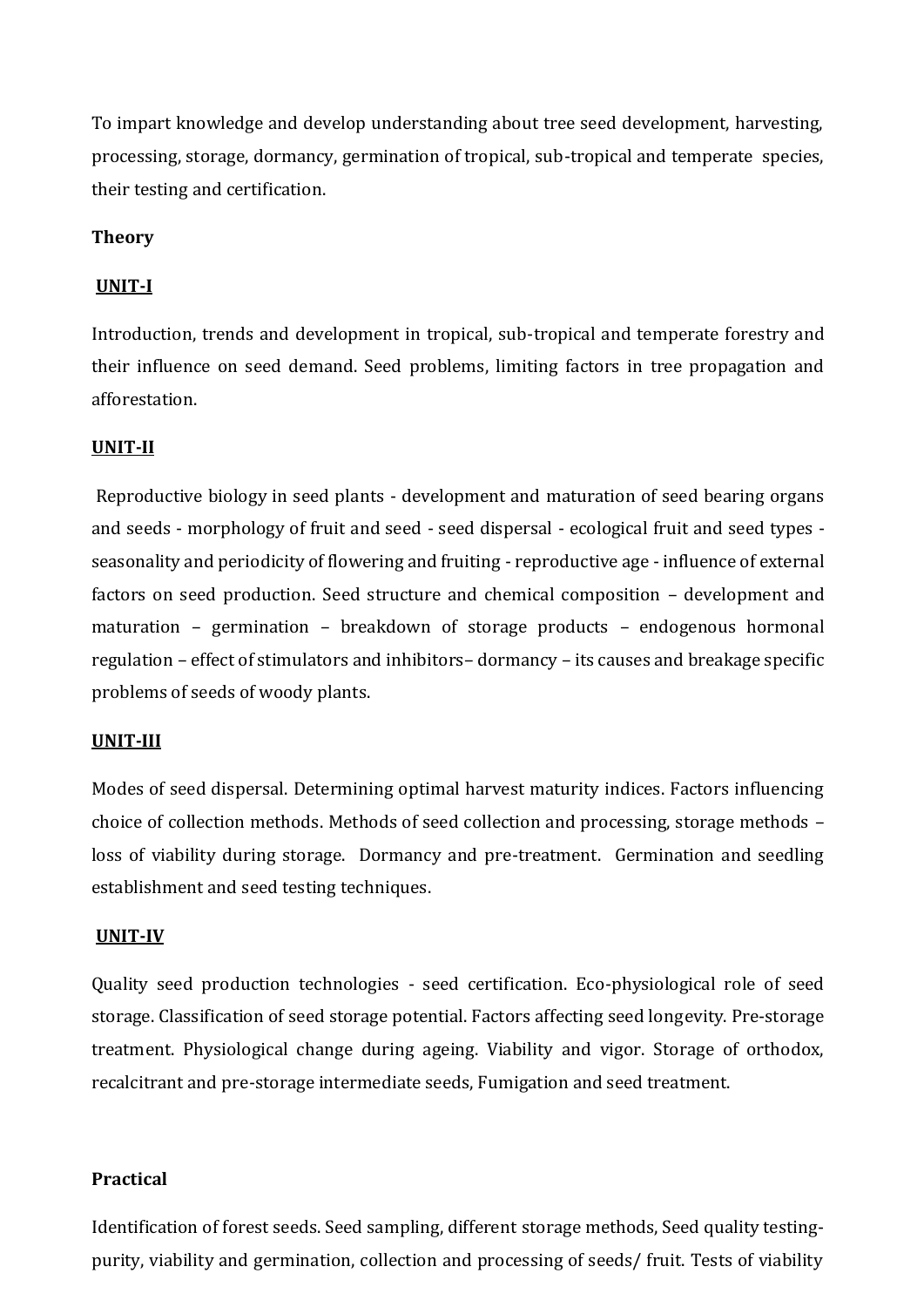viz., cutting, hydrogen peroxide, excised embryo, tetrazolium, seed health testing primarily to the presence or absence of disease-caused organisms such as fungi, bacteria, virus and animal pests, recording, calculation and use of results of seed treatment.

## **Suggested Readings**

- Baldwin, H.I. 1942. Forest Tree Seed of the North Temperate Regions. Periodical Experts Book Agency, Delhi.
- Chin, H. F. and Roberts, E. H. 1980. Recalcitrant crop seeds. Tropical Press Sdn. Bhd. Malaysia.
- Hong, T. D. and Ellis, R. H. 1996. A protocol to determine seed storage behaviour. IPGRI Technical Bulletin No. 1. (J. M. M. Engels and J. Toll, vol. Eds.) International Plant Genetic Resources Institute, Rome, Italy.
- Khullar, P. et. al. 1992. Forest seed. ICFRE, New Forest, Dehra Dun.
- Leadem, C.L. 1984. Quick Tests for Tree Seed Viability. B.C. Ministry of Forests and Lands, Canada.
- Schmidt, L. 2000. Guide to handling of tropical and subtropical forest seed.
- DANIDA Forest Seed Centre, Denmark. STA. 1993. International Rules for Seed Testing. International Seed Testing Association, Zurich, Switzerland.
- Willan, R. L. 1985. A guide to forest seed handling. FAO Forestry Paper 20/2, DANIDA Forest Seed Centre, Denmark and FAO, Rome.

## **DEPARTMENT OF SILVICULTURE & AGROFORESTRY**

## **SAF 511 AGROFORESTRY SYSTEMS 2+1**

## **Objective**

To impart knowledge on the concept of agroforestry land use including diagnosis & design methodologies.

## **Theory**

## **UNIT-I**

Agroforestry objectives, importance, potential and impediments in implementation. Land capability classification and land evaluation.

## **UNIT-I**I

Overview of global agro-forestry systems, shifting cultivation, taungya system,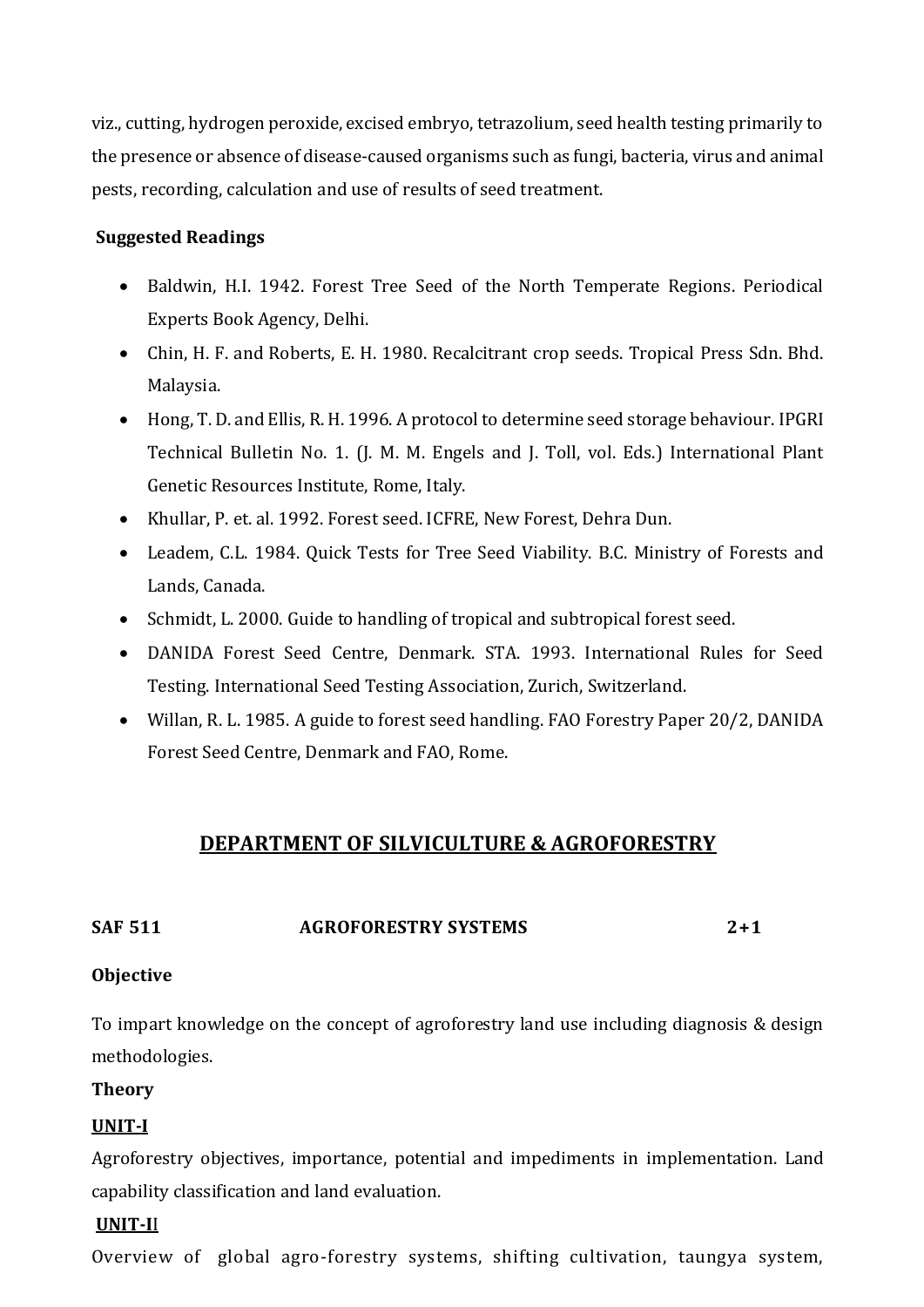multiple and mixed cropping, alley cropping, shelter-belts and windbreaks, energy plantations and homestead gardens. Productin potential of different silvi-pasture system.

#### **UNIT-I**II

Concepts of community forestry and social forestry, linear strip plantations.

## **UNIT-I**V

Diagnosis and Design – Trends in Agroforestry systems research and development.

## **Practical**

Survey and analysis of land use systems in the adjoining areas. Design and plan of suitable models for improvement.

## **Suggested Readings**

- Dwivedi AP. 1992. *Agroforestry: Principles and Practices.* Oxford & IBH. Nair PKR, Rai MR & Buck LE. 2004. *New Vistas in Agroforestry.* Kluwer. Nair PKR. 1993. *An Introduction to Agroforestry.* Kluwer.
- Ong CK & Huxley PK. 1996. *Tree Crop Interactions – A Physiological Approach.* ICRAF.
- Thampan PK. 1993 . *Trees and Tree Farming.* Peekay Tree Crops Development Foundation.
- Young A. 1997. *Agroforestry for Soil Management.* CABI.

## **SAF 512 PLANTATION FORESTRY 2+1**

## **Objective**

To acquaint with various aspects of production, integrated nutrient and irrigation management and ecological factors in raising forest plantations.

## **Theory**

#### **UNIT-I**

Role of plantation forestry in meeting the wood demand – Plantation forestry in India and abroad, Purpose of plantation, Factors determining scale and rate of plantation, Land suitability and choice of plantation species

## **UNIT-I**I

Production technology for quality planting stock, preliminary site preparation for establishing plantation, Planting programme, time of planting, planting pattern, spacing, plating method.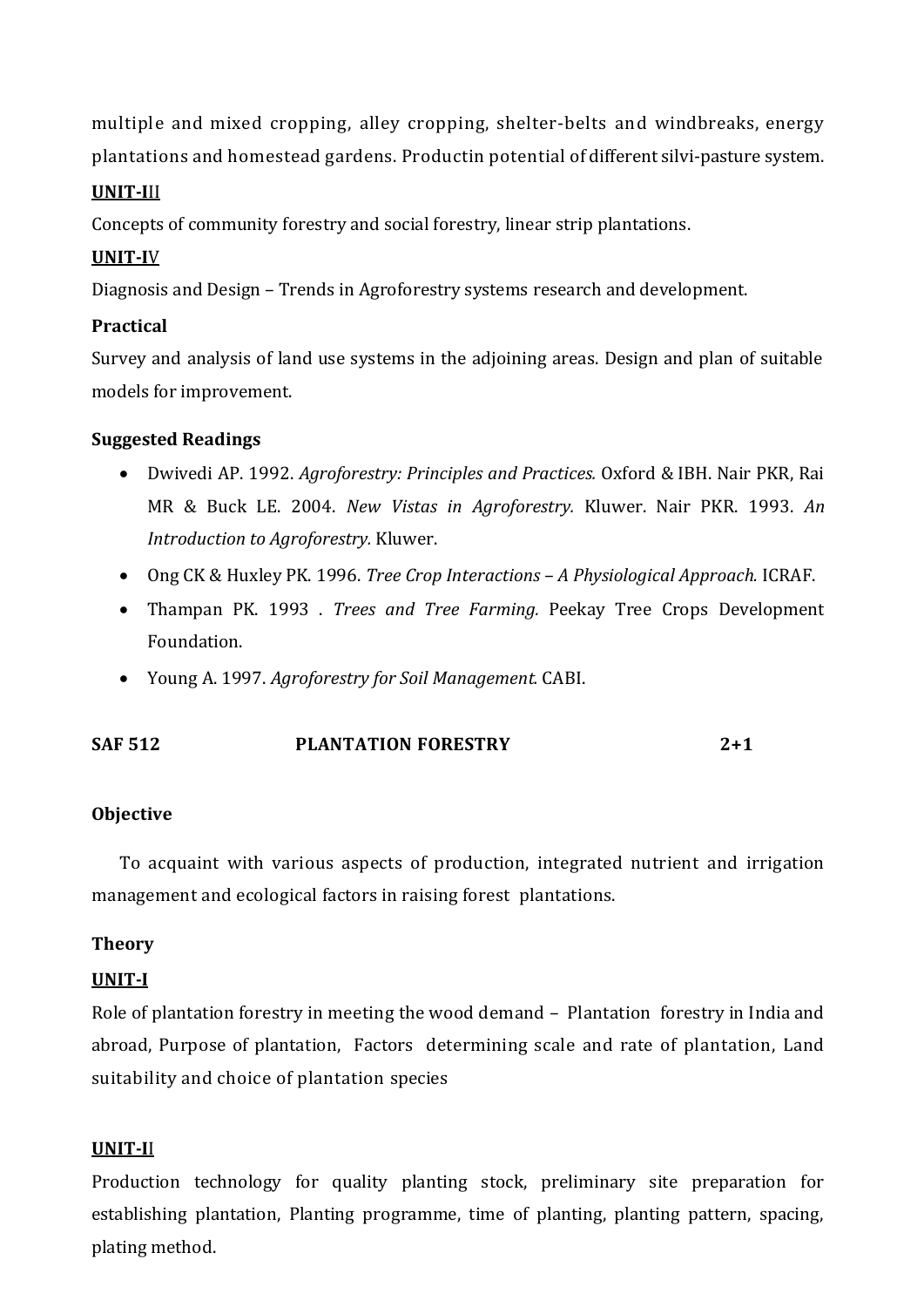#### **UNIT-I**II

Nutritional dynamics and irrigation of plantation, Mechanization in plantation, Protection and after care of plantation, Pruning and thinning of plantation for quality wood production, Rotation in plantation, Failure of plantations, Impact of interaction and integration of plantation forestry, Protective Afforestation, afforestation of inhospitable sites, Ecological factors and long term productivity, Sustainable yield from plantation.

#### **UNIT-I**V

Case studies in plantations of Eucalyptus, Casuarina, Poplars, Acacias, Pine, Silver Oak, Gmelina, Teak, Sandal, Bamboo, etc.Wasteland Plantation, Industrial Plantation.

#### **Practical**

Analysis of plantation problems in Asia and India – Preparation of plantation calendar – Preliminary arrangement for a plantation programme – Planting geometry and calculation of planting stock – Study of different cultural operations and site preparation for plantation – Studies on wood based industries – Problems and prospects – Management of Eucalyptus, Casuarina, Teak, Sal, Poplar, Acacias and Bamboo plantations – Production technology for energy plantations – INM in plantations – Irrigation and plantations – Economics of pulpwood, timber and energy plantations.

## **Suggested Readings.**

- Dwivedi AP. 1993. *Forestry in India.* Surya Publ.
- Evans J. 1982. *Plantation Forestry in the Tropics.* Clarendon Press, Oxford.
- Kumar V. 1999. *Nursery and Plantation Practices in Forestry.* Scientific Publ.
- Luna RK. 1989. *Plantation Forestry in India.* International Book Distributors.
- Ram Prakash, Chaudhari DC & Negi SS. 1998. *Plantation and Nursery Techniques of Forest Trees.* International Book Distributors.

## **SAF 513 CLIMATE CHANGE AND CONSERVATION SILVICULTURE (2+1)**

#### **OBJECTIVE**

To understand the climate and its impact and climate change mitigation through forestry options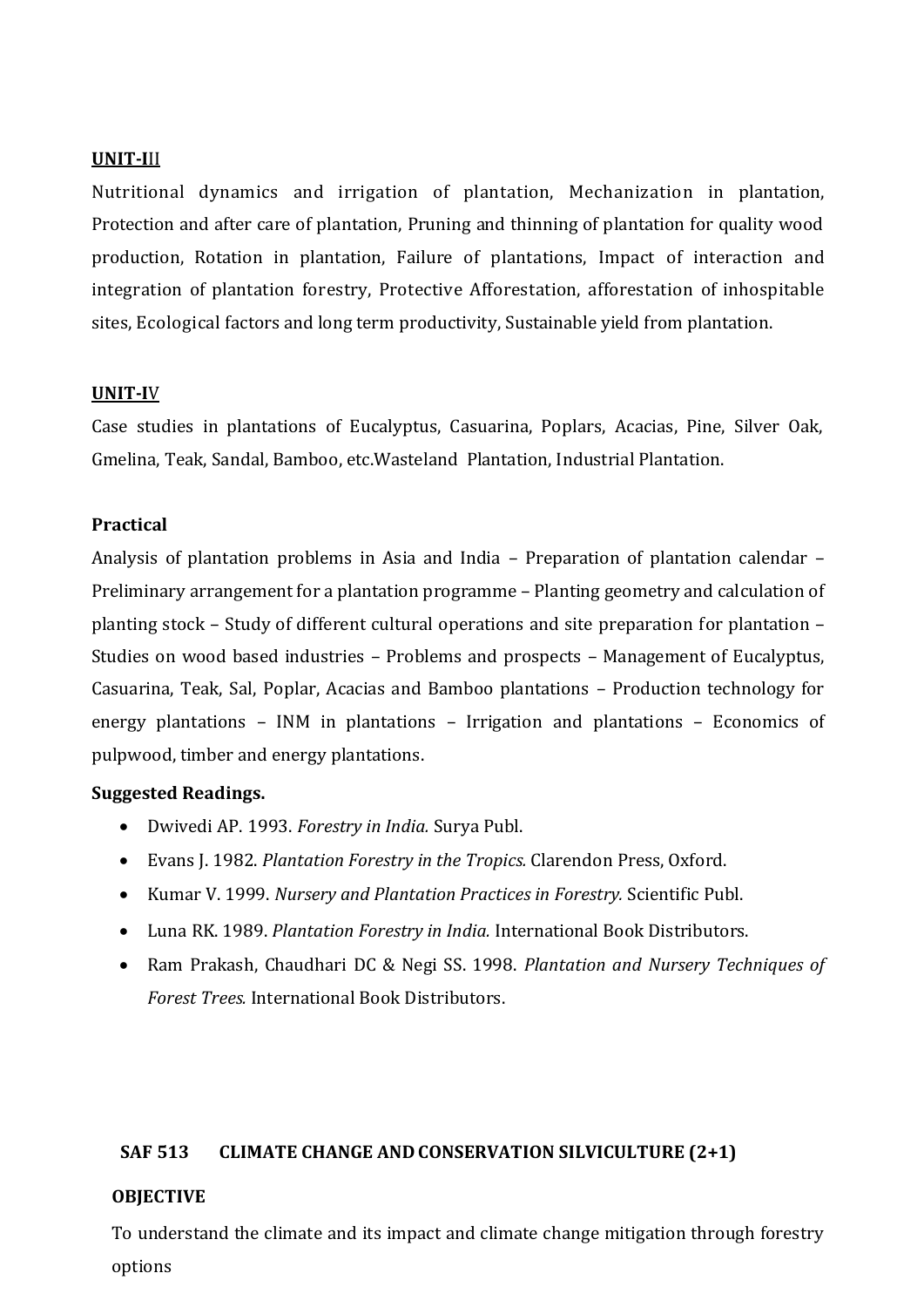## **THEORY**

## **UNIT-I: CLIMATE CHANGE SCENARIO**

Climate change during  $20^{th}$  century – Understanding climate change – Consequences of climate change – Global warming effects on Forest. Deforestation

- Global scenario - Impact of climate change.

## **UNIT-II: CLIMATE CHANGE ON BIODIVERSITY AND FOREST DEGRADATION**

Evidence of forest disturbance due to climate change – Climate change and forest biodiversity – Carbon sequestration with forest and land use change – Climate change influence on agroforestry.

## **UNIT-III SILVICULTURE AND SUSTAINABILITY FOR CLIMATE CHANGE**

Silviculture and sustainability-criteria and indicators for sustainable plantation forestry in India-CIFOR guidelines. Silvicultural and stand management strategies for carbon sink maximization and source minimization. Adaptive silviculture for climate change. Impacts of 'No Green Felling' on stand productivity and health. Restoration forestry-silvicultural treatments for habitat restoration, catchment area treatments, enrichment planting

## **UNIT-IV: CLIMATE RESILIENCE AND CONSERVATION SILVICULTURE**

Climate resilience - definition - resilient forestry - concept - practices and models - resilient forestry practices for different land use systems - Silviculture of old growth stands and sacred grooves- their ecological significance and biodiversity values. Carbon sequestration potential of Trees Outside forests (TOFs), home gardens and urban forests. Silvicultural strategies for conservation of disturbed forest and tree species

## **UNIT V: GLOBAL AGREEMENTS AND NATIONAL INITIATIVE FOR CLIMATE CHANGE**

International climate negotiation, UNFCCC, IPCC, CoP :LULUCF, REDD++ and CDM. National action plan for climate change – Green India mission- Indian Network for Climate Change Assessment (INCCA) - State Action Plans on Climate Change.

## **PRACTICAL**

Climate communication- Case studies on important climate change effect on forest-Predicting carbon sequestration potential in trees- Evaluating plantation carbon and soil carbon. Developing carbon sequestration models for plantation and natural forest.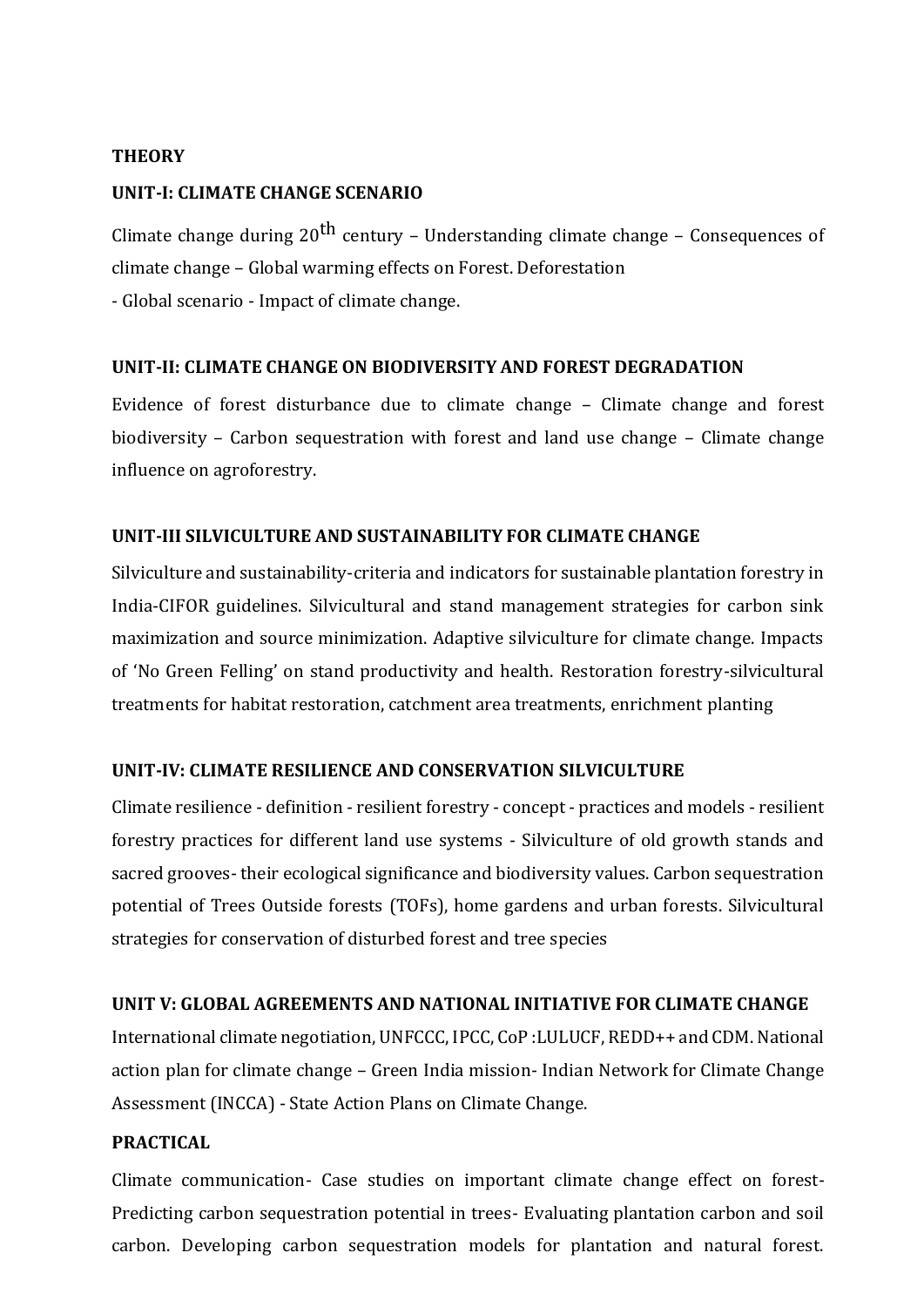Assessment of invasive species in forest and plantation due to climate change. Estimating un seasonal fire and climate change consequences in forest. Estimation of green house gases - NOx, SoX, Co and Co2 gases. Green house gas on tress. Estimating dust sink potential of trees. Designing urban forestry model for pollution abatement

## **SAF 514 FRUIT PLANTS, TREES AND SHRUBS FOR AGROFORESTRY 2+1**

## **Objective**

To make students familiar with trees and shrubs (fruit, fodder and small timber) suitable for Agorforestry.

## **Theory**

## **UNIT-I**

Introduction, importance of woody elements in agro-forestry systems, their role in biomass production. Suitability of species for different purposes. Multipurpose trees in agro-forestry systems. Fodder from trees/shrubs and their nutritive value propagation techniques.

## **UNIT-II**

Fruits crop and their need and relevance in Agroforestry fruits tree suitable for various assemblage and then planting plan in different agro climatic situation and Agroforestry system. Modification in tending and pruning floor. Fertilit y management, yield and quality improvement.

## **UNIT-III**

Role of nitrogen fixing trees/ shrubs. Choice of species for various agro climatic zones for the production of timber, fodder, fuel wood, fibre, fruits, medicinal and aromatic plants.

## **UNIT-IV**

Generic and specific characters of trees and shrubs for Agroforestry. Generic and specific characters of trees and shrubs for agro-forestry.

## **Practical**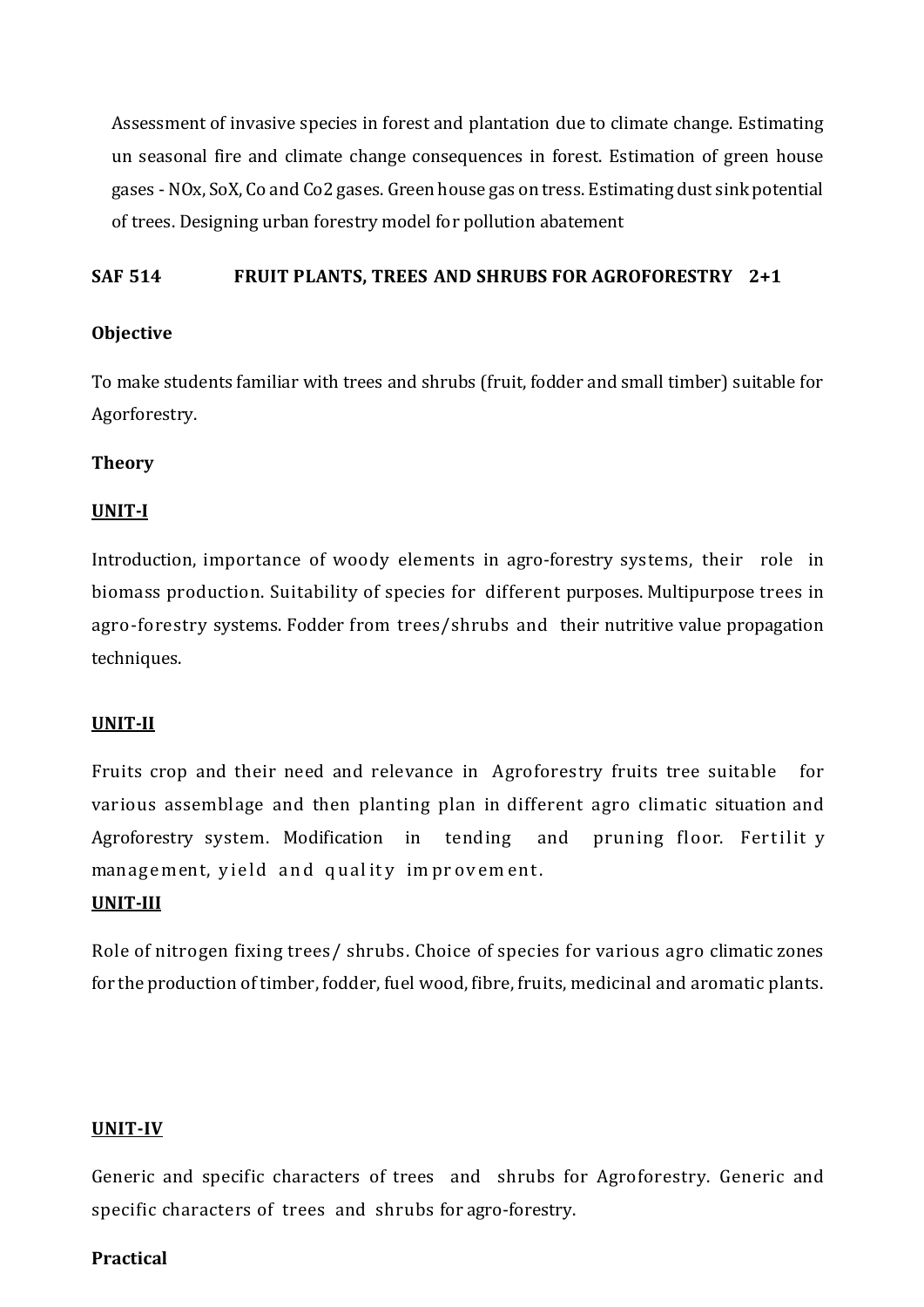Field survey and acquaintance with specialized features of trees, shrubs and fruit species and varieties for Agroforestry. Planting plans including wind breaks. Training and pruning of tree, shrubs and fruit trees for enhancing production in Agroforestry system.

#### **Suggested Readings**

Dwivedi AP. 1992. *Agroforestry: Principles and Practices.* Oxford & IBH. Nair PKR, Rai MR & Buck LE. 2004. *New Vistas in Agroforestry.* Kluwer. Nair PKR. 1993. *An Introduction to Agroforestry.* Kluwer.Ong CK & Huxley PK. 1996. *Tree Crop Interactions – A Physiological Approach.* ICRAF.Thampan PK. 1993 . *Trees and Tree Farming.* Peekay Tree Crops Development Foundation.Young A. 1997. *Agroforestry for Soil Management.* CABI.

#### **SAF 515 MODERN NURSERY TECHNOLOGY 1+1**

#### **Objective**

To impart knowledge on modern nursery techniques about types of nursery, vegetative propagation, use of green house, mist chamber and fertilizer use. **Theory**

#### **UNIT-I**

Introduction and importance of nursery. Types of nurseries. Bare root, containerized and vegetatively produced nursery.

#### **UNIT-II**

Bare root nursery- nursery soil and water management, bed preparation, pre sowing seed treatments, seed sowing and intermediate operations viz., pricking, watering, fertilization, weeding and hoeing. Physiology and nursery environment interaction affecting seedling growth. Root culturing techniques. Lifting windows, grading, packaging and storing and out- planting.

#### **UNIT-III**

Containerized nursery - Type and size of container including root trainers, selection of growing medium.

#### **UNIT-IV**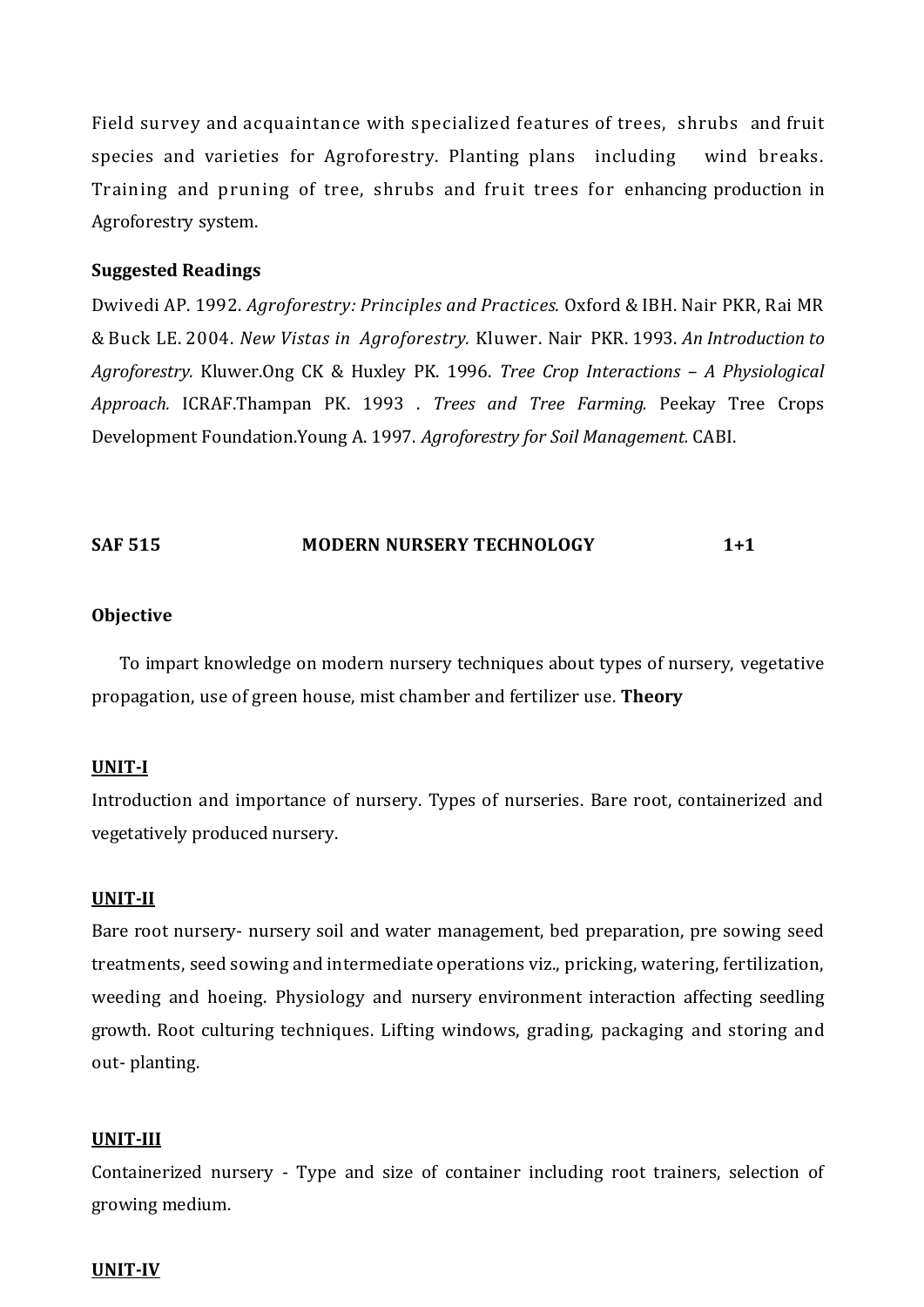Types of green house and mist chamber for propagation. vegetative propagation importance, selection of superior phenotype, methods of propagation viz. cutting, budding, grafting and layering. Factors affecting rooting of cuttings. Structures, media fertilizers, sanitation and containers, source selection and management in vegetative propagation.

#### **Practical**

Introduction and identification of modern equipments and tools used in nursery. Presowing seed treatments. Preparation of nursery beds and growing media for containerized nursery. Sowing of seed and other intermediate nursery management operations. Preparation and planting of cuttings. Use of vegetative propagation methods such as budding, grafting and layering. Precaution required in vegetative propagation, use of plant bio-regulators for rooting Maintenance of nursery records. Identification of nursery insects and diseased and their control measures. Visit to nurseries.

#### **Suggested Readings**

- Chaturvedi AN. 1994. *Technology of Forest Nurseries.* Khanna Bandhu. Dwivedi AP. 1993. *Forestry in India.* Suya Publ.
- Kumar V. 1999. *Nursery and Plantation Practices in Forestry.* Scientific Publ.
- Ram Prakash, Chaudhari DC & Negi SS. 1998. *Plantation and Nursery Techniques of Forest Trees.* International Book Distributors.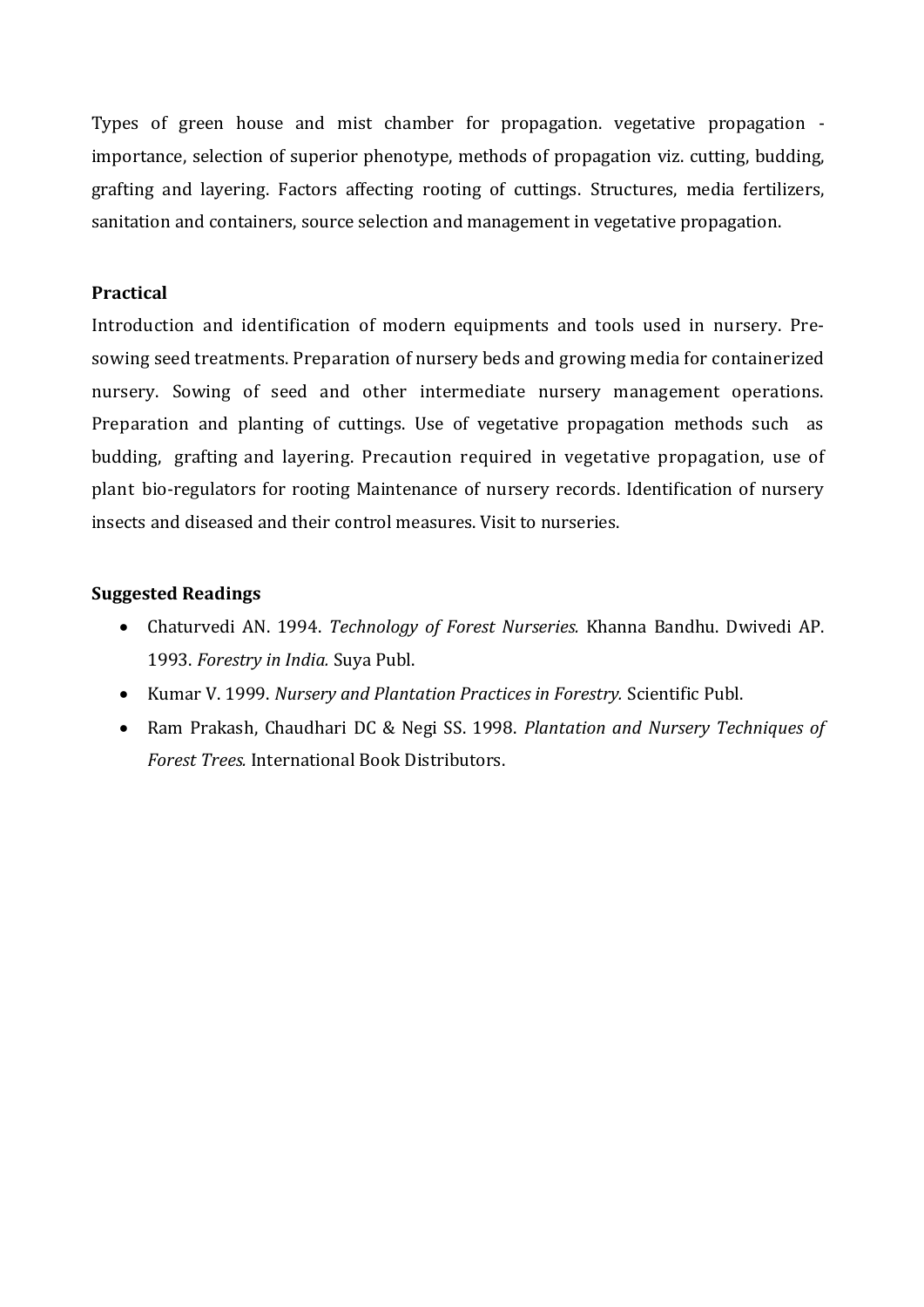#### **THEORY**

#### **UNIT-I**

Different important beneficial Microorganisms. Introduction and Scope of Biofertilizers. Types and classification of Biofertilizers. Total Biofertilizer production in India and Telangana state.

#### **UNIT-II**

Different Nitrogen Biofertilizers. Symbiotic & Non Symbiotic Nitrogen fixation. Nodule formation, Competitiveness, Quantification of Nitrogen fixed. Associative and Free living Nitrogen fixation. Cynobacterial Biofertilizers. Phosphate solubulizing Bacteria and Fungi. Mechanism and solubulization of phosphorus. Phosphate mobilizing microorganisms. VAM in detail. Potassium and Zinc Biofertilizers – Types of solubilization, different mechanism utilized by bacteria.

#### **UNIT-III**

Plant Growth Promoting Biofertilizers (PGPR) different mechanisms direct and indirect methods, advantages. Production Technology; Strain selection, Sterilization, Growth and Fermentation. Mass production of different carrier and liquid based biofertilizers.

#### **UNIT-IV**

FCO specifications and quality control of biofertilizers. Biofertilizers – Storage, shelf life and marketing. Factors influencing the efficacy of Biofertilizers. Bioremediators and its related Microbes Different types : Different organisms utilized for Bioremediation. Application technology for seeds, seedlings, tubers, setts etc

#### **PRACTICALS**

Handling of instruments in the laboratory. Isolation of Nitrogen fixing organism: *Rhizobium.* Isolation of Nitrogen fixing organism: *Azotobacter*. Isolation of Phosphate solubilizing microorganisms from soil sample. Isolation of Potassium solubilizing microbes from soil sample. Isolation of Zinc solubilizing microbes from soil sample. Preservation and pure cultures development. Study of Nitrogen fixing Activity by ARAmethod. Production of Indole Acetic Acid (IAA). Production of Siderophores. Preparation of different Carrier based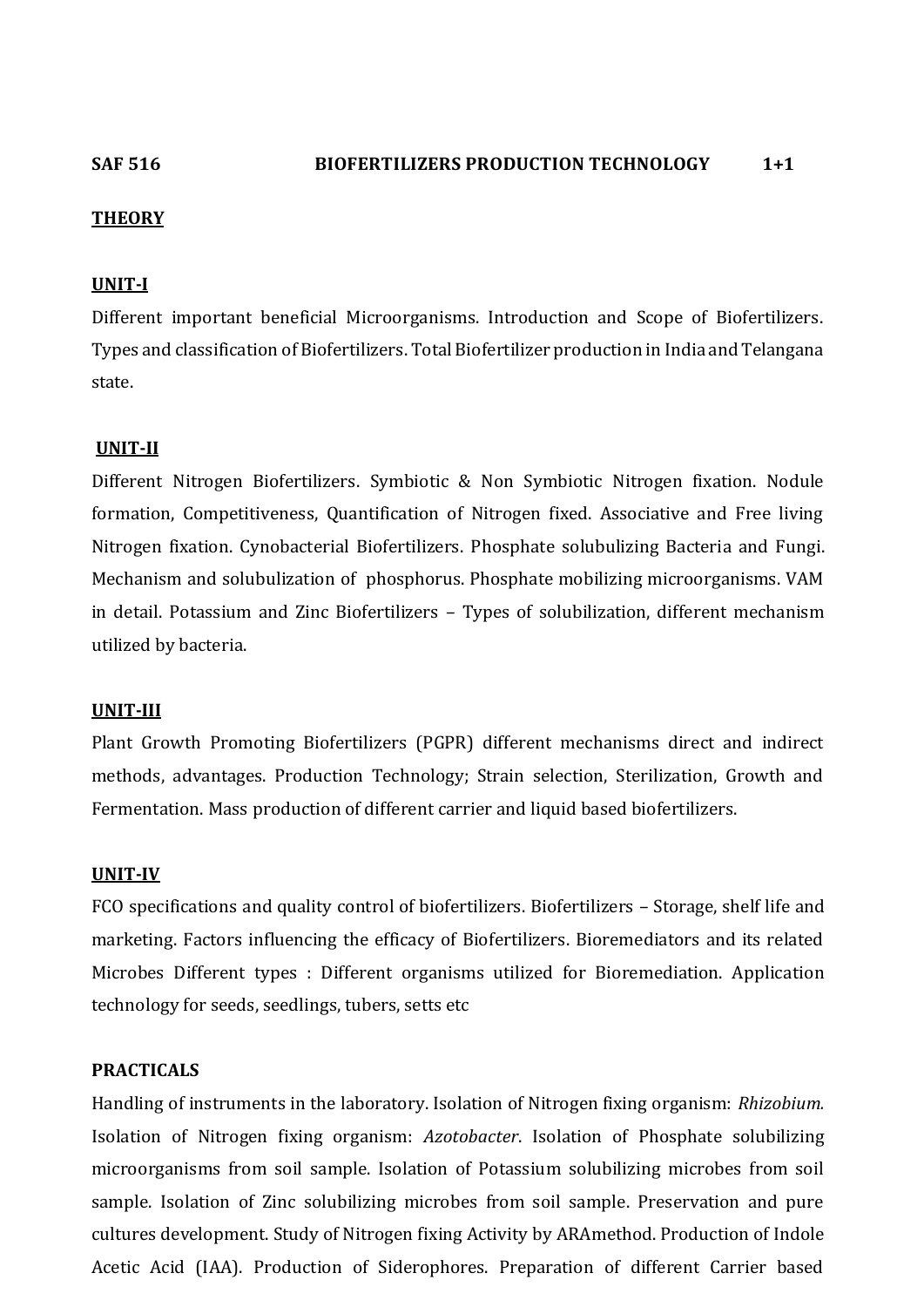Biofertilizers. Preparation of different Liquid based Biofertilizers. Study the Quality parameters of Biofertilizers. Application of biofertilizers in the nurseries. Visit to Biofertilizer unit,

#### **Suggested Readings:**

- Subbha Rao, N. S. Biofertilisers in Agriculture and Forestry. 1993 (3<sup>rd</sup> ed). International Science Publishers.
- Bikas, R. P and Santi, M. M. Recent Trends in Biofertilizers. 2016. I. K International Publishing House.
- Mahendra Rai. 2006. Hand book of Microbial Biofertilizers. CRC Press Publishers.
- Guar. A. C. 2014. Biofertiliser in Sustainable Agriculture. ICAR Publishers. New Delhi.
- Kannaiyan, S. Kumar K and Govindarajan, K. 2004. Biofertilisers Technology. Scientific Publishers (India).

#### **DEPARTMENT OF TREE BREEDING & IMPROVEMENT**

#### **FBT 511 BREEDING METHODS IN FOREST TREES 2+1**

#### **OBJECTIVE**

To impart the state of art breeding technology and methods to professional forestry graduates and to develop skill and expertise on tree breeding

#### **THEORY**

#### **UNIT-I: CONCEPTS OF BREEDING**

Genetic constitution of tree population – half sib – full sib – families in trees, Hardy – Weinberg equilibrium, changes in gene frequency, Migration, mutation, Essentials of tree improvement - Variations in natural stand, Selection for different traits

#### **UNIT-II: GENERAL BREEDING METHODS**

Genetic basis of breeding self and cross pollinated trees – Different breeding methods – Plant introduction – Pure line, mass and progeny selection – Breeding Methods adopted – Selection from even aged stand, individual check tree method – Regression selection system, mother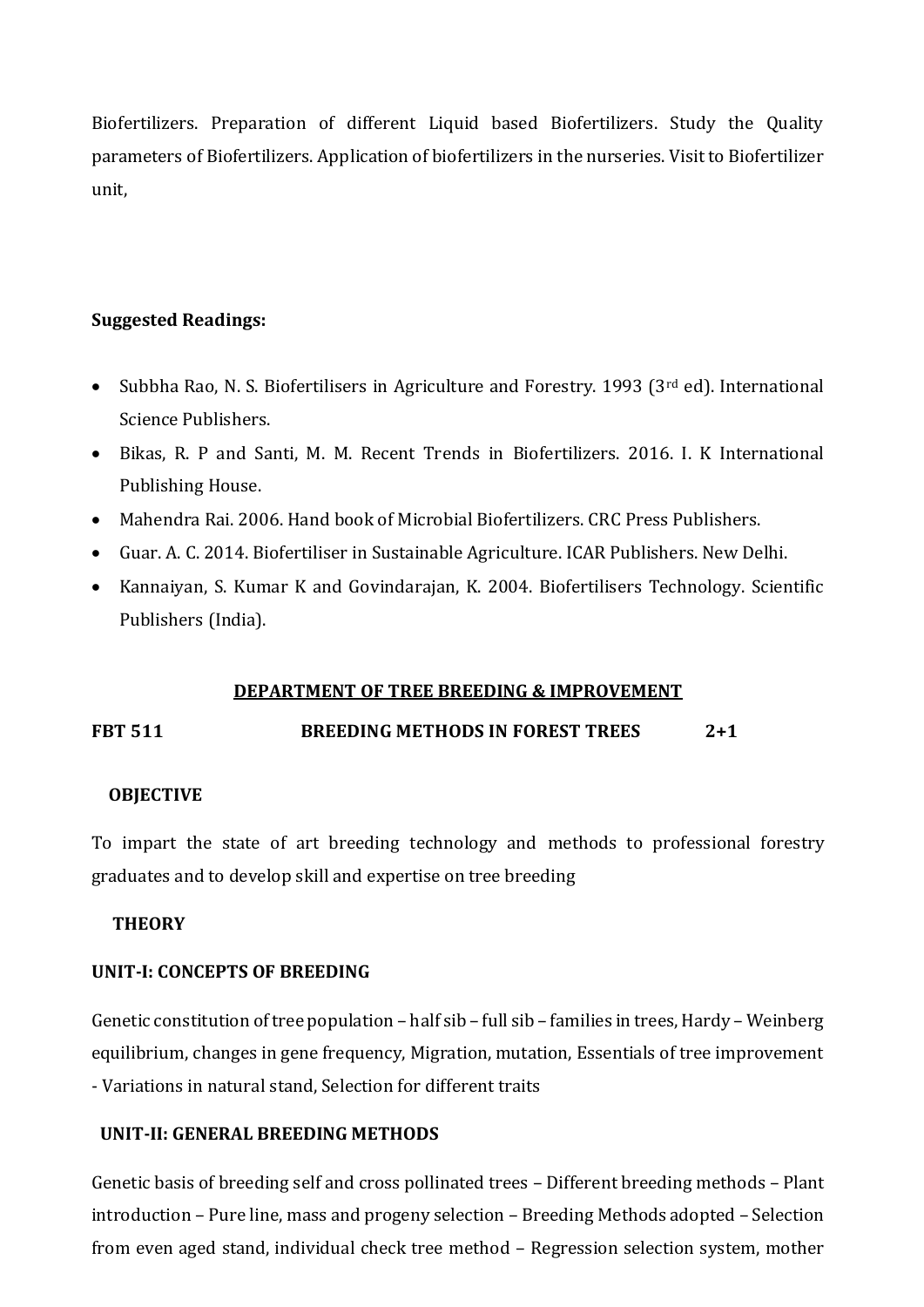tree system, subjective grading system - Hybridization in self pollinated crops, Selection procedures with hybridization, Hybridization in cross pollinated crops – Back cross method – Heterosis breeding

## **UNIT-III: SPECIAL BREEDING METHODS**

Mutation breeding – Polyploidy breeding – Transgenic breeding – Molecular breeding – Breeding for biotic and abiotic stress – Breeding for quality traits.

## **UNIT-IV: MATING DESIGNS**

Genetic testing programmes – Mating systems and Mating designs, Incomplete pedigree designs, Complete pedigree designs Experimental designs, Genotype and environmental interactions, Mating systems - types of mating system – population improvement-recurrent selection – disruptive selection – breeding procedure – merits and demerits

## **UNIT V: BREEDING METHODS FOR TREE GENETIC RESOURCES**

Breeding methods and systems for tropical trees (Teak, Sal, Eucalyptus, Casuarina, Sandal , Dalbergia, Neem, Jatropha and Subabul) – Temperate trees like Oak, Pine, Poplar, Salix.

## **PRACTICAL**

Half-sib, full-sib family in trees. Grading system of plus trees in natural stands. Mating designs, complete designs – nested designs, factorial, single pair mating, full diallel, half diallel and partial diallel, incomplete pedigree designs – open pollinated mating and polycross mating design. Selection for biotic and abiotic stresses.

## **SUGGESTED READINGS**

## **Text Books**

- 1. Mahabal Ram.2014. Plant Breeding Methods. PHI Learning Private Limited. New Delhi.
- 2. G. S. Chahal, S. S. Gosal.2002. Principles and Procedures of Plant Breeding: Biotechnological and conventional Approaches. Alpha Science International Ltd. UK.
- 3. Izak Bos, Peter Caligari.2008. Selection Methods in Plant Breeding. Springer.
- 4. Wright JW. 1976 Introduction to Forest Genetics. Academic Press.
- 5. FAO. 1985. Forest Tree Improvement, FAO. Publi.
- 6. Faulkner R. 1975. Seed Orchard Forestry. Commission Bull. No. 34.
- 7. Khosla PK. 1981. Advances in Forest Genetics. Ambika Publ., New Delhi.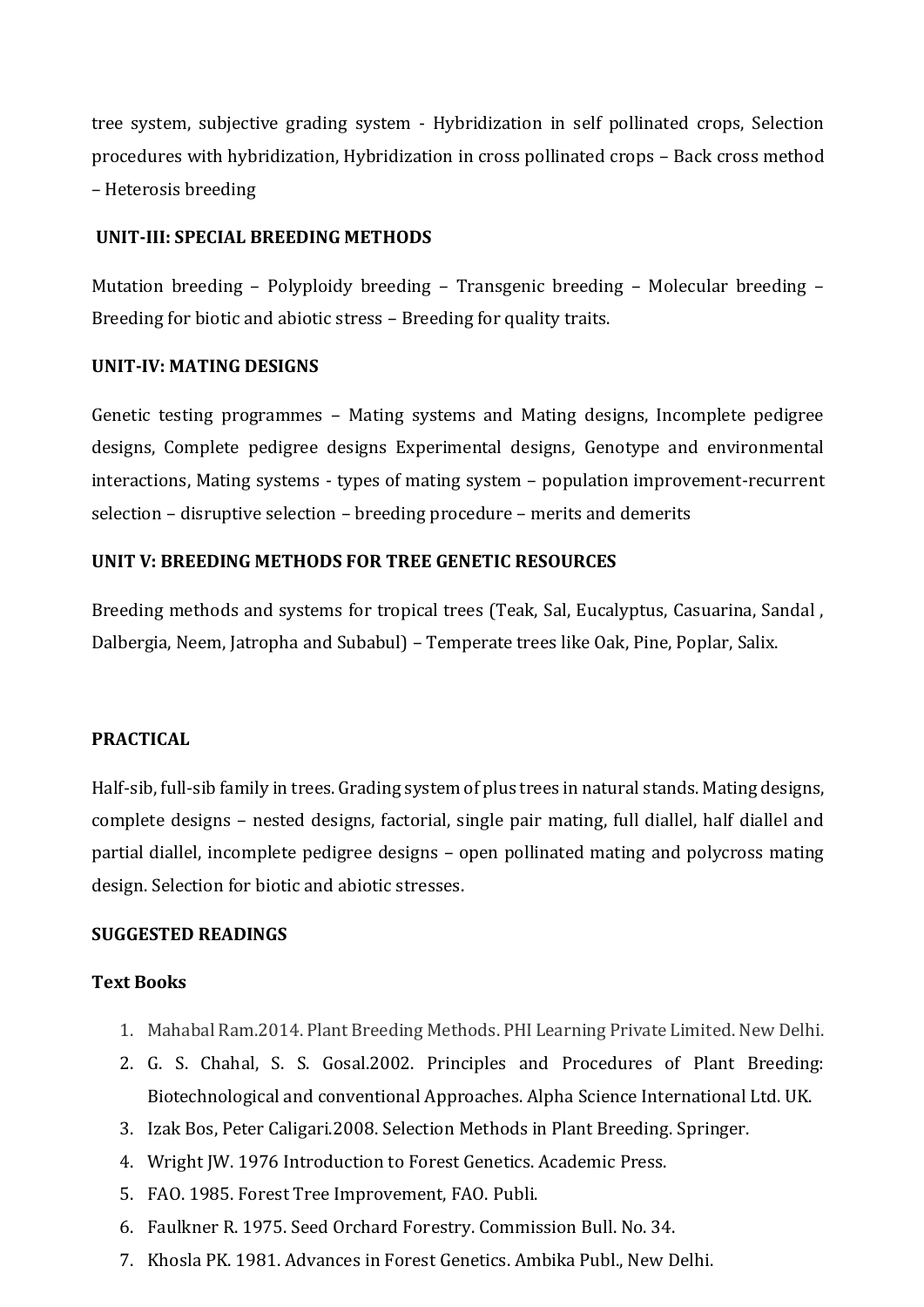- 8. Mandal AK & Gibson GL. (Eds.) 1997. Forest Genetics and Tree Breeding.
- 9. Surendran C, Sehgal RN & Paramathama M. (Eds.). 2003. A Text Book of Forest Tree Breeding. ICAR.
- 10. Zobel BJ & Talbert J. 1984. Applied Forest Tree Improvement. John Wiley & Sons.
- 11. Zobel BJ, Wyk GV & Stahl P. 1987. Growing Exotic Forests. John Wiley & Sons.

#### **Journals**

- 1. Frontiers in Crop Improvement
- 2. International Journal of Forestry and Crop Improvement
- 3. Electronic Journal of Plant Breeding
- 4. SABRAO Journal of Breeding and Genetics

#### **SUGGESTED WEBSITES**

[www.csiro.au](http://www.csiro.au/)

[www.env.for.nic.in](http://www.env.for.nic.in/)

## **FBT 512 QUANTITATIVE GENETICS IN FOREST TREE BREEDING 2+1 Objective**

To impart knowledge in the field of biometry as applied to breeding, population, provinces and making experiment in forest genetics and tree breeding.

#### **THEORY**

#### **UNIT-I: HISTORY AND PRINCIPLE OF QUANTITATIVE GENETICS**

History and Principles - Developments of quantitative genetics - Mating systems - Arithmetic Mean, Range, Standard deviation, Variance, Standard error, Coefficient of variation, Test of significance, Null Hypothesis -Analysis of variance, Co-variance - Experimental designs, Principles, Replication, Randomization, Local Control. Types of Experimental designs, Experimental Error, Correction factor, Critical differences

– RBD (Method). First degree statistics, Second degree statistics, Third degree statistics.

#### **UNIT-II: VARIABILITY AND BIOMETRICAL TECHNIQUES**

Selection – objective – types- Selection theory – Models – Single and two locus models – Selection differential - Nature of Gene Action - Dominance and Epistatic - Biometrical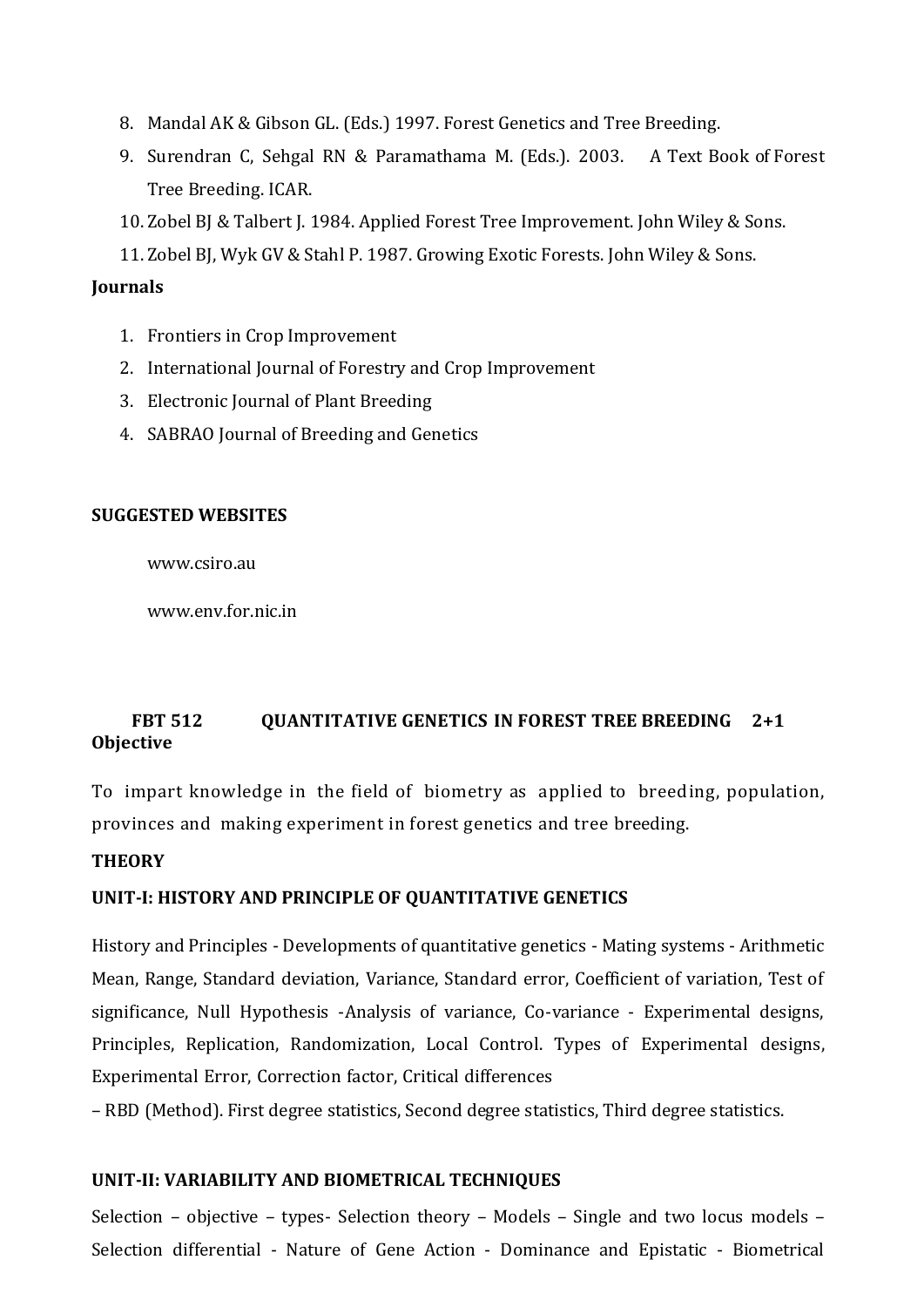Techniques used for assessing the variability in germplasm collection various types of variability – Significance –-  $D^2$  statistics –metroglyph analysis – Principal Component Analysis – Molecular Diversity Analysis - Merits & Demerits – Association analysis – Correlation coefficient - Simple correlation – Types of correlation – Discriminant functions - Implications in plant breeding

#### **UNIT-III: HERITABILITY AND POPULATION GENETICS**

Heritability, Types of heritability – methods of estimation of heritability - Estimation of combining ability – Biometrical analysis – Interpretation of results – Merits & Demerits – Population Genetics - Hardy-Weinberg equilibrium - Hardy-Weinberg law - Proof – Applications of the Hardy-Weinberg law - Test of Hardy-Weinberg equilibrium – Mating frequencies - Non-dominance – Co-dominance - Snyder's ratio, importance and its effect over random mating in succeeding generations.

#### **UNIT-IV: BIOMETRICAL APPROACHES FOR QUANTITATIVE GENETICS**

Biometrical approaches - Diallel analysis - Hayman's graphical approach (or) Griffings Numerical approach, Merits & Demerits - Line x Tester analysis - Path analysis Merits, Demerits, Application in Plant Breeding - Heterosis, Factors affecting heterosis, Genetic basis of heterosis - Estimation of heterosis - Adaptation, Types of adaptation, causes of adaptation. Factors affecting adaptability– Inbreeding and Inbreeding depression

#### **UNIT V: STABILITY STUDIES**

Types of interactions, Models of stability analysis – Different types of Model – Eberhart& Russell Model. – Uses of stability analysis - Comparison of stability, combining ability & Heritability analysis.

#### **PRACTICAL**

Problems on multiple factor inheritance - Hardy – Weinberg Law – Extension of H- W-L – Calculating Allelic frequency using  $H - W - L - H - W - L -$  Problems – Migration. - Correlation coefficient in tree species –Test of significance of Correlation coefficient in tree species - Analysis of MetrogyphIndicies in tree species - D2 Analysis in *Eucalyptus*, Teak, Neem – Path Analysis in *Eucalyptus,* Teak, Neem - Diallel analysis – Graphical approach – in Eucalyptus - GCA and SCA effects in Eucalyptus - Top Cross analysis, Line x Tester analysis, Stability analysis, Discriminate analysis , Generation Mean analysis in tree species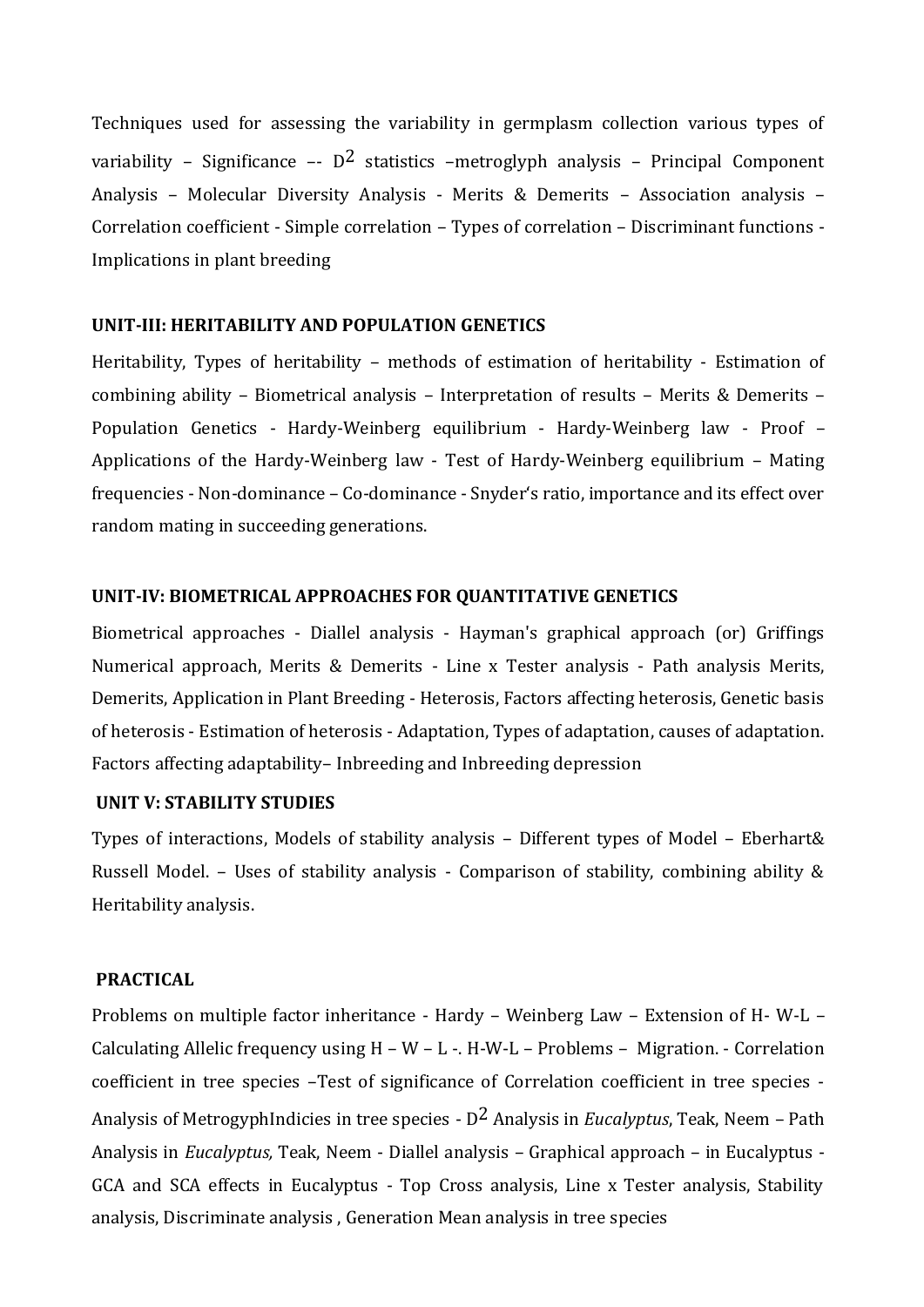#### **Suggested Readings**

- FAO. 1985. *Forest Tree Improvement,* FAO Publi.
- Faulkner R. 1975. *Seed Orchard* Forestry. Commission Bull. No.34.
- Fins L, Friedman ST & Brotschol JV. 1992. *Handbook of Quantitative Forest Genetics.*  Kluwer.
- Khosla PK. 1981. *Advances in Forest Genetics.* Ambika Publ., New Delhi. Mandal AK & Gibson GL. (Eds.). 1997. *Forest Genetics and Tree Breeding.* CBS.
- Surendran C, Sehgal RN & Parmathama M. (Eds.). 2003. *A Text Book of Forest Tree Breeding.* ICAR.
- Wright JW. 1976. *Introduction to Forest Genetics.* Academic Press.
- Zobel BJ & Talbert J. 1984. *Applied Forest Tree Improvement.* John Wiley
- & Sons.
- Zobel BJ, Wyk GV & Stahl P. 1987. *Growing Exotic Forests.* John Wiley & Sons.

# **FBT 513 PHYSIOLOGIES OF WOODY PLANTS 2+1 OBJECTIVE**

To acquaint students about the concepts of physiology for understanding its use in increasing productivity of forest stands

#### **THEORY**

#### **UNIT-I: TREE PHYSIOLOGY, GROWTH AND DEVELOPMENT**

Introduction – Tree physiology – Growth – phases of growth – growth curve – factors affecting growth- Wood formation - Plant cell as a structural and functional unit. Organization of cells and tissues – morphogenesis.

#### **UNIT-II: PLANT MORPHOLOGY AND FUNCTIONS**

Structure of leaves, stem wood, bark and roots in trees. Functions and process in plant growth and development - Photosynthesis – structure of photosynthetic tissues and organs – enzyme, energetics and factors influencing photosynthesis. Photorespiration – its mechanisms and significance – factors affecting photorespiration.

#### **UNIT-III: RESPIRATION AND TRANSPIRATION**

Respiration – mechanisms – enzymes, energetics and factors influencing respiration. Respiratory quotient - Water relations of trees – absorption – ascent of sap. Translocation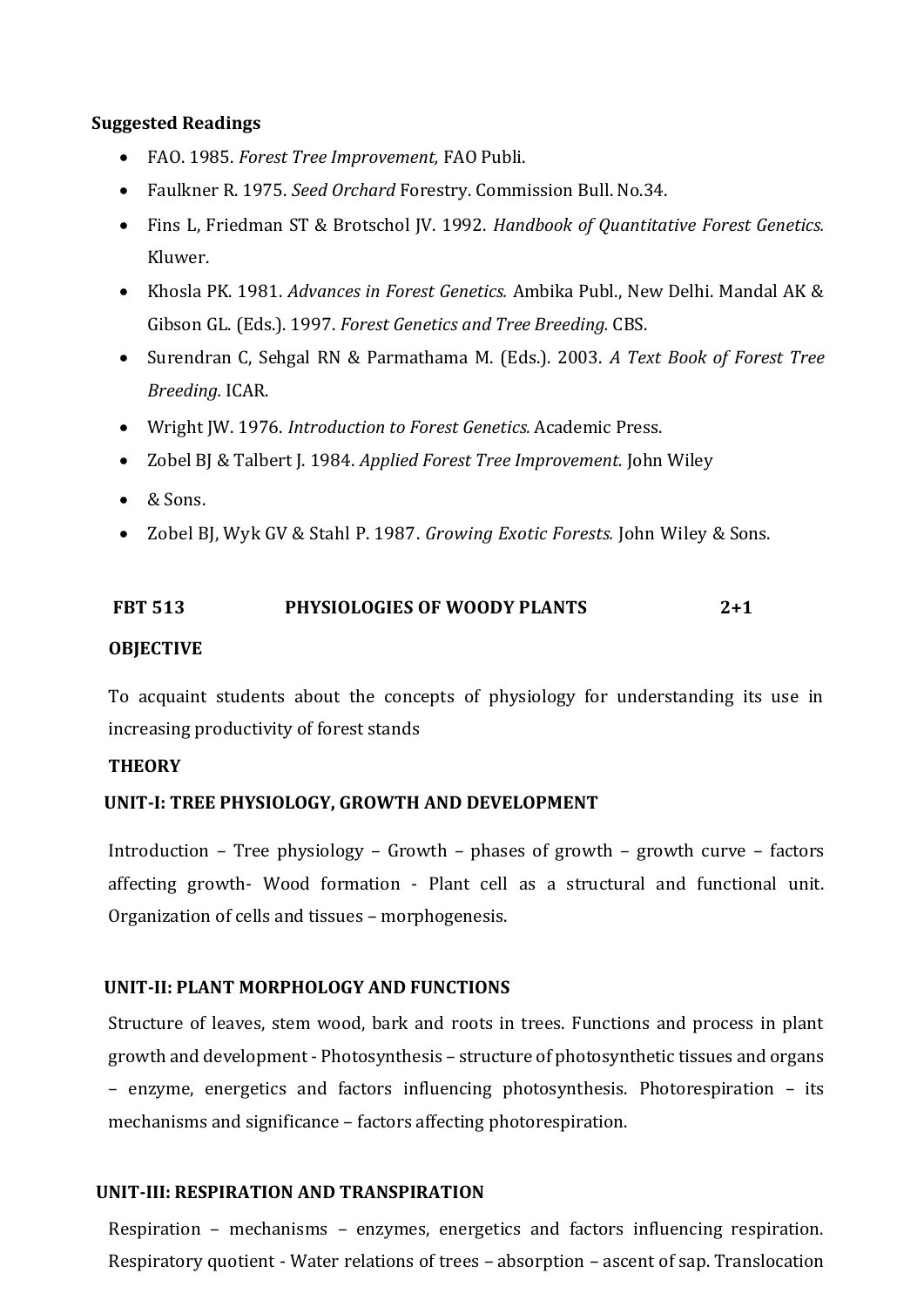of solutes – Phloem loading and phloem transport. Transpiration – Mechanisms and factors influencing – regulating transpiration – anti transpirants.

#### **UNIT-IV: PLANT NUTRITION AND PHYTOHORMONES**

Mineral nutrition – Mineral salt absorption and translocation – deficiency and toxicity of mineral nutrients. Diagnosis of mineral deficiency- The enzymes – nomenclature and classification – structure and composition – Mode of action. Phytohormones – Auxins, GA, Cytokinins, ABA, Ethlynene. Biosynthesis and biochemical activity of . Plant hormones. Synthetic plant growth regulators. Growth retardants.

#### **UNIT V: PLANT METABOLISM**

Nitrogen fixing trees - Nitrogen metabolism. N2 fixation – physical and biological. Nitrogen assimilation – Amino acid and protein synthesis - Fat metabolism. Carbohydrate metabolism.

#### **PRACTICAL**

Preparation of growth curves of different tree seedlings - Study of structure of leaves - Measurement of photosynthesis- Observing structure of plant cells and leaves in C3 and C4 species - Studying stomata in different tree species and working out stomatal frequency - Measurement of stomatal size in different tree species - Estimation of transpiration rates in different trees - Isolation and estimation of chlorophyll - Observing xylem vessel size variation in tree species - Estimation of plant water status by different methods - the effect of growth promoters on germination - Growth analysis - RGR, NAR and CGR- Nutrient deficiency symptoms in tree seedlings.

#### **SUGGESTED READINGS**

#### **Text Books**

- 1. Paul. J. Kramer and T.T. Kozlowski. 1979. Physiology of Woody Plants. Academic Press, New York.
- 2. Raghavendra, A.S. 1991. Physiology of Tree John Wiley & Sons, Inc, New York.
- 3. Larcher, W. 2004. Physiological Plant Ecology. Springer Verlag, New York.
- 4. Longman, K.A. and Jenik, 1987. Tropical Forest and its Environment ELBS, London
- 5. Taiz. L and Zeiger. E.,2008. Plant Physiology. Publishers: Sinauer Associates, Inc., Massachusetts, USA.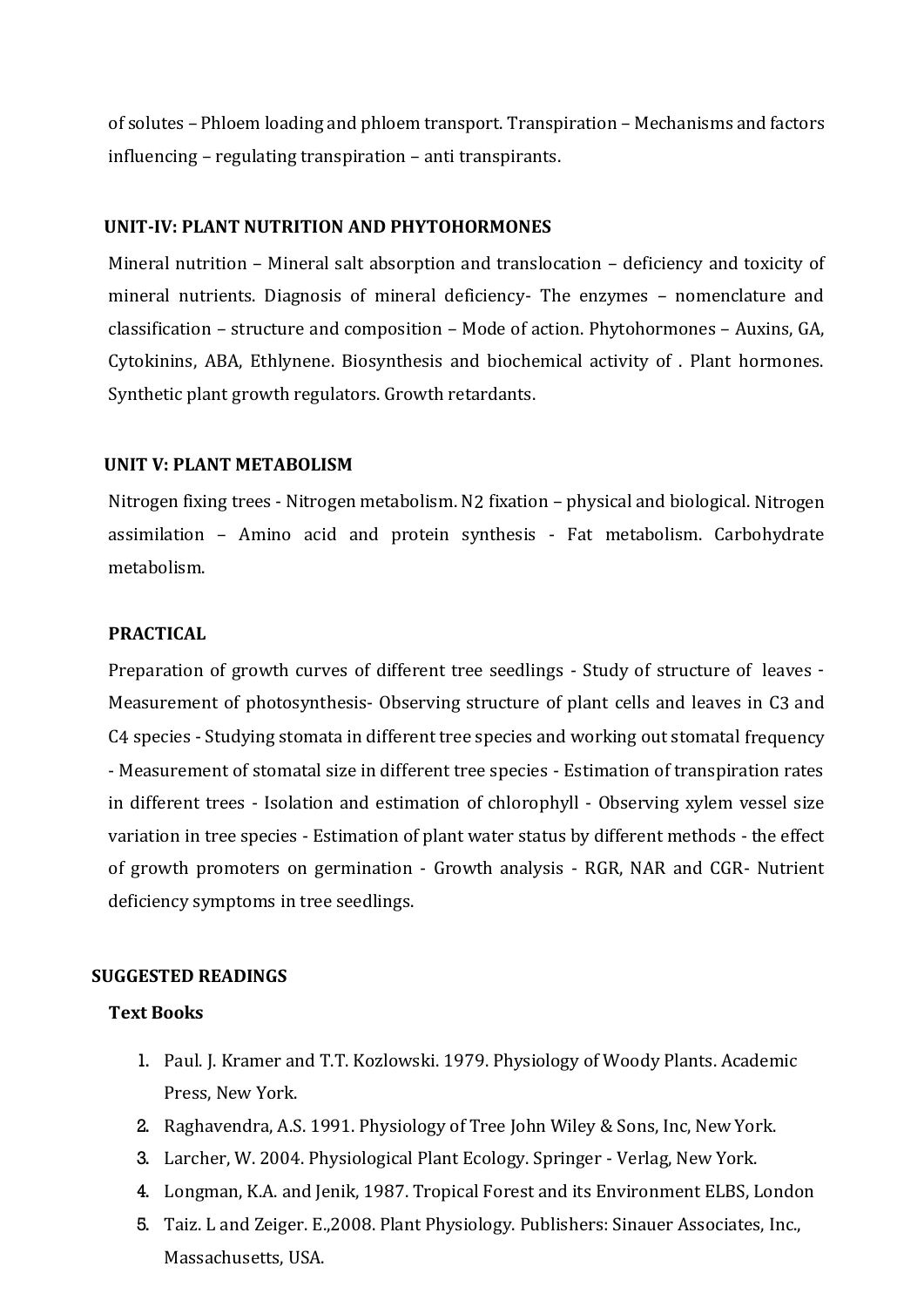- 6. Hopkins WG & Huner NPA.2004.*Introduction to Plant Physiology*. JohnWiley & Sons.
- 7. Guillermo Goldstein, Louis S. Santiago. 2016. Tropical Tree Physiology: Adaptations and Responses in a Changing Environment. Springer.
- 8. Satish C Bhatla, Manju A. Lal. 2018. Plant Physiology, Development and Metabolism. Springer.

#### **Journals**

- 1. Annals of Plant Physiology
- 2. Annual Review of Physiology
- 3. Indian Journal of Plant Physiology
- 4. American Journal of Physiology Cell Physiology

## **SUGGESTED WEBSITES**

- 1. [http://www.plantphys.org](http://www.plantphys.org/)
- 2. [http://www.Biologie.Uni-hamburg.de/b-online](http://www.biologie.uni-hamburg.de/b-online)
- 3. [www.](http://www/) genfys. slu. se /
- 4. [www.](http://www/) mpcer. nau. edu / ug / forest. html

# **FBT 514 REPRODUCTIVE BIOLOGY OF FOREST TREES 2+1**

## **Objective**

To impart the knowledge of reproduction in forest tree species and to make them understand the mechanism of breeding, sex expression.

## **Theory**

## **UNIT-I**

## **CONCEPTS OF REPRODUCTIVE BIOLOGY**

Reproductive Biology – Introduction – Concepts – Importance – Mode of reproduction – types – Tropical trees – Temperate trees – Crop characteristics - growth and development (both vegetative and reproductive) - Application of reproductive biology in tree breeding - Floral morphology and types of flowers- floral initiation and breeding systems.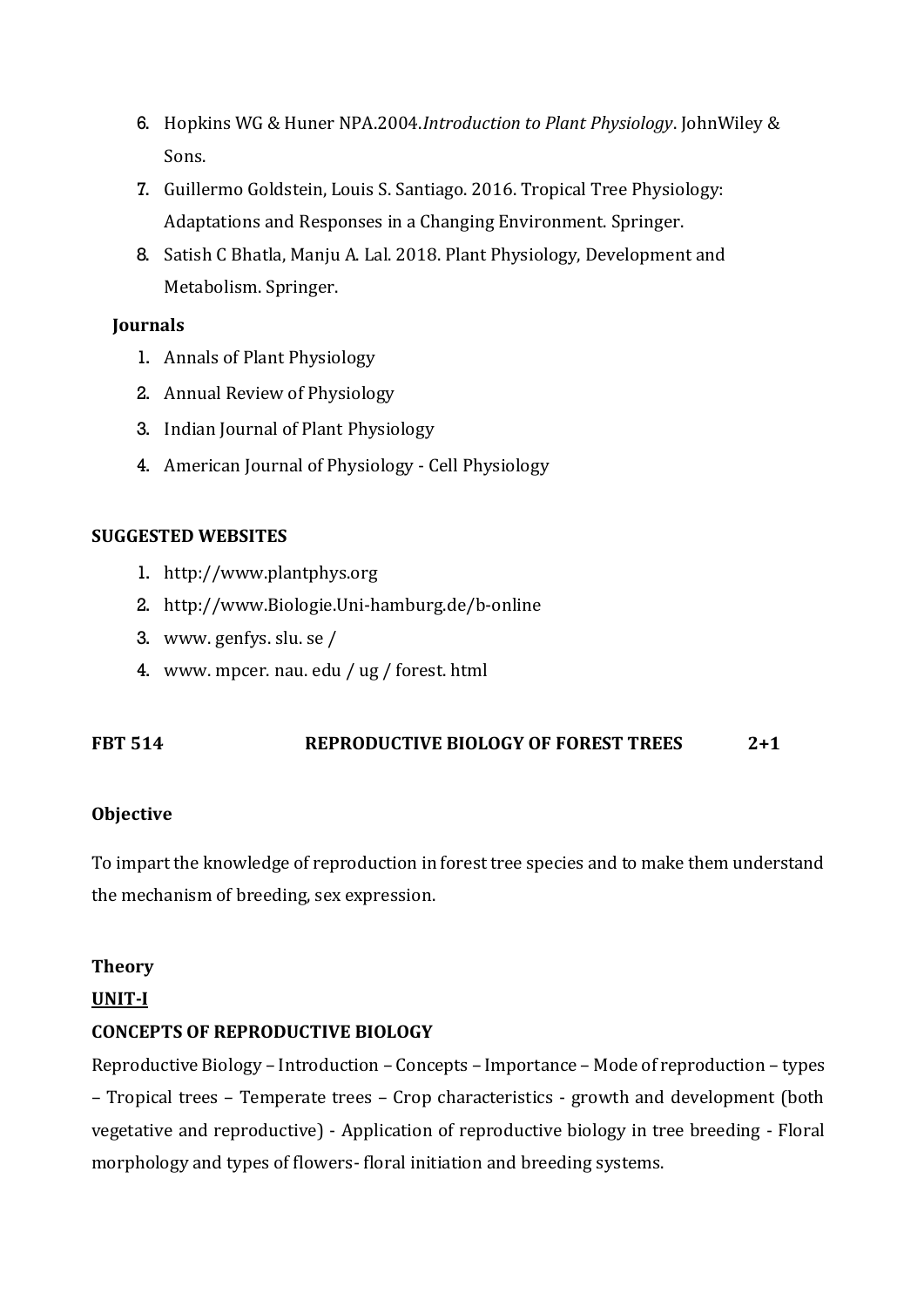#### **UNIT-II**

#### **FLORAL BIOLOGY AND POLLINATION MECHANISMS**

Floral Measurement and prediction of flowering-Juvenility and vernalization - Floral diversity and pollination. Mode of pollination – Cross pollinated crops and self pollinated crops - Mechanisms and significance - Pollination syndromes and their evolution; Plant – Pollinator systems, Diversity of pollination syndromes in selected plant families. Sex expression, monoecy, dioecy and its evolution.

#### **UNIT-III**

#### **MATING DYNAMICS AND LIMITATIONS**

Environmental effects on sex expression. Floral attractants and rewards; Biology of floral and extra floral nectaries; Examples of plant insect interactions involving pollination. Floral characteristics of the main pollination syndromes- Mating system dynamics in Forest trees – Factors affecting different mechanisms – Mechanisms promoting high levels of Out-Crossing – self incompatibility – Factors leading to unusually low levels of out crossing – Factors that prevent or limit self-fertilization.

#### **UNIT-IV:**

#### **PLANT-POLLINATION INTERACTIONS, GENE FLOW AND SEED DISPERSAL**

Environmental effects on sex expression - Plant-pollination interactions, Pollinator energetic and nectar production, Pollen travel within and between plants – pollination efficiency, reproductive efficiency, Distance of pollen travel, pollen transport and pollen viability. Fertilization in hard wood trees – Double fertilization – Seed formation in angiosperms fertilization in soft wood trees – Cone formation in softwood trees. Seed dispersal – Benefits of seed dispersal – types of dispersal – consequences of seed dispersal – Gene flow- Barrier to gene flow – Gene flow between species (Genetic pollution) – Models of gene flow – Gene flow mitigation.

#### **Practical**

Sex expression in forest trees. Out crossing mechanisms in forest trees. Measurement of pollen flow in wind-pollinated and insect-pollinated species. Pollen viability and fertility. Seed dispersal mechanism.

#### **Suggested Readings**

- FAO. 1985. *Forest Tree Improvement,* FAO Publi.
- Faulkner R. 1975. *Seed Orchard* Forestry. Commission Bull. No.34.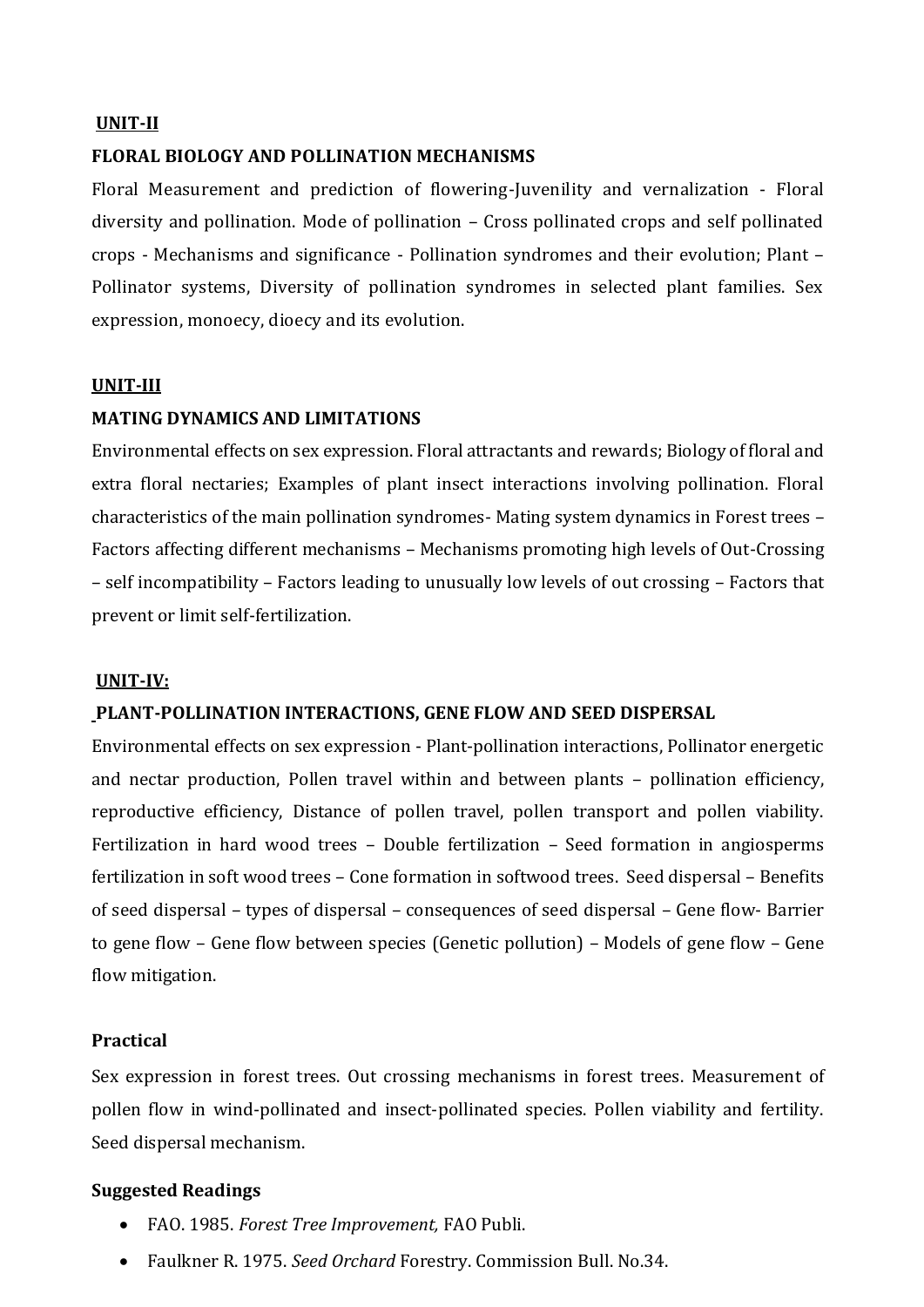- Fins L, Friedman ST & Brotschol JV. 1992. *Handbook of Quantitative Forest Genetics.*  Kluwer.
- Khosla PK. 1981. *Advances in Forest Genetics.* Ambika Publ., New Delhi.
- Mandal AK & Gibson GL. (Eds.). 1997. *Forest Genetics and Tree Breeding.* CBS.
- Surendran C, Sehgal RN & Parmathama M. (Eds.). 2003. *A Text Book of Forest Tree Breeding.* ICAR.
- Wright JW. 1976. *Introduction to Forest Genetics.* Academic Press.
- Zobel BJ & Talbert J. 1984. *Applied Forest Tree Improvement.* John Wiley & Sons.
- Zobel BJ, Wyk GV & Stahl P. 1987. *Growing Exotic Forests.* John Wiley & Sons.

# **FBT 515 BIOTECHNOLOGY APPROACHES IN FORESTRY 2+1**

# **Objective:**

To imbibe an understanding of scope, potential and techniques in forest biotechnology and to prepare them for experimentation in the discipline.

# **Theory**

# **UNIT-I**

 Historical development of biotechnology; scope of biotechnology in forestry; different methods of biotechnology related to forestry

# **UNIT-II**

Plant tissue culture and response pattern; application of plant tissue culture in tree improvement.

# **UNIT-III**

In vitro selection and micro propagation in forestry for conservation; gene regulation, genetic engineering techniques; basis of operation in DNA manipulation;

**UNIT-IV** Transgenic plants; molecular markers and its application in forestry; modification of plant species to practically desired products; biodegradation of forestry wastes through genetically engineered microbes.

# **Practical**

 Biochemical techniques: Preparation of buffers and reagents, Principle of centrifugation, Chromatographic techniques Gel electrophoresis- agarose and PAGE (nucleic acids and proteins); PCR and optimization of factors affecting PCR. Dot blot analysis; Southern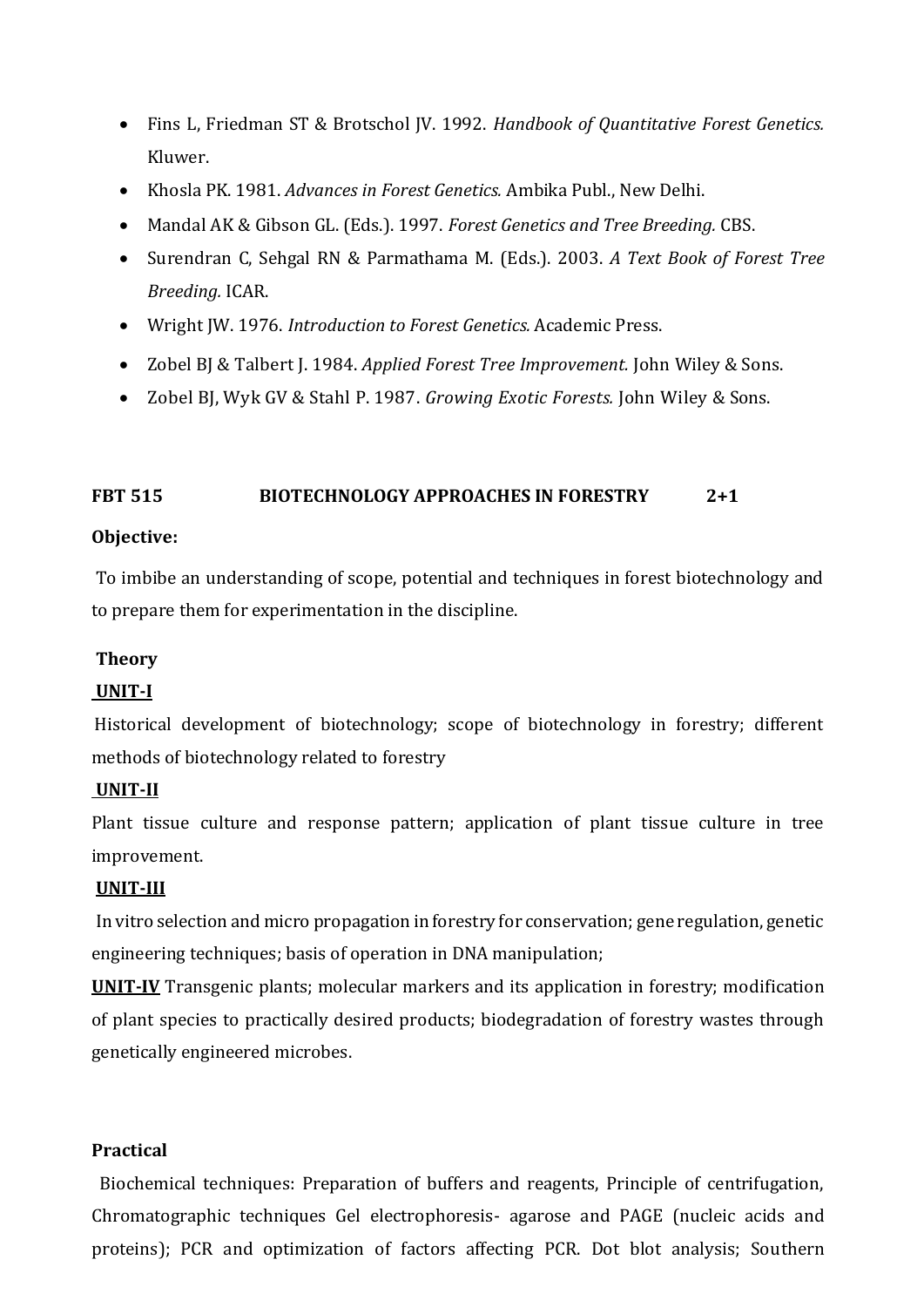hybridization; Northern hybridization; Western blotting and ELISA; Radiation safety and non-radio isotopic procedure.

#### **Suggested Readings**

Bajaj YPS. (ed). 1988. Biotechnology in Agriculture and Forestry. Springer-Verlag. Gupta PK. 2000. Elements of Biotechnology. Rastogi Pub. Kumar S and Singh MP. 2008. Plant Tissue Culture. APH Pub. Mandal AK and Gibson GL. (ed.). 1997. Forest Genetics and Tree Breeding. CBS. Punia MS. 1998. Plant Biotechnology and Molecular Biology. Scientific Pub. Singh BS and Singh MP. 2007. Fundamental of Plant Biotechnology. Sodesh Serial Pub. Srivastava PS, Narula A and Srivastava S. (ed.). 2004. Plant Biotechnology and Molecular Markers. Anamaya Pub.

# FBT 516 CLONAL FORESTRY (1+1)

**Objective:** To impart the state–of–the–art clonal technologies and to develop scientific skill of clonal propagation technologies to augment the productivity. .

#### **THEORY**

## **UNIT-I: CONCEPTS AND METHODS**

Clonal Forestry – definition - Basic concepts in clonal forestry –operational use – advantages of clonal forestry- constraints – Selection of Plus Trees – Propagation methods- auto and hetero propagation methods – rooting of cutting, grafting, layering, budding- micro-clonal propagation methods

## **UNIT-II: POTTING MEDIA AND PGR**

Potting media – components and characteristics – peat, vermiculite, perlite, styrofoam, soil, sand, –characteristics of potting media – physical and chemical characteristics– Plant growth substances – Auxins – cytokinins – gibberellins – ethylene – preparation of powder and liquid formulations – Applications in clonal multiplication.

## **UNIT-III: PROPAGATION STRUCTURES**

Establishment of hardening chamber/shade house– Factors controlling propagation– Biotic and abiotic factors –Maintenance - Performance and cause factors – Hardwares in clonal propagation – Root trainers – types – advantages and limitations.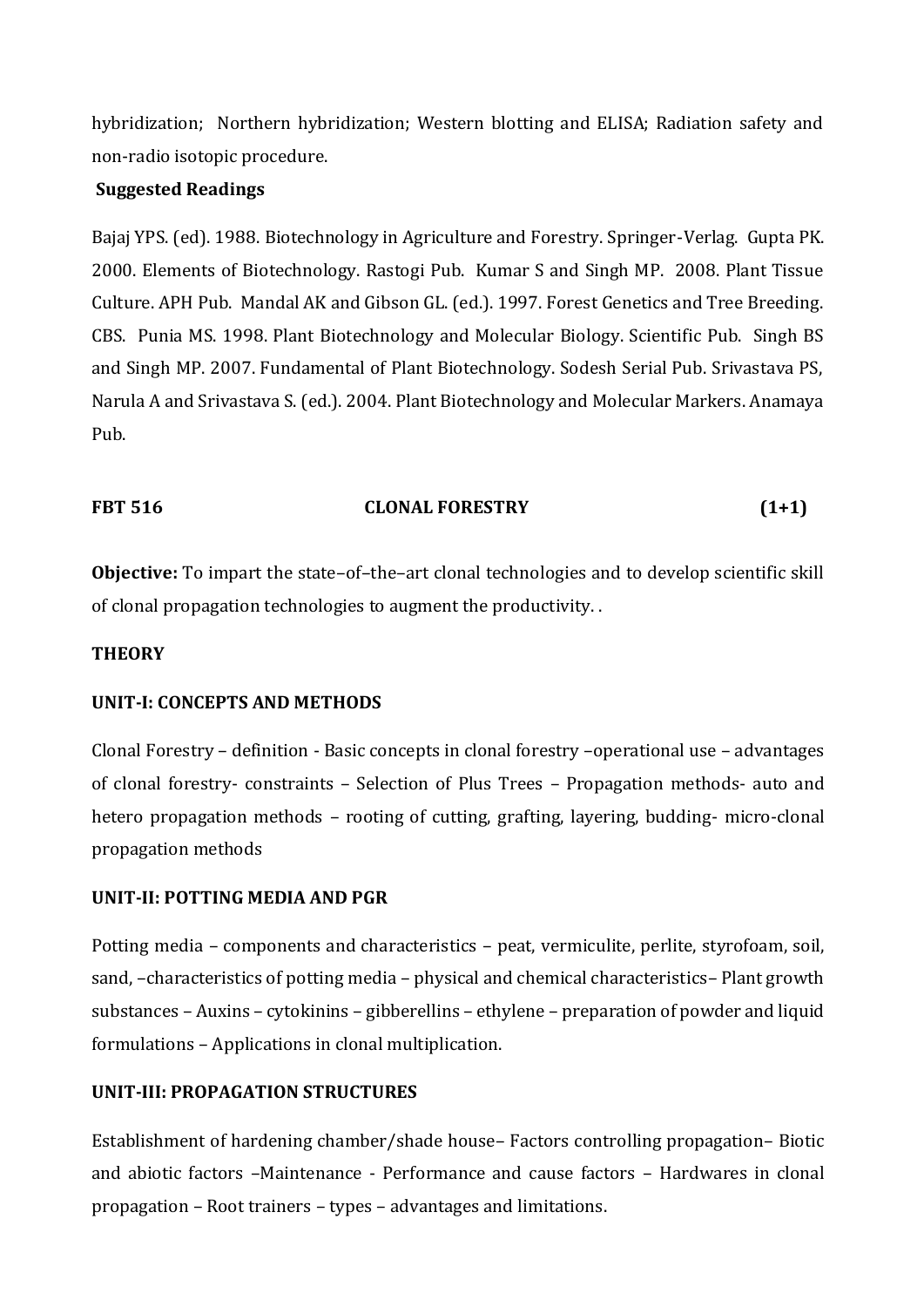## **UNIT-IV: CLONAL MULTIPLICATION AND EVALUATION**

Mini garden – Concepts – Method of establishment – Hedge garden - Management of mini and hedge clonal garden – Clonal Multiplication Area (CMA) – Clonal Testing Area (CTA) – Designs of clonal evaluation – Amplified clonal test

# **UNIT V: CLONAL PLANTATIONS**

Clonal plantation establishment- management strategies – Problem and constraints in clonal forestry – Tophophysis – Plagiotorphic and orthotrophic response – Tophophysis – Cyclophysis – Periphysis - Role of corporate sectors in clonal forestry – Forest development corporation – Experience. Economics of clonal forestry.

## **PRACTICAL**

Clonal nursery – Study of propagation methods –- Propagation Chambers – Mist chamber – Green house – Cost of establishment – Root trainer technology – Establishment of low cost polytunnels – Cost of establishment and management – Establishment of CMA and CTA – Clonal evaluation – Visit to corporate sectors – Pest and disease management in clonal garden – Clonal hedge management – clonal propagation techniques for timber( teak, rosewood, Red sander, Sissoo) pulpwood and energy (*Eucalyptus, Casuarina, Leucaena*), TBOs (Neem, Pungam, *Simarouba*, Mahua) and other alternate industrial wood (*Melia, Gmelina, Ailanthus*, kadamba) species – contract tree farming and corporate social responsibilities.

## **SUGGESTED READINGS**

## **Text Books**

- 1. Ahuja and Libby. 1986. Clonal Foresty. Martinus Nijhoff Publishers, Doredrecht.
- 2. Parthiban K.T., M.Paramathma., K.S.Neelakantan, K.S., 2004. Clonal Forestry. TNAU Publications, Coimbatore. Pp: 209.
- 3. Ahuja. M.R. 1993. Micropropagation of Woody Plants. Springer.
- 4. Hartman, H.T., D.E. Kester, F.T. Davies and R.L. Geneve. 1997. Plant Propagation Principles and Practices. Prentice- Hall of India Pvt. Ltd., New Delhi. P 770
- 5. Zobel, B. and J. Talbert. 1984. Applied Forest Tree Improvement. John Wiley and Sons, New York. P 505.
- 6. Landis, T.D., R.W. Tinus, S.E. Mc Donald and J.P. Barnett. 1990. Containers and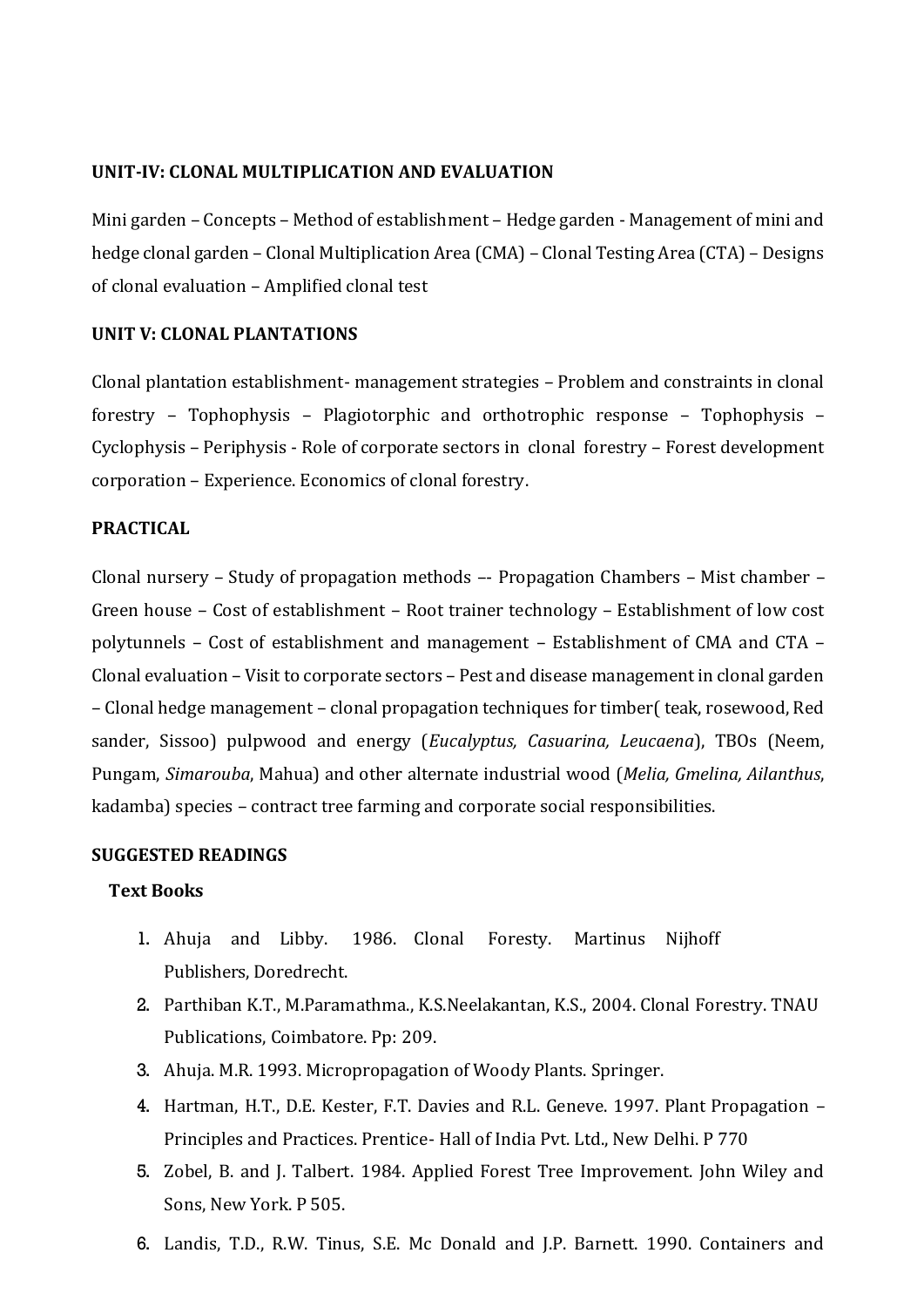growing media. Vol. 2. The container Tree Nursery Manual. Agriculture Handbook. 674. Washington, D.C., USDA Forest Service. P 88.

7. Surendran,C., K.T .Parthiban, K.Vanagamudi and S. Balaji, 2000 .Vegetative propagation of trees- Principles and Practices. .FC&RI Publication, Mettupalayam.

## **Journals**

- 1. Electronic Journal of Plant Breeding
- 2. Frontiers in Crop Improvement
- 3. Breeding Science
- 4. Biotechnology Journal International (British Biotechnology Journal)
- 5. Asian Biotechnology and Development Review

#### **SUGGESTED WEBSITES**

- 1. [www.forestrycentre.com](http://www.forestrycentre.com/)
- 2. [www.studentsguide.in](http://www.studentsguide.in/)
- 3. [www.clonalforestry.com](http://www.clonalforestry.com/)

## **FBT 517 TISSUE CULTURE IN FOREST TREES 2+1**

Objective To develop faculties of students to explore and analyze the propagation techniques in vitro and to provide knowledge in the field with principles, techniques and progress achieved in the discipline.

#### **Theory**

#### **UNIT-I**

Tissue culture-principles as applied to forest tree species, history, development, fields of application, progress and prospects with special reference to tree crops. Culture conditions. Stages of micro propagation. In vitro propagation via enhanced release of auxiliary buds. Somatic organogenesis and somatic embryo genesis, leaf diseases, embryoid and synthetic seed production.

#### **UNIT-II**

Problems and Progress in in vitro propagation of tree crops. In vitro pollination and fertilization for distant hybridization. Somaclonal variation – factors influencing – exploitation for crop improvement. Haploid culture and production of homodiploids, Protoplast isolation, culture and regeneration; Protoplast fusion for somatic hybridization and its application.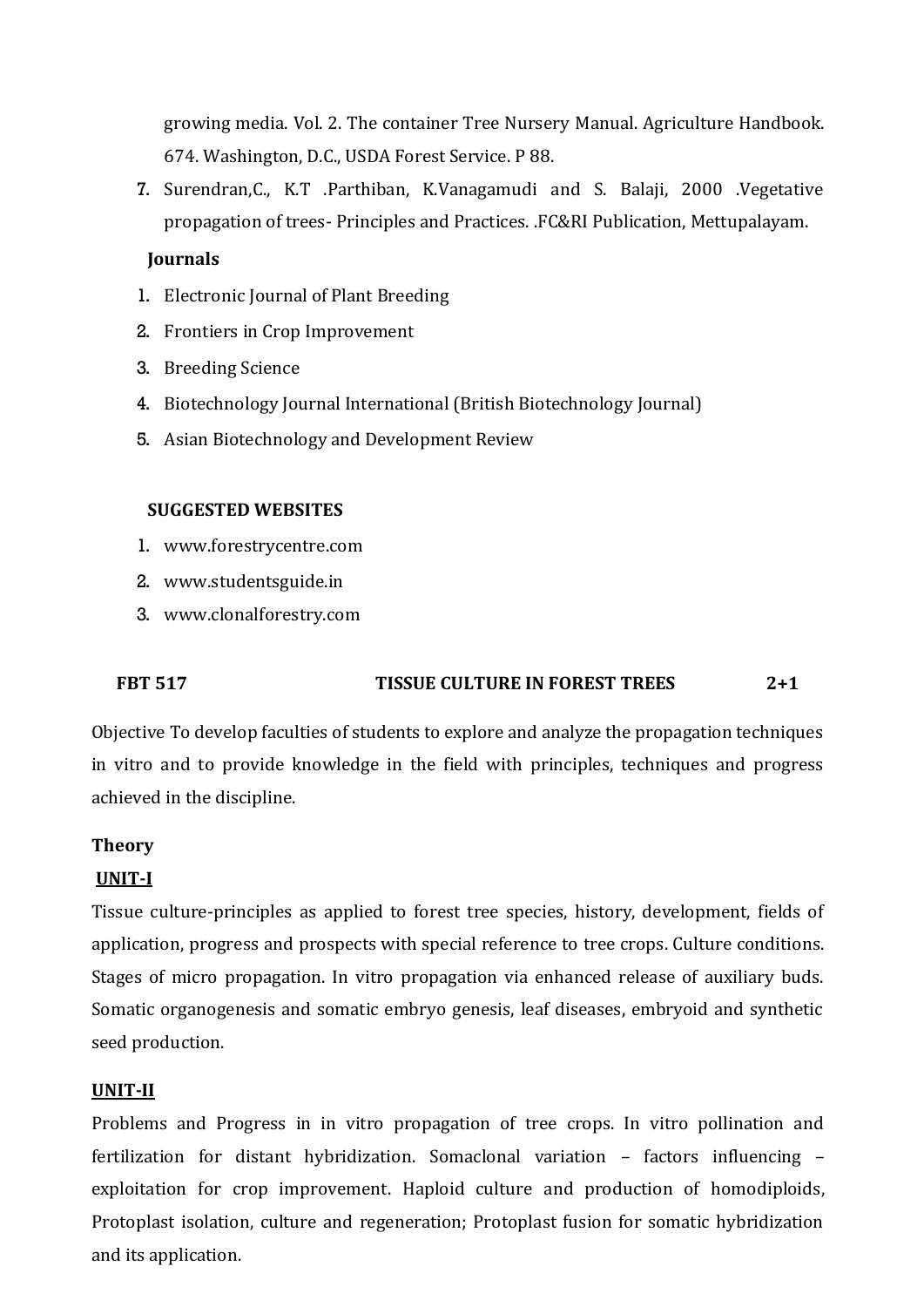## **UNIT-III**

Techniques for direct gene transfer to protoplasts. Need of in vitro conservation. Short and medium term conservation. Long term storage, cryo-preservation, freeze preservation, significance of liquid nitrogen, prefreezing treatments – use of cryo-protectants, dry freezing, incubation.

#### **UNIT-IV**

Alteration/modifications in cell components during cryo-preservation. Recalcitrant species. Thawing and reculture. Survival of freeze preserved cells/tissues. Clonal fidelity and karyotype stability of cryopreserved cultures and regenerates. Use of biochemical and molecular markers for testing the stability, Protocol development.

#### **Practical:**

Preparation and storage of stock solutions, preparation of culture media. Collection, handling and pre-treatment of explants. Micro-propagation of tree species via different routes. Ex vitro establishment of plantlets. Production of somatic embryos. In vitro pollination and fertilization. Protoplast isolation and culture. Haploid culture. Components and preparation of culture medium. Collection, handling and surface sterilization of explants. Inoculation and incubation. Preparation of in vitro cultures for short, medium and long term preservation. Practicing different protocols for conservation. Thawing and reculture. Assessing the stability of regenerates. Manipulation of culture media and conditions for prolonging the culture period. Essential features of tissue culture laboratories.

#### **Suggested Readings**

Bajaj YPS. (ed.). 1988. Biotechnology in Agriculture and Forestry. Springer Verlag. Gupta PK. 2000. Elements of Biotechnology. Rastogi Pub. Kumar S and Singh MP. 2008. Plant Tessue Culture. APH Pub. Mandal AK and Gibson GL. (ed.). 1997. Forest Genetics and Tree Breeding. CBS. Punia MS. 1998. Plant Biotechnology and Molecular Biology. Scientific Publ. Singh BS and Singh MP. 2007. Fundamental of Plant Biotechnology. Sodesh Serial Publ. Srivastava PS, Narula A and Srivastava S. (ed.). 2004. Plant Biotechnology and Molecular Markers. Anamaya Pub.

#### **DEPARTMENT OF FOREST PRODUCTS & UTILIZATION**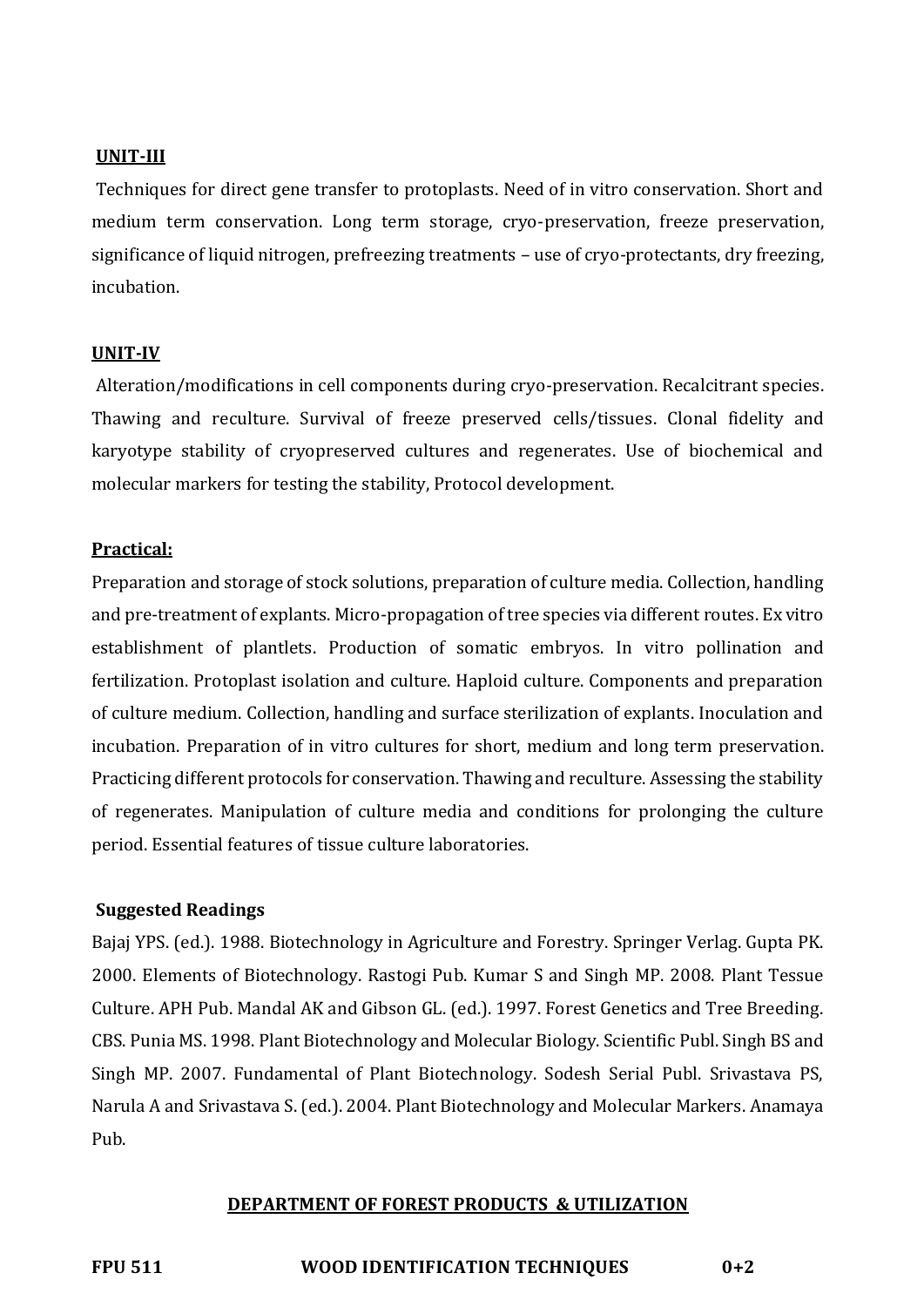# **Objective**

The course deals with the use of anatomical features of wood in timber classification.

# **Practical**

Planes of wood, Physical characteristics ofimportantwoods, Identification of different types of cells and tissues. Anatomical studies of reaction wood. Identification of different types of cells andtissues.Anatomical studies of reaction wood. Classification of timber usingdichotomous and perforated card keys. Modern timber identification techniques.

# **Suggested Readings**

- Mehta T. 1981. *A Handbook of Forest Utilization.* Periodical Expert Book Agency.
- Rao KR &Junaja KBS. 1992. *Field Identification of 50 Important Timbers of India.* ICFRE, Dehradun.
- Sharma LC. 1977. *Development of Forests and Forest-based Industries.*
- Bishen Singh Mahender Pal Singh, Dehradun.
- Trotter H. 1982. *Manual of Indian Forest Utilization.* FRI & College, Dehradun.
- Wadoo MS. 1992. *Utilization of Forest Resources.* IDRIS Publ.

# **FPU 512 GENERAL PROPERTIES OF WOOD 1+1**

# **Objective**

To acquaint with the physical characteristics and strength properties of wood.

# **Theory**

# **UNIT-I**

Wood density, thermal, electrical and acoustics of wood.

# **UNIT-II**

Mechanics and Rheology of wood, elasticity, plasticity and creep (tensile compression and bending strength)

# **UNIT-III**

Toughness, torsion, shear, hardness and abression strength.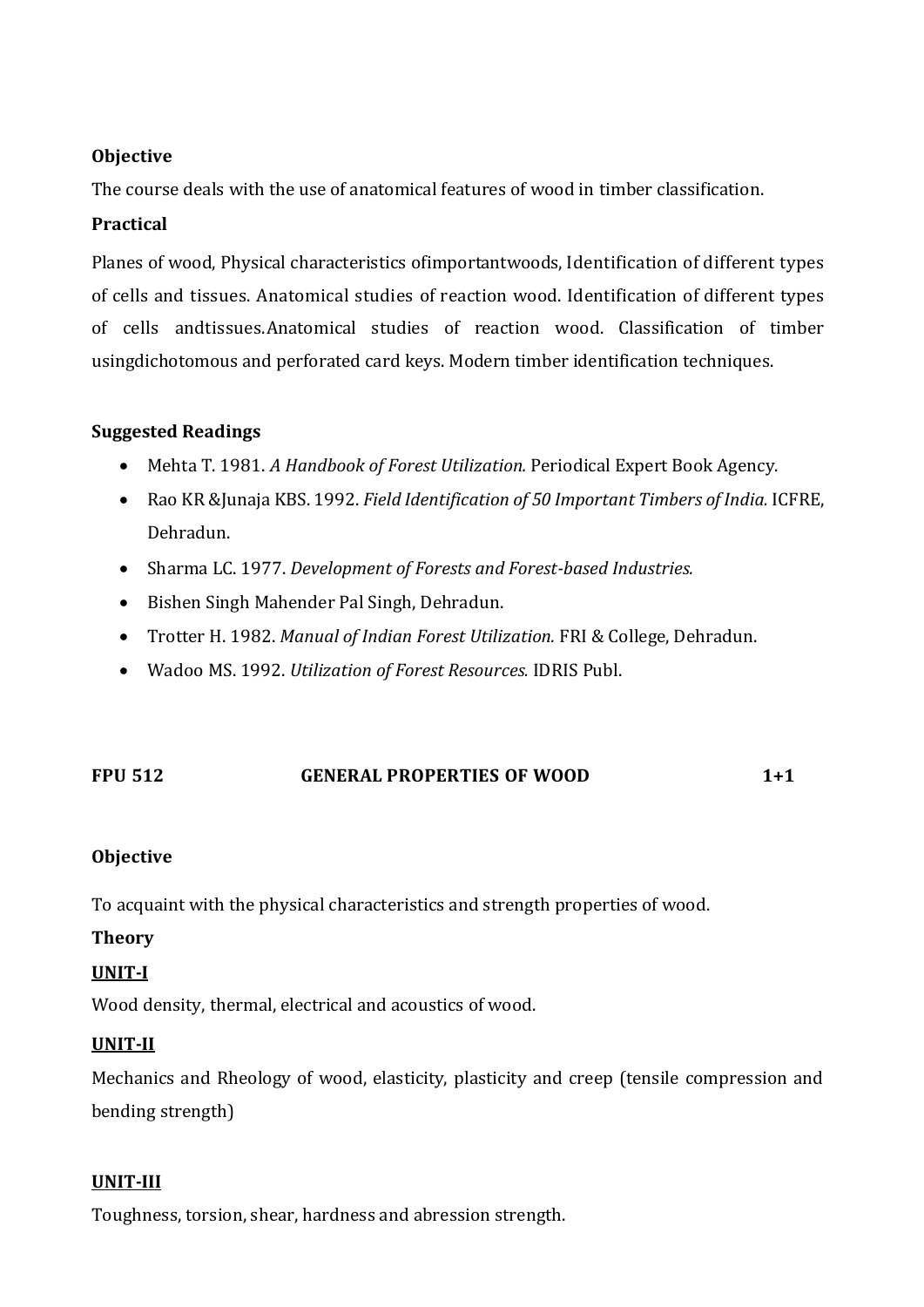## **UNIT-IV**

Acoustic and acousto-ultrasonics, based non-destructive evaluation technique.

#### **Practical**

Determination of wood density, study of thermal, electrical and ecoustic properties of wood. Determination of tensile and bending properties of wood.

#### **Suggested readings**

- Mehta T. 1981. *A Handbook of Forest Utilization.* Periodical Expert Book Agency.
- Rao KR & Junaja KBS. 1992. *Field Identification of 50 Important Timbers of India.* ICFRE, Dehradun.
- Sharma LC. 1977. *Development of Forests and Forest-based Industries.*
- Bishen Singh Mahender Pal Singh, Dehradun.
- Trotter H. 1982. *Manual of Indian Forest Utilization.* FRI & College, Dehradun.
- Wadoo MS. 1992. *Utilization of Forest Resources.* IDRIS Publ.

## **FPU 513 WOOD SEASONING AND PRESERVATION 2+1**

## **Objective**

To understand the importance of wood seasoning & preservation for utilizing secondary timber for multipurpose use.

#### **Theory**

#### **UNIT-I**

Wood water relationship, absorption behaviour and wood drying, Refractory and non refractory behaviour of wood, Wood seasoning, types- air, kiln and special seasoning methods like steaming, chemical, high temperature drying, vacuum drying and water conditioning.

#### **UNIT-II**

Defects of timber- natural, seasoning defects, defects due to external agencies, machining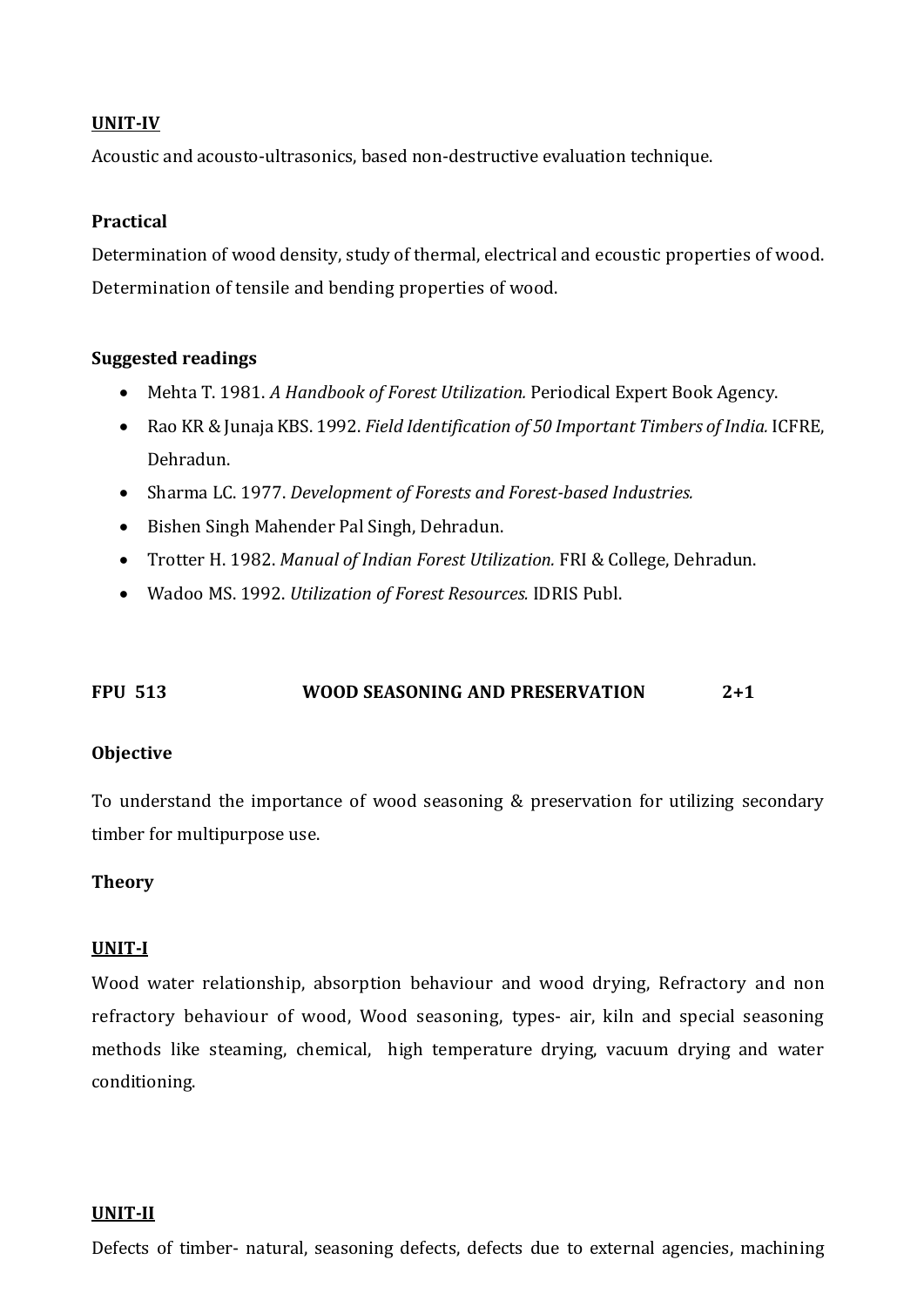defects. Effect of defects on utilization.

#### **UNIT-III**

Detection and diagnosis of discolouration and decay in wood : decaying agencies- fungi, insects, borer etc.

#### **UNIT-IV**

Wood preservation : preservatives and treatment processes. Advantages and safety concern of wood preservatives.

#### **Practical**

Determination of moisture content and swelling coefficients of different woods. Comparative studies on air and kiln dried woods. Analysis of decayed wood for physical and chemical parameters. Treatment of wood with different types of preservatives.

## **Suggested Readings**

- Mehta T. 1981. *A Handbook of Forest Utilization.* Periodical Expert Book Agency.
- Rao KR & Junaja KBS. 1992. *Field Identification of 50 Important Timbers of India.* ICFRE, Dehradun.
- Sharma LC. 1977. *Development of Forests and Forest-based Industries.* Bishen Singh Mahender Pal Singh, Dehradun.
- Trotter H. 1982. *Manual of Indian Forest Utilization.* FRI & College, Dehradun. Wadoo MS. 1992. *Utilization of Forest Resources.* IDRIS Publ.

| <b>FPU 514</b> | PULP AND PAPER TECHNOLOGY |  |
|----------------|---------------------------|--|
|                |                           |  |

**Objective:**To acquaint with the resources and processes for making pulp and paper.

#### **Theory**

#### **UNIT-I**

Raw materials used in pulp and paper industries and its characteristics and handling

#### **UNIT-II**

Pulping process, mechanical, chemical, semi-chemical and biopulping. Pelp bleaching, pulp treatment, defibening, de-knotting, brown stock washing, screawing, cleaning, thickening.

## **UNIT-III**

Recycled fibers, supplementary pulp treatment and additive. Paper making, paper drying, calendaring, reeling, external sizing, coating etc.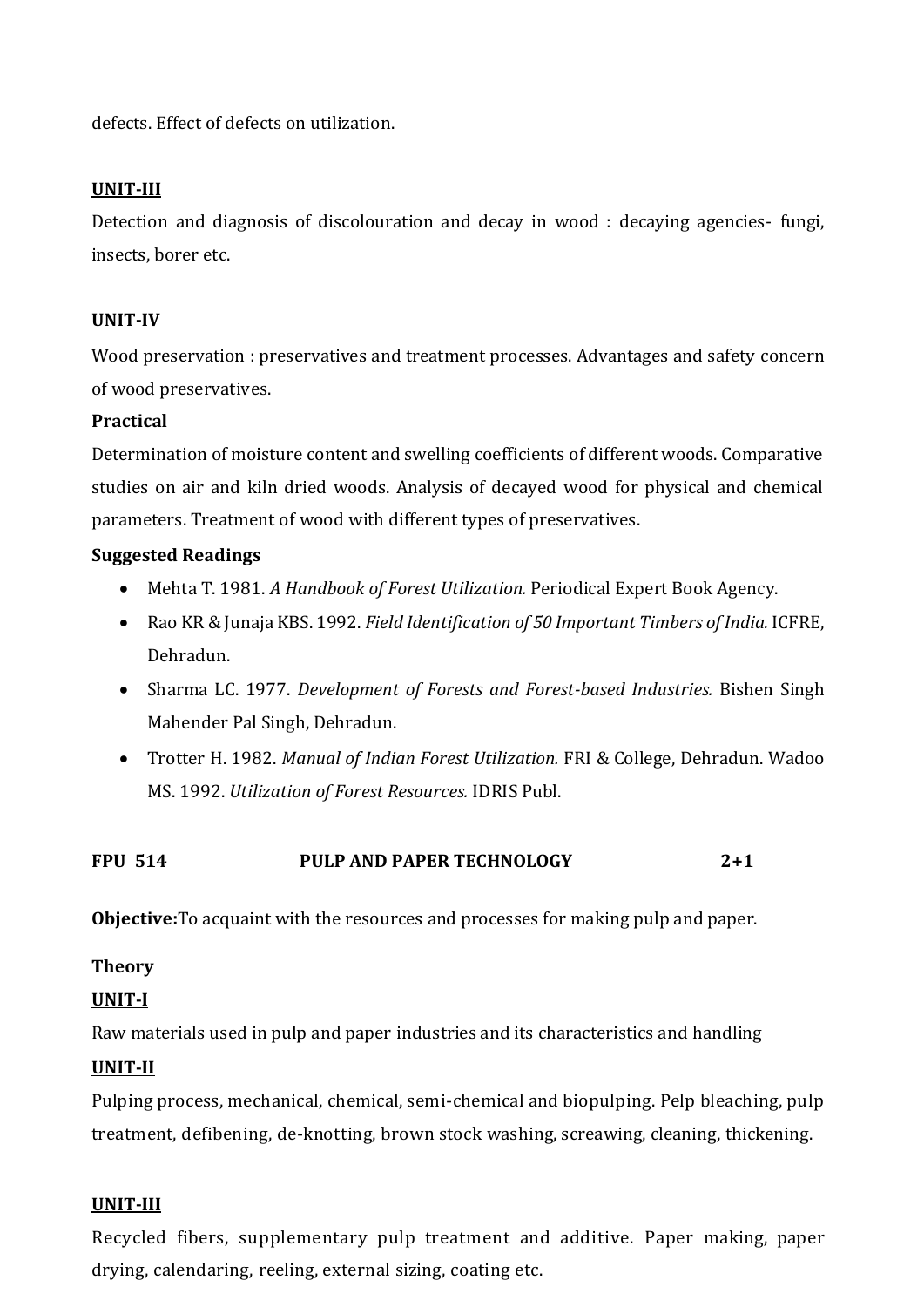# **UNIT-IV**

Structure of paper, its characterization and measuring strength method, optional and structural properties of paper. Type of paper coated paper, corrugated containers, printing quality of paper, ageing of paper. Rayon industry.

# **Practical**

Study of raw materials techniques and pulp yield, making of paper and its quality determination, visit to nearby paper industry.

## **Suggested Readings**

- Mehta T. 1981. *A Handbook of Forest Utilization.* Periodical Expert Book Agency.
- Rao KR & Junaja KBS. 1992. *Field Identification of 50 Important Timbers of India.* ICFRE, Dehradun.
- Sharma LC. 1977. *Development of Forests and Forest-based Industries.*
- Bishen Singh Mahender Pal Singh, Dehradun.
- Trotter H. 1982. *Manual of Indian Forest Utilization.* FRI & College, Dehradun.
- Wadoo MS. 1992. *Utilization of Forest Resources.* IDRIS Publ.

# **FPU 515 WOOD MODIFICATION AND COMPOSITE WOOD 2+1 Objective**

To impart knowledge regarding the scope and processes for developing composite wood.

# **Theory**

# **UNIT-I**

Introduction to wood modification, its need and scope, chemical modification of wood (acetylation, reaction with isocyanates, acetates, ethers, epoxides etc.)

## **UNIT-I**

Wood impregnation and compregnation, heat stabilization, wood densification.

## **UNIT-I**II

Modern trends in composite wood. Wood adhesives –types, characteristics and application.

# **UNIT-I**V

Plywood, laminated wood and inorganic wood composites-their manufacture, characteristics and application.

# **Practical**

Use of different adhesives in playwood, study of composite boards, study of antishrink efficiency of wood treated with different chemicals impregnation and compregnation of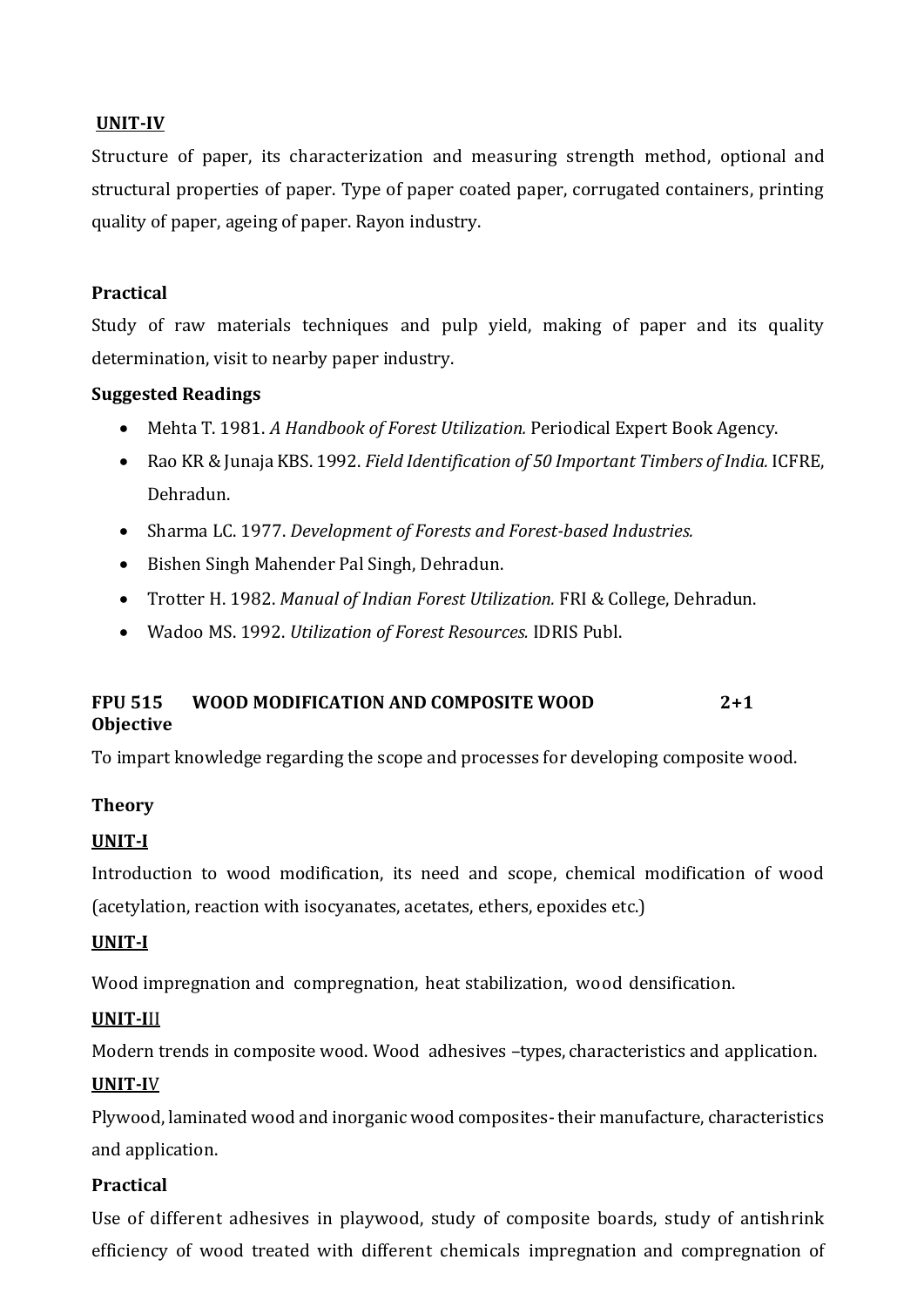wood with chemicals.

# **Suggested Readings**

- Mehta T. 1981. *A Handbook of Forest Utilization.* Periodical Expert Book Agency.
- Rao KR & Junaja KBS. 1992. *Field Identification of 50 Important Timbers of India.* ICFRE, Dehradun.
- Sharma LC. 1977. *Development of Forests and Forest-based Industries.*
- Bishen Singh Mahender Pal Singh, Dehradun.
- Trotter H. 1982. *Manual of Indian Forest Utilization.* FRI & College, Dehradun.
- Wadoo MS. 1992. *Utilization of Forest Resources.* IDRIS Publ.

# **FPU 516 MEDICINAL CHEMISTRY & PROCESSING OF MEDICINAL & AROMATIC PLANTS 2+1**

# **Objective**

To understand the dynamics of phytopharmaceuticals and their processing as industrial products.

# **Theory**

# **UNIT-I**

Organic compounds and their classification such as aliphatic, aromatic, alkaloids, steroids, terpenoids, glycosides, phenolic compounds, heterocyclic compounds and carbohydrates.

# **UNIT-I**I

Primary and Secondary plant metabolites and theurapeutical uses of phytoconstituents such as gums, anthraquinones, steroidal and triterpenoidal glycosides, phenolic compounds, lipids, alkaloids and terpenoids.

# **UNIT-I**II

Basic principles of extracting different phytoconstituents.

# **UNIT-I**V

Post harvest processing-drying, grading and storage. Extraction of essential oils and their storage.

# **Practical**

Use of thin layer and column chromatography during extraction and purification of phytopharmaceuticals. Preparation of active constituent enriched extracts. Extraction of Essential oils and their quality evaluation, preparation of concretes and absolutes.

# **Suggested Readings**

• Alikhan I & Khanum A. 2008. *Role of Biotechnology in Medicinal and Aromatic Plants.*  UKAZ Publ.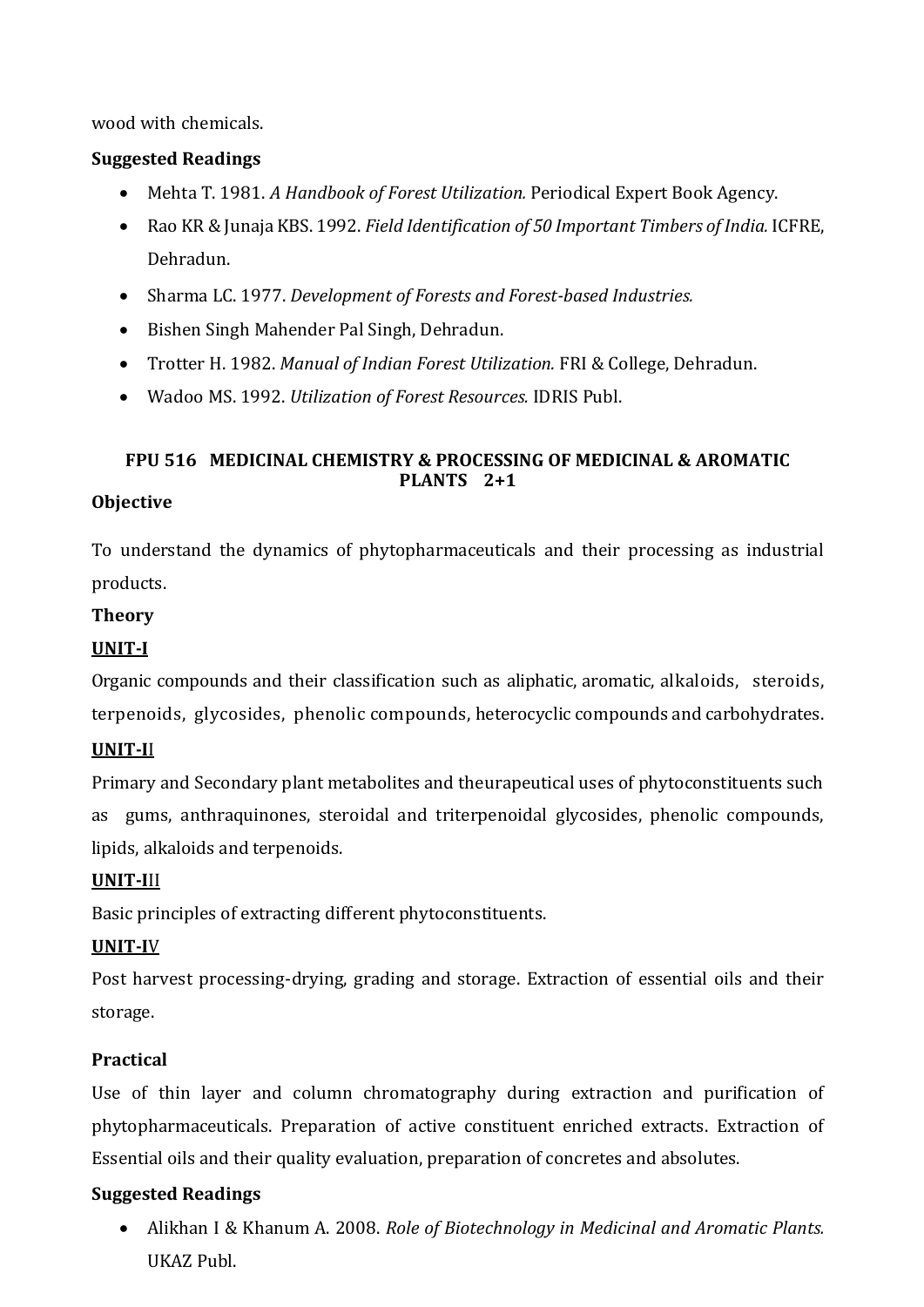- Chadha KL & Gupta R.. 2006. *Advances in Horticulture.* Vol. XI.
- *Medicinal and Aromatic Plants.* Malhotra Publ. House.
- Gupta AK & Sharma M. 2008. *Reviews on Indian Medicinal Plants.* ICMR. Gupta AK, Tandon N & Sharma M. 2008. *Quality Standards of Indian*
- *Medicinal Plants.* ICMR.
- Johnson CB & Franz C. 2005. *Breeding Research on Aromatic and Medicinal Plants.*  International Book Distr.
- Sharma R. 2004. *Agrotechniques of Medicinal Plants.* Daya Publ.

#### **DEPARTMENT OF FOREST RESOURCE MANAGEMENT**

# **FRM 511 ECOSYSTEM SERVICES AND ACCOUNTING 1+1**

**Aim:** To introduce students to the concept of ecosystem services, which is increasingly recognized as a useful concept for decision-making, and provide an overview of the suite of methods that are used to quantify them.

## **THEORY**

#### **UNIT-I-INTRODUCTION**

Introduction to Ecosystem goods and Services- Importance of Ecosystem services-Definition of Ecosystem services- Millennium Ecosystem Assessment- Classification of ecosystem services -Provisioning-regulating-cultural-Supporting services; Market and non-market goods and services– Conceptual Framework of Interactions between Biodiversity, Ecosystem Services, Human Well-being, and Drivers of Change

## **UNIT-II ASSESSING ECONOMIC VALUE**

Basics of Economics -demand-Supply curve, NPV, Oppurtunity costs cost-benefit analysis. Significance and need of valuation of ecosystem services-Environmental cost –Benefit analysis(CBA)-Environmental damage assessment-Natural capital accounting(Green GDP)- Assessing value- Total Economic value(TEV)-Use value and Non use value; Direct use and indirect use values; Existence value ,Bequest value and Option values.

#### **UNIT-III VALUATION METHODS FOR ECOSYSTEM SERVICES- I**

Classification of valuation methods-Evaluation methods of ecosystem services for use values: Direct market valuation methods-Revealed preference methods: Market price method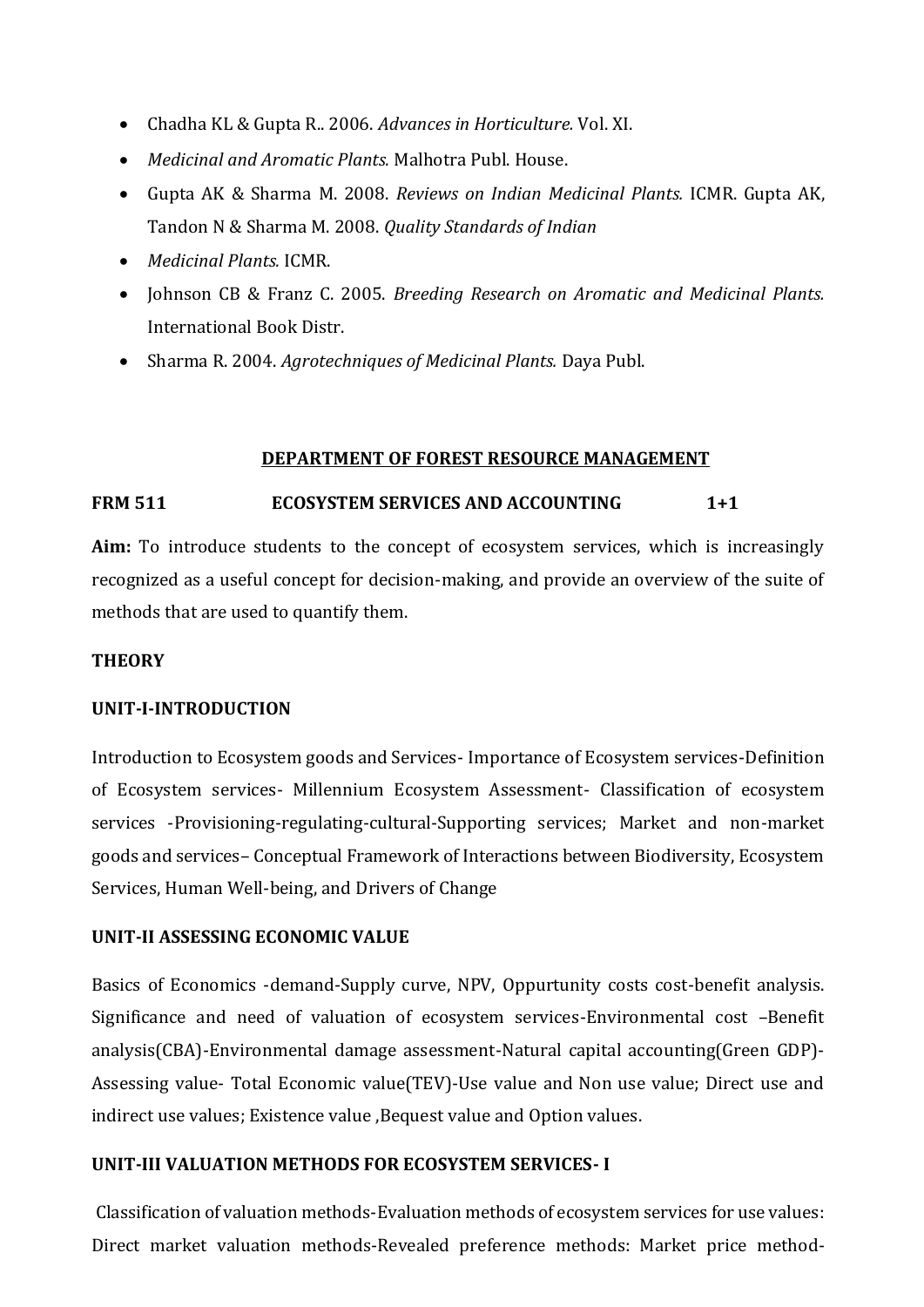Production function method- Cost-based methods; Random utility and travel cost methods-Hedonic pricing method-Strengths and challenges of each method

# **UNIT-IV VALUATION METHODS FOR ECOSYSTEM SERVICES- II**

Evaluation methods of ecosystem services for both use and non-use values- Stated preference methods-Contingent valuation- Conjoint analysis- Biodiversity as nonmonetary evaluation approach-Benefit transfer approach- Strengths and challenges.

# **UNIT-V PAYMENTS AND POLICIES**

Payment for Ecosystem services- Review of Case studies of valuation of different ecosystems such as Forest reserves,Urban ecosystems,wetlands, watershed, agrobiodiversity in India and abroad -National and International policies governing valuation and accounting.

# **PRACTICALS:**

Flow chart of Ecosystem goods and services – Methods of valuation of Ecosystem services-Market based methods and Non-market based methods-Valuation of direct use value and indirect use value of ecosystem services of different ecosystems: Forests, Urban landscapes, Watersheds, Agro biodiversity and wetlands.

# **REFERENCES:**

# **Books**

- Bouma and Van Beukering (2015) Ecosystem services: from concept to practice, Cambridge University Press
- Ruhl, Kraft, and Lant (2007) The Law and Policy of Ecosystem Services, Island Press
- The Economic, Social and Ecological Value of Ecosystem Services: A Literature Review Final report for the Department for Environment, Food and Rural Affairs January 2005
- Valuation of Forest Ecosystem Services in Uttarakhand Himalaya ñ IIFM, Bhopal- May 2007
- Compensating states that maintain forests at the expense of their own development..... Valuation of forests in India- Comptroller and Auditor general of India Report.
- Green National Accounts in India A Framework A Report by an Expert Group Convened by the National Statistical Organization Ministry of Statistics and Programme Implementation Government of India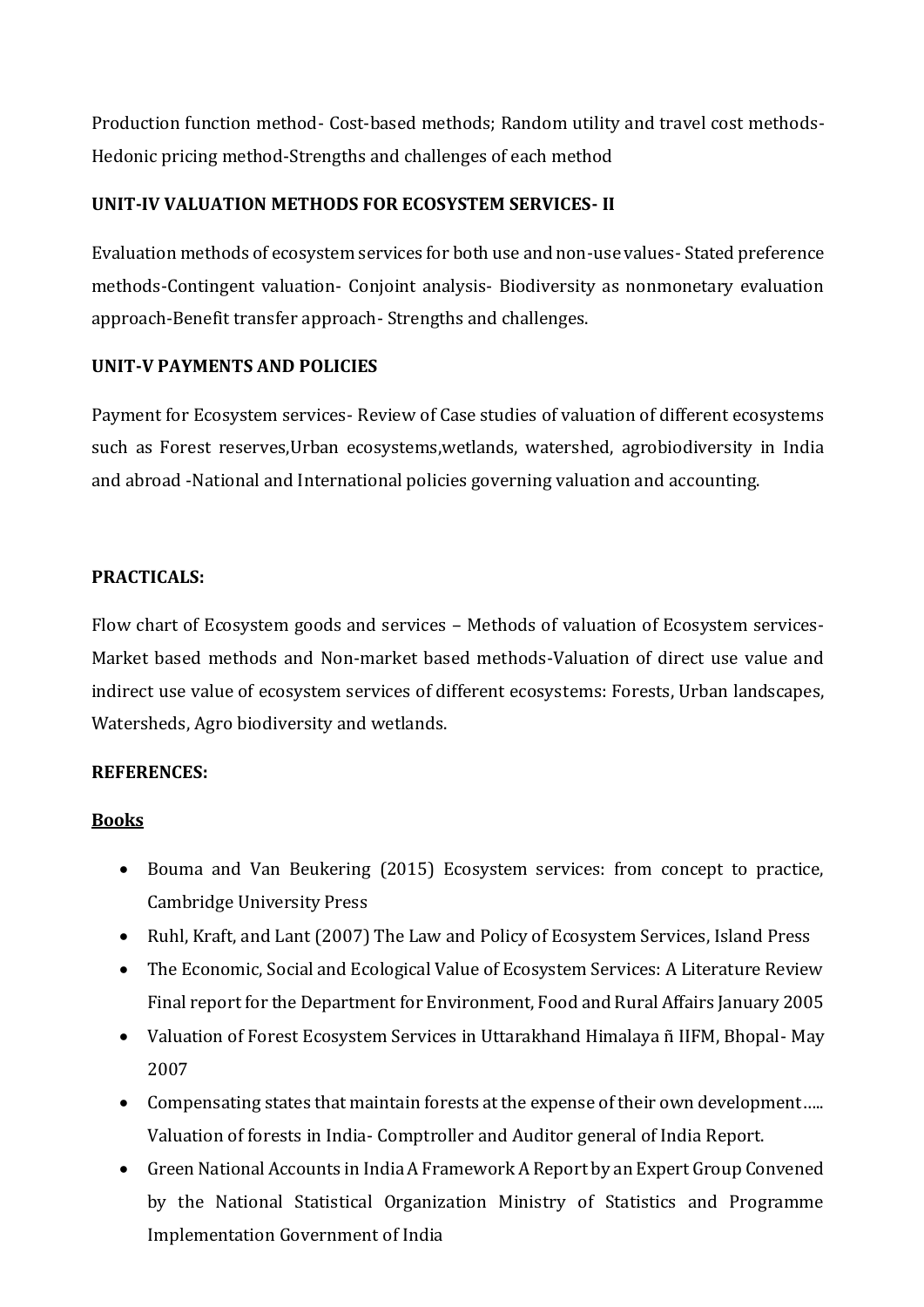• TEEB D1. 2009. The Economics of Ecosystems and Biodiversity for National and International Policy Makers.

# **Websites:**

- Ecosystem Marketplace: [http://www.ecosystemmarketplace.com](http://www.ecosystemmarketplace.com/)
- Forest Carbon Portal: http://www.forestcarbonportal.com
- Watershed Connect: http://watershedconnect.org
- SpeciesBanking.Com: http://www.speciesbanking.com
- Ecosystem Marketplace Community Portal: http://community.ecosystemmarketplace.com Ecosystem Commons: [http://ecosystemcommons.org](http://ecosystemcommons.org/)
- Natural Capital Project: [http://naturalcapitalproject.org](http://naturalcapitalproject.org/)
- The Ecosystem Services Partnership: http://www.fsd.nl/esp/
- Millennium Ecosystem Assessment:<http://www.maweb.org/en/index.aspx>
- IPBES: http://www.ipbes.net
- World Bank, Wealth Accounting and the Valuation of Ecosystem Services (WAVES): http://www.wavespartnership.org/waves/
- World Resources Institute, Mainstreaming Ecosystem Services Initiative (MESI): <http://www.wri.org/project/mainstreaming-ecosystem-services>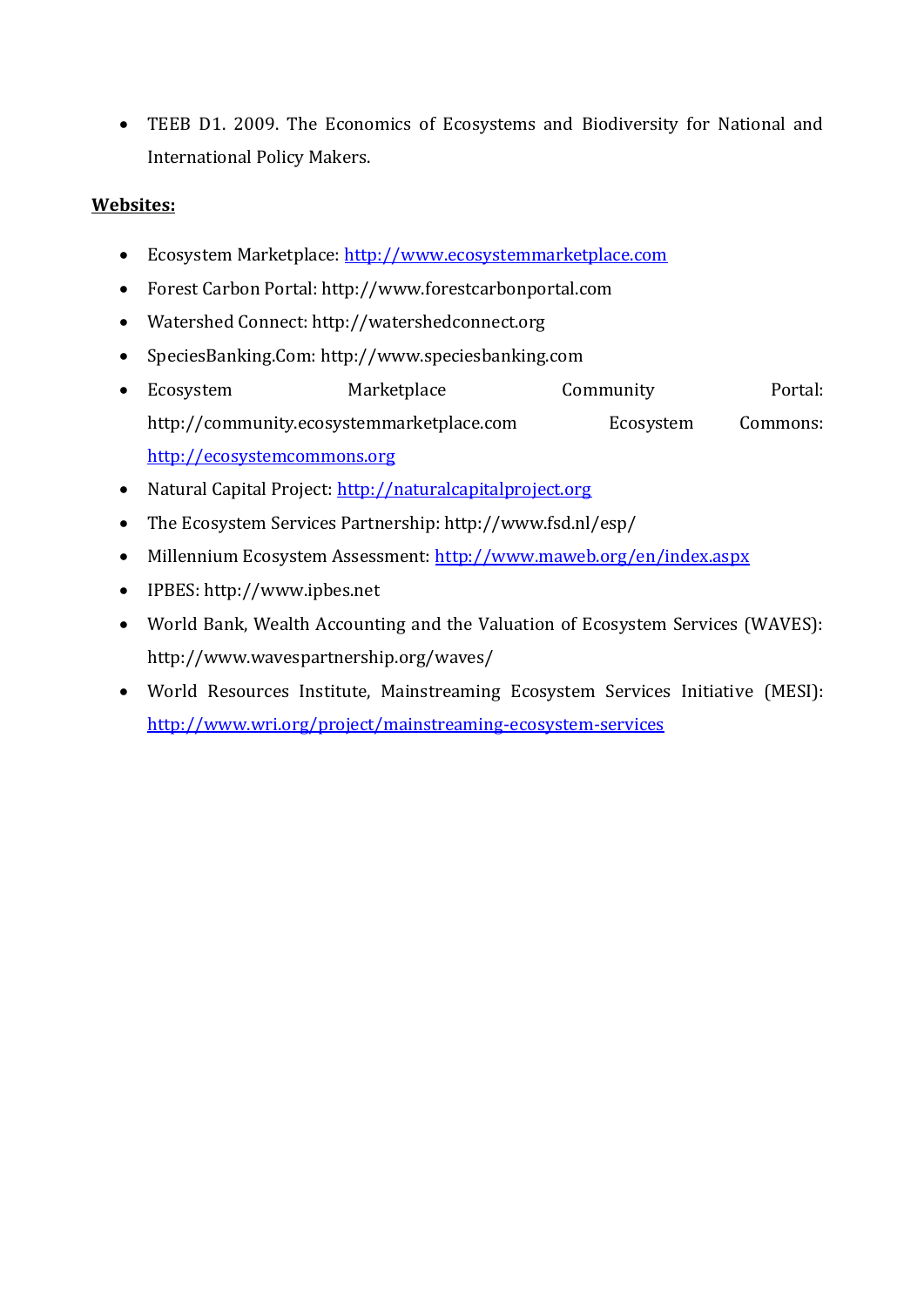#### **FRM 512 RESTORATION ECOLOGY 2+0**

#### **Objective:**

To give insights into the forestry and agroforestry options for productivity enhancement in problem soils.

## **Theory**

## **UNIT-I**

Sustainability of land use systems- soil conservation and sustainability-forestry for soil conservation- soil restoration- need and reclamation of degraded soils, flood prone areas. Mine spoils and ravines- selection of species and techniques - forestry for maintenance of soil fertility, ecological balance and conservation of biodiversity.

#### **UNIT-II**

Phytoremediation to cleanup metals pesticides, solvents, explosives crude oil, polyaromatic hydrocarbons, landfill leachates, and salt affected soils. Treating metal contaminants phytoextraction, rhizofiltration and phytostabilization. Treating organic contaminants phytodegradation, rhizodegradation and phytovolatization. Hydraulic control of contaminants. Riparian corridors or buffer strips as applications of phytoremediation.

#### **UNIT-III**

Agricultural non-point source (NPS) pollutants to watercourses. Riparian buffers as bioassimilation strategy to remove nutrients, sediment, organic matter, pesticides, bacteria and pathogens, and other pollutants from surface runoff and groundwater. Multispecies riparian buffer. Species and management considerations.

#### **UNIT-IV**

Forestry for maintenance of soil fertility, ecological balance and conservation of biodiversity. Management innovation in forestry and agroforestry systems of the tropics.

#### **Suggested Reading:**

Garrett, Rieteveld, Fisher: 2000 North American Agroforestry, ASA, Madison, USA. Buck, Lassoie, Fernandes 1999. Agroforestry in Sustainable Agri. Systems, CRC Press. Gordon and Newman: 1997 Agroforestry Systems in the Temperate Zone, CAB Int'l. Nair, P.K.R., Rao, M.R. and Buck L.E. (eds.) 2004. New Vistas in Agroforestry. A Compendium for the 1st World Congress of Agroforestry. Kluwer Academic Publishers, Dordrecht, The Netherlands McDicken and Vergara: 1990 Agroforestry. Wiley, New York Mayer, P.M., Reynolds, S.K., McCutchen, M.D., Canfield, T.J., 2007. Meta-analysis of nitrogen removal in riparian buffers. Journal of Environmental Quality 36, 1172-1180. Schultz, R.C., Isenhart, T.M., Simpkins, W.W.,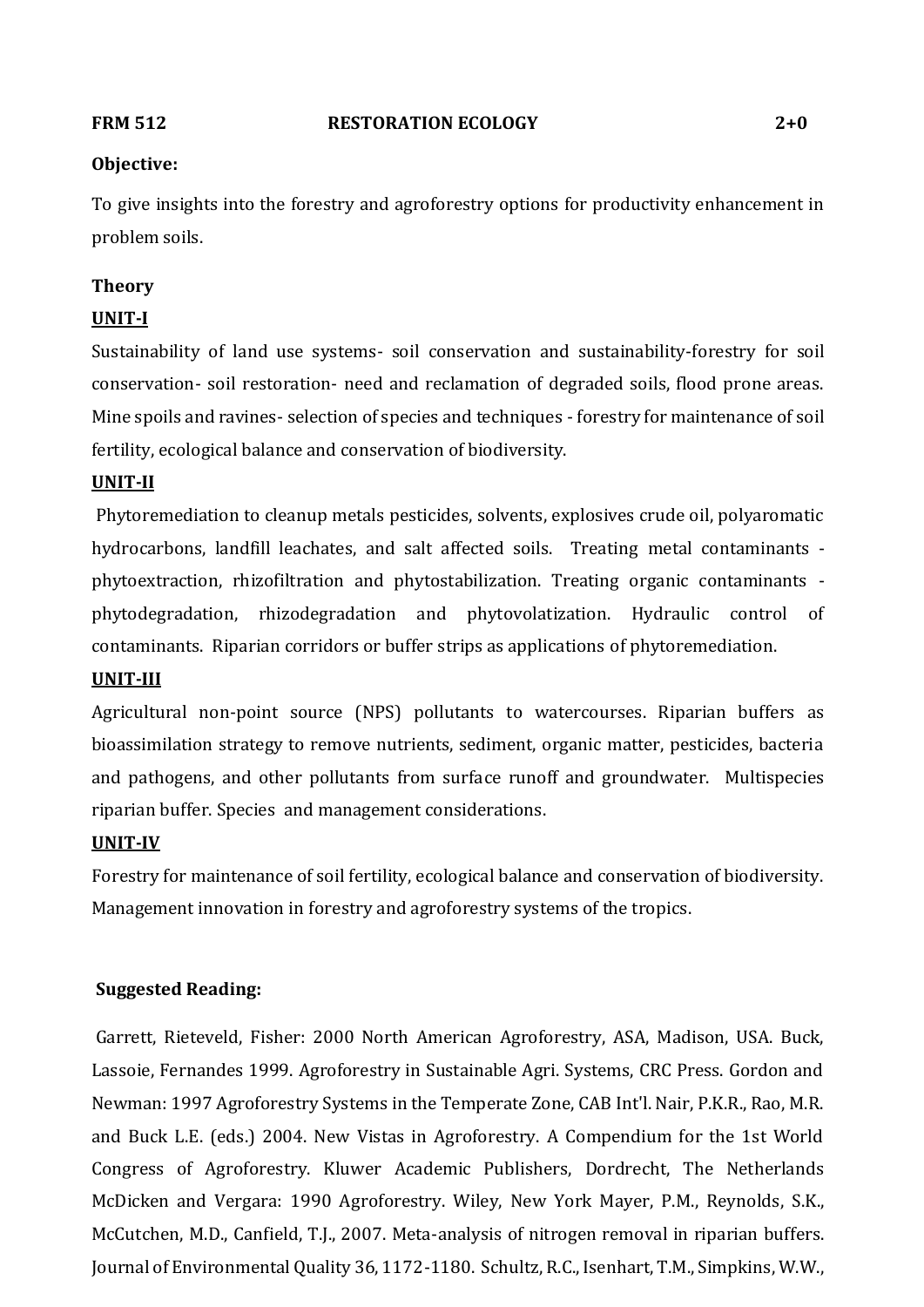Colletti, J.P. 2004. Riparian forest buffers in agroecosystems - lessons learned from the Bear Creek Watershed, central Iowa, USA. Agroforestry Systems 61, 35-50.

#### **FRM 513 MANAGEMENT OF INSECT PEST AND DISEASES IN PLANTATIONS 2+1**

#### **OBJECTIVE**

To impart knowledge about the various measures involved in the management of insects and diseases in forest plantations.

#### **THEORY**

#### **UNIT-I: INSECT PESTS**

Biology – Nature of Damage – Insect pests of nursery and plantations – Eucalyptus – Ailanthus – Teak – Neem – Sal – Melia - Kapok – Poplar - Subabul – Kadam- Dalbergia sissoo - D.latifolia- Pterocarpus

#### **UNIT-II: INTEGRATED PEST MANAGEMENT**

Economic Threshold Level – Economic Injury Level – Principles and methods of IPM – physical – mechanical – cultural – host plant resistance – chemical – biological control – predators – parasitoids – microbial control – use of attractants and repellents – Male sterility techniques – Pheromones – Biotechnological approaches – Insecticide Formulations – Application methods – plant protection appliances

#### **UNIT-III: DISEASES**

Diseases of nursery and plantations – disease symptoms – Eucalyptus –– Ailanthus – Teak – Neem –– Sal – Melia – Sisoo – Pungam – Syzygium- Pterocarpus- Ficus

#### **UNIT-IV: INTEGRATED DISEASE MANAGEMENT**

Principles – Exclusion – Eradication – Protection – Management methods – cultural – chemical – contact and systemic fungicides – biocontrol agents – biotechnological approaches – Disease Interaction and Management

#### **UNIT V: OTHER PESTS**

Rodents and their management – Birds – Nematodes – Mites - Cultural and biological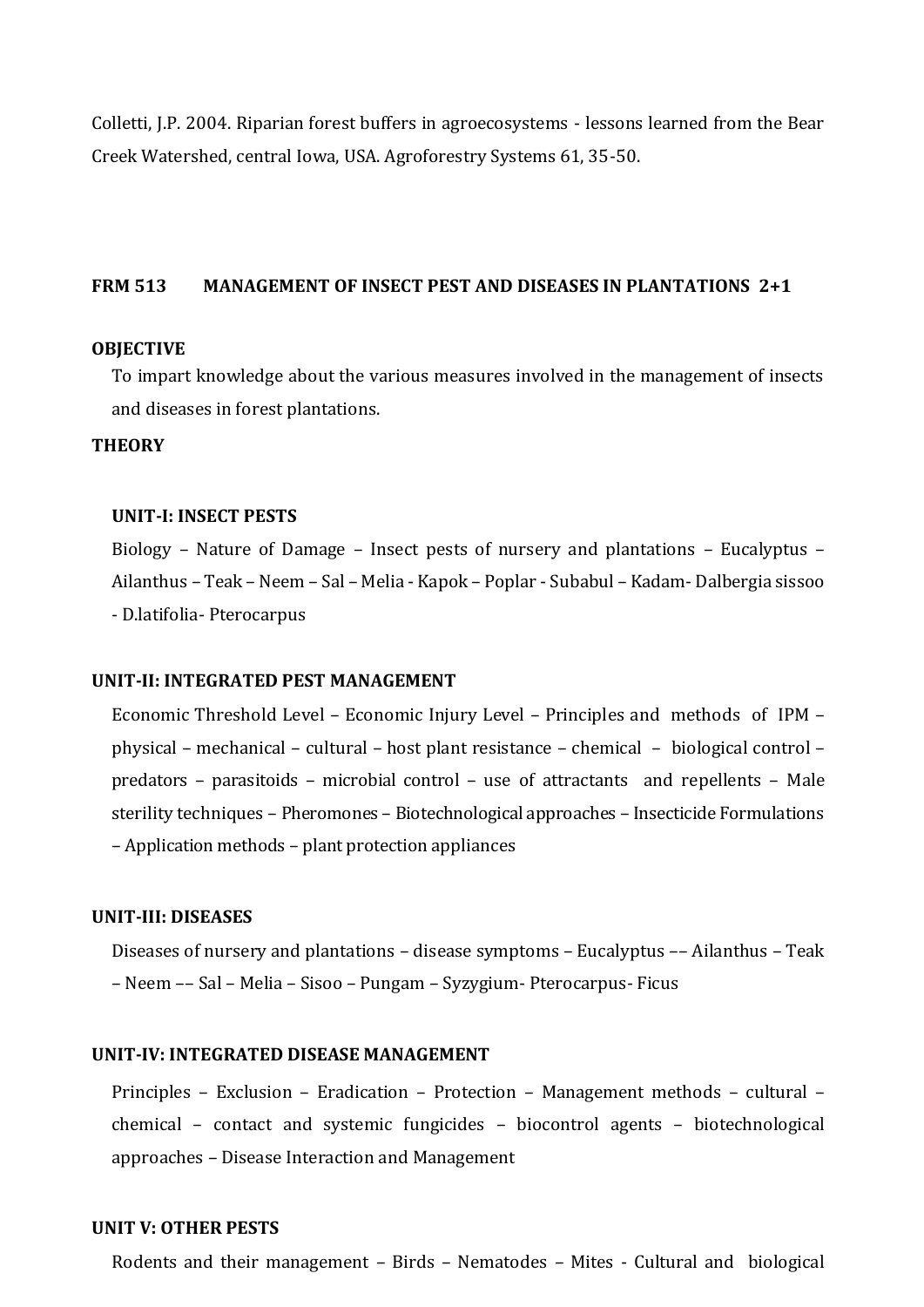methods of nematode management – forest plant quarantine

#### **PRACTICAL**

Collection and identification of insects and non-insects – Inspection and collection of damaged material showing insect damage – Identification and use of plant protection equipments – preparation of different concentrations of pesticides – Identification of important diseases in forest nurseries and plantations – preparation of fungicidal concentrations and their use in controlling nursery and plantation – nematodes identification.

#### **SUGGESTED READINGS**

#### **Textbooks**

- 1. Bakshi, B.K. 1976. Forest Pathology. Principles and Practices in Forestry. Controller of Publications, New Delhi.
- 2. Ferraz, L.C. and D. Brown. 2002. An Introduction to nematodes Plant Nematology. Pensoft Publis hers. 221 pp.
- 3. Speight, M.R. and F.R. Wylie. 2001. Insect Pests in Tropical Forestry. CABI International, Wallingford, United Kingdom.

#### **Reviews / Journals / E-Journal**

- 1. Annual Review of Entomology
- 2. Crop Protection
- 3. Indian Journal of Entomology
- 4. Indian Forester
- 5. Entomological Science
- 6. Agricultural and Forest Entomology
- 7. Journal of Forest Research

#### **SUGGESTED WEBSITES**

- 1. [www.nysaes.cornell.edu/ent/biocontrol](http://www.nysaes.cornell.edu/ent/biocontrol)
- 2. [www.forestryimages.org/insects.cfm](http://www.forestryimages.org/insects.cfm)
- 3. [www.fs.fed.us/r6/nr/fid/wid.shtml](http://www.fs.fed.us/r6/nr/fid/wid.shtml)
- 4. [www.forestpests.org/](http://www.forestpests.org/)
- 5. <http://nfdp.ccfm.org/compendium/insects/index>
- 6. [http://forestry.about.com/od/insects/Insects\\_of](http://forestry.about.com/od/insects/Insects_of%20_Trees_in_North_America.htm) [\\_Trees\\_in\\_North\\_America.htm](http://forestry.about.com/od/insects/Insects_of%20_Trees_in_North_America.htm)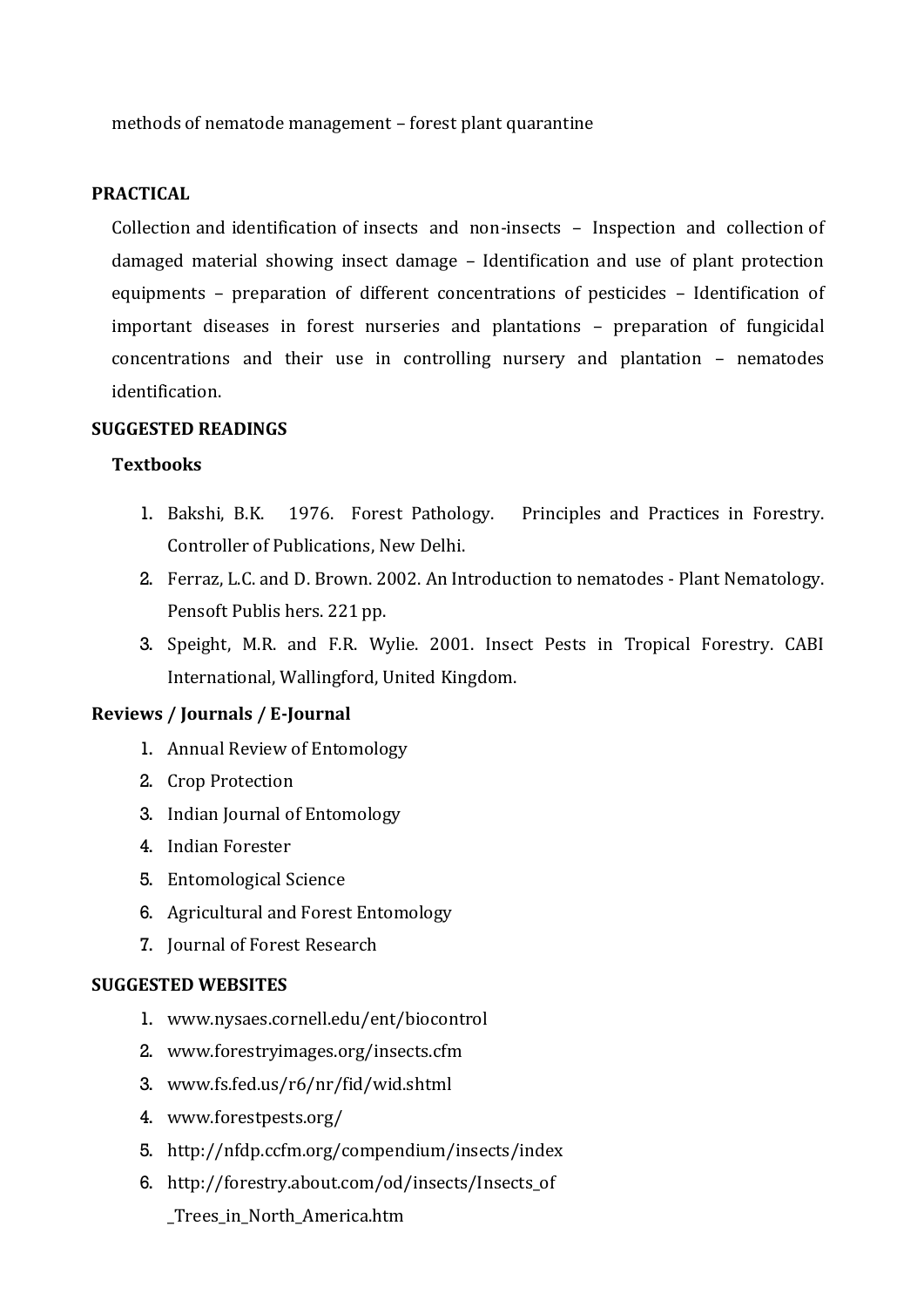## **FRM 514 FOREST MANAGEMENT 2+1**

#### **Objective** :

To provide knowledge about forest management, ecosystem management, productive and protective management, sustained yield, yield prediction, site quality evaluation, stand density & forest valuation.

## **Theory**

## **UNIT-I**

Forest management – an art and science – importance of forest management in relation to industries and agricultural management – areas and objectives of management- productive and protective management- complimentary and competitive strategies -Balanced management and Priority issue management strategies- tangible and intangible aspects of management – complexity and multiplicity – quality attributes. management strategies according to old and new policies.

## **UNIT-II**

Sustained yields – progressive sustained yield –yield regulation -rotation – principles and practices – physical, silvicultural, technical. Income, problem solving rotation –normal forest – growing stock and increment. Increment percentage-Yield prediction and regulation in different types of forests – various methods, Von-Mentals formula and its modifications – Massons method, Brandis method – Howards, Burmas, Smithies, Simmonds - methods merits and demerits.

## **UNIT-III**

Site quality evaluation and importance. Stand density, classical approaches to yield regulation in forest management, salient features and strategies.

#### **UNIT-IV**

Forest valuation and appraisal in regulated forests. Practical: Visit to selected forest areas to study the management practices. Preparations of new working plan for a selected range or division by incorporating all modern management strategies including market demand, price fluctuations etc.

## **Suggested Readings**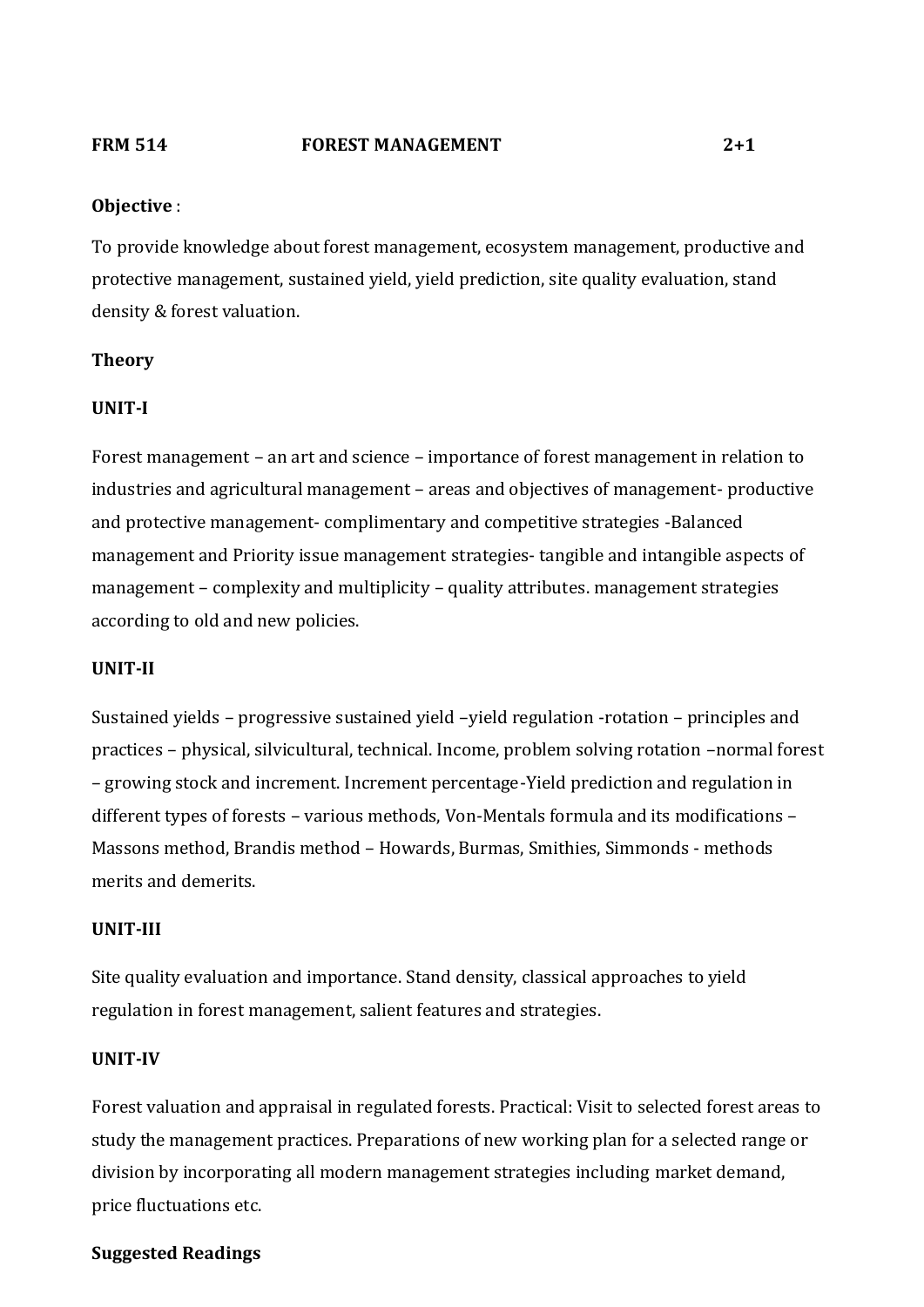- Bentley, J., Recknagel, A.B. 1985. Forest Management, International book distributors, Dehra Dun.
- Edmunds, D and Wollenberg, E 2003. Local Forest Management, Earthscan Publications, London.
- Fugomori, T. 2003. Ecological and Silvicultural strategies for sustainable forest management. Elsevier, Amsterdam
- Kathiresan, 1986. Essentials of Forest Management, Natraj Publishers, Dehra Dun.
- Pulparambil, J (2002) Forest Management an HRD approach. Uppal Publishing House, New Delhi
- Raison, R.J., Brown, A.J and Flimn, P.W. Criteria and Indicator for sustainable Forest Management. CABI, Publications, UK.
- Smith DM, Larson BC, Ketty MJ and Ashton PMS. 1997. The Practices of Silviculture-Applied Forest Ecology. John Wiley & Sons.

# **FRM 515 FORESTS AND PEOPLE 2+0**

#### **Objective**

It will help students to understand socio-economic, cultural and ecological relationship between forests and people. It will acquaint students with the role of people in forest management through analysis of need dependence and traditional interactions between forests and society.

Theory

#### **UNIT-I**

Forests and its importance, forest societies, interactions between forests and people, importance of forests in traditional farming systems, livestock economy and forests, social and cultural factors of forest management, man in ecosystem in relation to ecophilosophy.

#### **UNIT-I**I

Afforestation programmes and forest conflicts, wildlife and human conflicts, peoples movement in forest conservation like Chipko Movement, Gender dimension of forest management, tribals and forests. Pastoralists and their dependence on forests. Forests and economic security of tribals.

#### **UNIT-I**II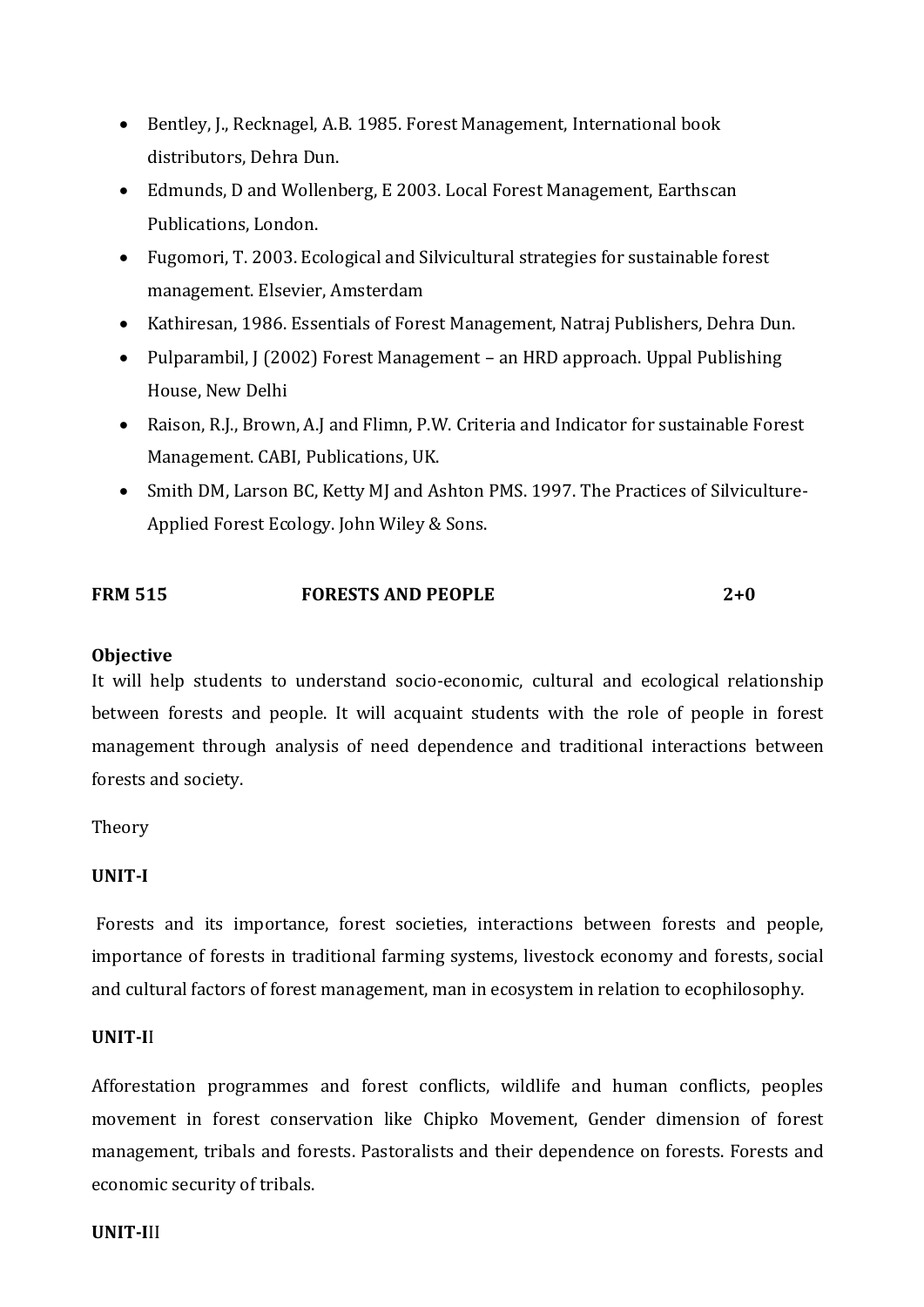Management of Commons and Common Property Resources (CPRs) and open access resources, forest management and sustainable livelihood strategies, forests and food security, eco-tourism and local development, land use change and forestry.

#### **UNIT-I**V

Forest rights, customary rights of people, community participation, biodiversity and ethnobotany, Joint Forest Management, global environmental change and land use; dams, forests and resettlement of tribals and non-triabals – case study, poverty alleviation and forests, tourism and forest management, role of NGOs and other CBOs community based organization in forest management.

#### **Suggested readings**

- Annamalai R. 1999. Participatory Learning Action and Microplanning for JFM.
- Dean SFRC, Coimbatore. FAO. 1978. Forestry for Local Community Development.
- FAO Publ. Shah SA. 1988. Forestry for People. ICAR.
- Tiwari KM. 1988. Social Forestry and Rural Development. International Book Distr.
- Vyas GPD. 1999. Community Forestry. Agrobios.

## **FRM 516 FOREST HYDROLOGY 1+1**

#### **Theory**

#### **UNIT-I**

Review of basics: Terminologies; Hydrological Cycle and its components; Rainfall-Runoff relationship; Hydrograph and its types; Distribution of global water resources; Subsurface distribution of water; Hydrological properties of water; Water-bearing earth formations (aquifer and types); Water quality and suitability; Groundwater flow – Darcy's Law.

#### **UNIT-II**

Resources inventory soil, land, water and Biota. Soil survey and land use planning –soil types, fertility, productivity, erosion and conservation practices. Water resource development, water availability, pressurized irrigation, crop water requirements and water use efficiency.

#### **UNIT-III**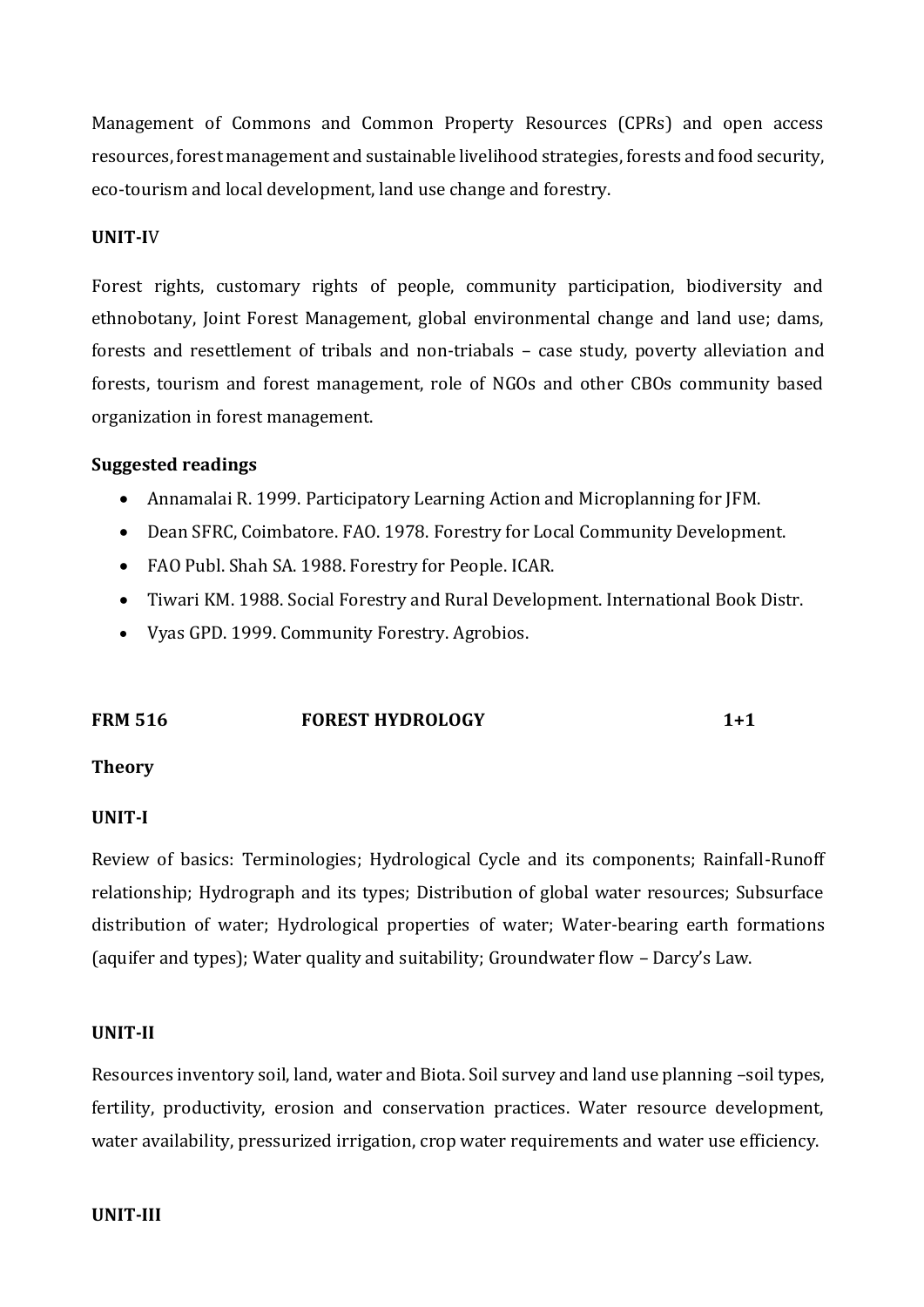Forests as a natural resource and its characteristics; Forest trees; Environmental functions of forests; Forests and precipitation (forest interception; relation between forests and depth of precipitation); Forests and drainage; Forests and evapotranspiration; Forest runoff processes; Forests and, stream-flow quantity and quality; Forests and stream sediment; Forests and flooding.

## **UNIT-IV**

Climate change – definition and its detection; Impact of climate change on water resources (impact on groundwater-level and depletion, -recharge, -quality); Arid zone hydrology – Introduction; Characteristics of arid zones; Thumb Rule; Groundwater Management – Basic concepts; Instruments and Institutions for groundwater management; Basic tools of groundwater management; Artificial recharge and groundwater recharge estimation; Groundwater quality management; Integrated Water Resources Management (IWRM).

**Practical**: Rain water budgeting – run off and soil loss, infiltration, soil moisture, deep percolation and ground water recharge, rainfall measurements hydrograph. Techniques for measuring subsurface flow on hill slopes. Filed study of hill slope flow processes.

## **Suggested readings:**

- David Keith Todd and Larry W. Mays Groundwater Hydrology  $(3^{rd}$  edition) Wiley Publishers, 2004.
- Fetter, C. W. Applied Hydrogeology (4<sup>th</sup> edition) Pearson Education, 2014.
- Ven Te Chow, David Maidment and Larry Mays Applied Hydrology (2<sup>nd</sup> edition), McGraw Hill, 2013.
- Mingteh Chang Forest Hydrology, An Introduction to Water and Forests ( $2<sup>nd</sup>$  edition) – CRC Press, 2012.
- Devendra M. Amatya, Thomas M. Williams, Leon Bren and Carmen de Jong (Editors) Forest Hydrology (Proceses, Management and Assessment) – CAB International, 2016.
- Baumer 1989. Agroforestry for watershed management. ICRAF, Kenya
- Dhruva Narayana VV 1993. Soil and water conservation research in India, ICAR, New Delhi
- Dutta SK. 1986. Soil Conservation and Land Management. International Book Distributors, Dehra Dun. Hamilton IS. 1987. Forest and Watershed Development and Conservation in Asia and the Pacific. International Book Distributors, Dehra Dun.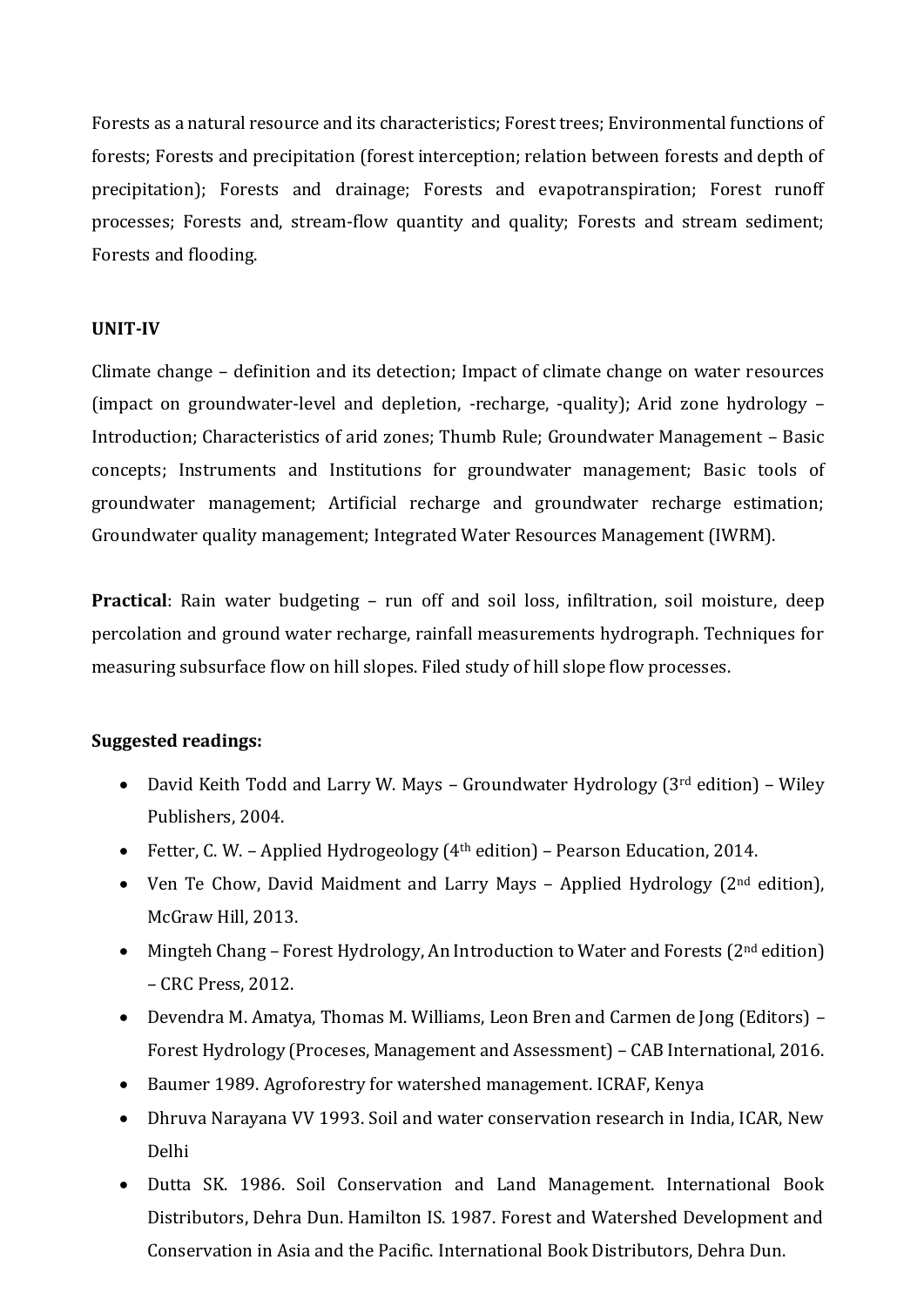- Hamilton IS. 1988. Tropical Forest Watersheds. Hydrologic and Soil Response to Major Uses of Conservation. International Book Distributors, Dehra Dun.
- Hewlett, JD and Nutter, WL 1969. An outline of forest hydrology. University of Georgia Press, Athens. Moorthy VVN. 1990. Land and Water Management. Kalyani Publishers.
- Morgan 1984. Soil Conservation. Nataraj Pub, Dehra Dun.
- Murty JVS 1995. Watershed Management in India. Wiley Eastern, New Delhi.
- Oswal MC. 1999. Watershed Management (For Dryland Agriculture), Associated Publishing Co., New Delhi.
- Rajora R. 1998. Integrated Watershed Management. Ravat Publ., New Delhi.
- Rama Rao. 1980. Soil Conservation. Standard Book Depot, Bangalore.
- Satterlund, DR. 1972. Wildland watershed management. The Ronald Press Company, New York.

# **FRM 517 PRINCIPLES AND PRACTICES OF ARBORICULTURE 1+1**

## **Objective**

To understand various techniques adopted for cultivation of trees and their utilization in landscaping and avenue planting.

## **Theory**

## **Unit 1**

Scope of arboriculture- Tree forms, shapes and architecture-arboriculture for soil improvement and soil conservation, for domestic and industrial produces, trees and environmental pollution control abatement- arboriculture for employment generation.

## **UNIT-II**

Avenue planting of trees species selection and planting methods, shade, water and nutrient management sprayers and dusters low volume and high volume sprayers, vapourizers, aerosols.

## **UNIT-III**

Planting and management of timber, ornamental flowering and foliage trees, multipurpose, medicinal and fruit trees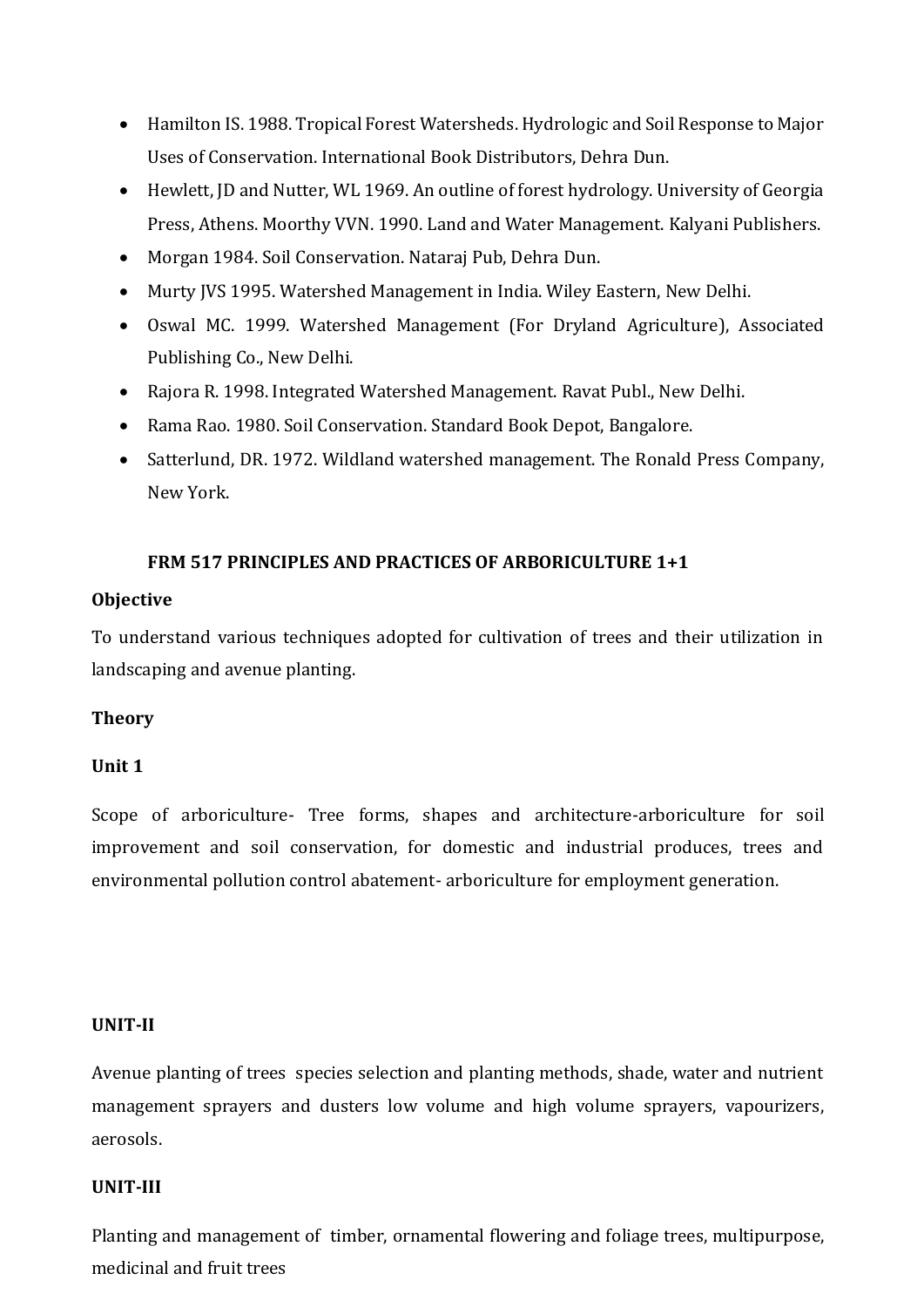## **UNIT-IV**

Designing and landscaping of parks and other public areas-landscaping with trees-principles and practices Social awareness and social concern of tree planting

## **Practical:**

Visit to arboretums and botanical gardens maintained by various institutes-Study the different forms and shapes of trees, explain tree architecture-make diagrams and sketch, study the role of trees in environmental amelioration.

## **Suggested reading**

- Ahuja, M.R and Libbey, W.J 1993. Clonal Forestry. Springer-Verlag, London
- Doormbos, M., Saith, A and White, B. 2000. Forest Nature, People, Power. Blackwell Publishers, Massachisetts, USA.
- James, N.D.G. 1989. The Aboriculturists Companion. Basel Blackwell Ltd. Oxford.
- Sagwal, S.S. 1994. Trees on Marginal Hands. Scientific Publishing Company, Jodhpur.

## **FRM 518 FOREST ECOSYSTEM ASSESSMENT AND MANAGEMENT 2+1**

#### **UNIT-I: Introduction**

Applications of remote sensing technique in forest resources; Introduction of Forest Resources and its Management, Use of Multispectral & Temporal Remote Sensing data, GIS and GPS in Forest Studies, Identification and classification of forest type and forest density, Quantification of forest resources, Wildlife Management, Identification of suitable site for Afforestation and assessing the Bio-diversity and Forest Carbon Dynamics, Social Forestry

#### **UNIT-II: Forest Mapping and Monitoring**

Natural Vegetation: Geographical distribution, types, extent and status of vegetation of the World, Asia-Pacific and India. Global forest resources assessment (FRA), Hierarchical forest cover classification scheme (FAO, NRSC, LCCS, FSI and others), Spectral properties of vegetation, factors affecting spectral reflectance. Aerial Photointerpretation: Forest information extraction from aerial photographs. Satellite image interpretation: On-screen and digital methods-based image interpretation for forest type and density mapping/monitoring. Spectral vegetation indices, phenology as discriminant for vegetation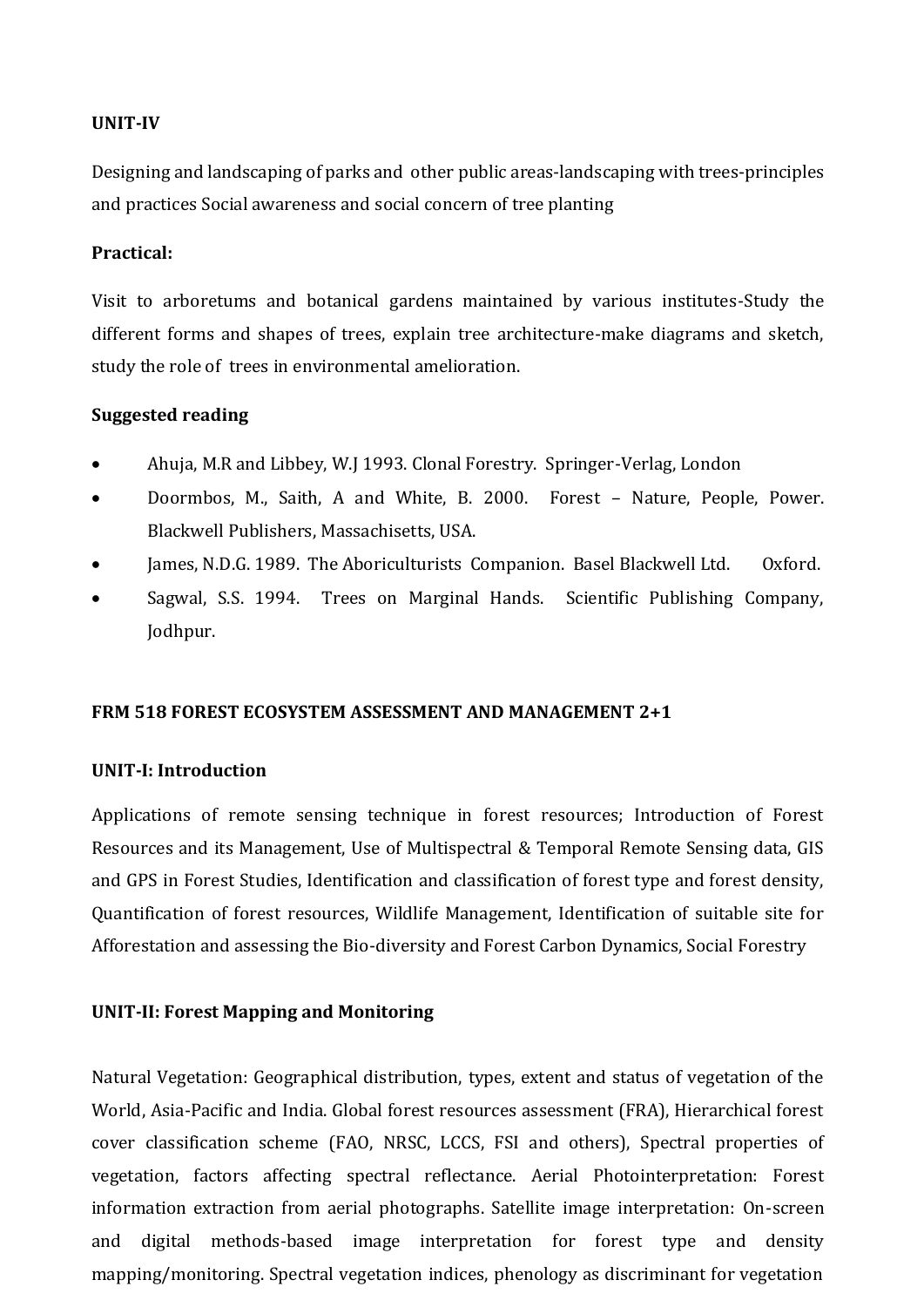differentiation, growth and green wave, Forest change detection using time series data, Forest biophysical parameters retrieval: Hyperspectral remote sensing for species/community delineation, Microwave remote sensing in forestry, LiDAR remote sensing for tree height determination, Biophysical spectral response-based forest canopy density (FCD) mapping.

#### **UNIT-III: Forest Informatics**

Fire ecology, Global and national issues, Fire detection and scar mapping, Fire risk assessment and modelling, Indian National Forest Fire Response Assessment and Support System (INFFRASS), Wildlife habitat: Concept of protected areas, Protected areas in India, Project Tiger, Project Elephant, wildlife corridors, Habitat suitability models and modelling, Wildlife Information System (WILIS) Biodiversity Information System (BIS), Indian Bioresource Information System (IBIN)

#### **UNIT-IV: Forest Ecosystem Analysis**

Forest Ecology: Forest ecosystems principles and concepts, Structural components, Functional analysis, Biogeochemical cycles, Carbon pools and fluxes assessment, Landscape ecology: Landscape concept, Landscape characterization, Landscape matrices, Landscape and ecosystem analysis, Forest, environment & climate: Forest, environment and climate change impacts on forests and biodiversity, Habitat/species loss, Environmental planning and management: Environmental policy and strategy, Environmental impact assessment and monitoring, Wetland monitoring and conservation planning, Agenda-21 and sustainable development planning, Biodiversity legislation, Biodiversity conservation planning

#### **Practicals:**

Familiarization with RS data types, Spectral properties of vegetation, Forest mapping & measurement using aerial photographs, Visual image interpretation, Digital image interpretation & Spectral vegetation indices, Forest change detection using time series data, Hyperspectral image interpretation, Microwave image interpretation, LiDAR data processing, Forest canopy density mapping, Spatial database generation on forest/fuel type and extent mapping, forest canopy density mapping, slope, aspect and elevation data generation, road, rail and settlements data generation, water body types and distribution mapping, Stock Mapping for Working Plan preparations, Forest fire risk modelling/danger rating using Landsat, ASTER, MODIS data.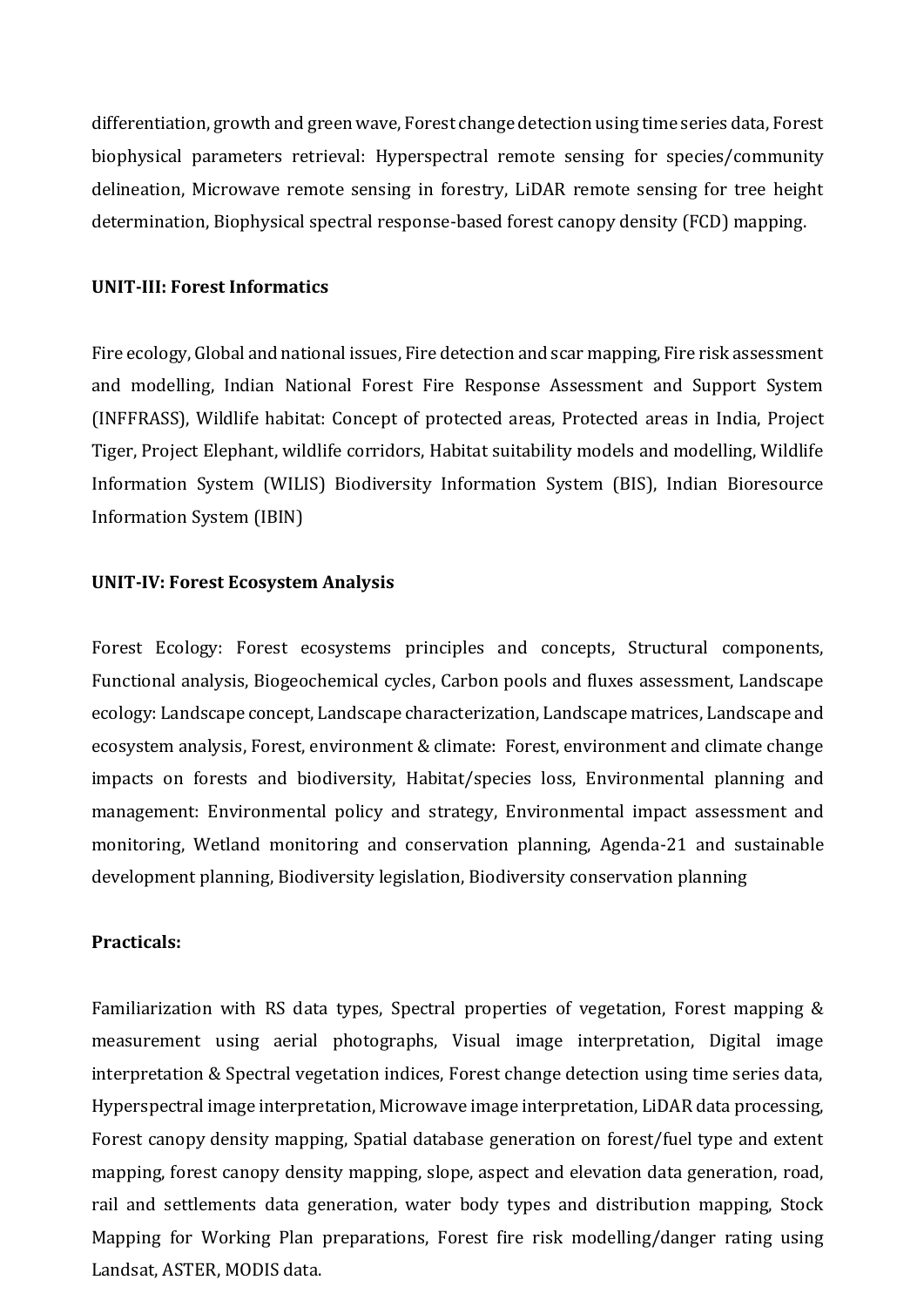#### **References:**

#### **Books and Reports**

1. Anonymous, 2009. State of Forest Report 2009. Forest Survey of India, Dehradun, India.

2. Anonymous, 2009. State of the World's Forests 2009. FAO, Rome

3. Champion, H.G. and Seth, S.K. 1968. A Revised Survey of the Forest Types of India. Manager of Publications, Govt. of India, New Delhi.

4. Collinson, A.S. 1988. Introduction to World Vegetation, 2nd Edn. Academic Division of Unwin Hyman Ltd., London. 37

5. Mueller-Dombois, D. and Ellenberg, H. 1974. Aims and Methods of Vegetation Ecology. Wiley, New York. 6. Jensen, J.R. 2007. Remote Sensing of the Environment: An Earth Resource Perspective, 2n d Edn. NJ: Prentice Hall.

7. Brooks, T.M., Mittermeier, R.A., Fonseca, G.A.B., Gerlach, J., Hoffmann, M., Lamoreux, J.F., Mittermeier, C.G., Pilgrim, J.D. and Rodrigues, A.S.L. 2006. Global biodiversity conservation priorities. Science313: 58-61.

8. Detwiler, R.P. and Hall, C.A.S. 1988. Tropical Forests and the Global Carbon Cycle. Science 239(4835): 42-47.

9. Goldammer J.G. 1999. Forests on fire. Science 284(5421): 1782-1783.

10. Gupta, S., Singh,S., Agarwal, S. And Roy, P.S. (2006). Degradation of Tropical Evergreen Forests In Mokokchung, Nagaland, India –A Geospatial Approach. International Journal of Ecology and Environmental Sciences 32(4): 345-356.

11. Kushwaha, S.P.S., Khan, A., Habib, B., Quadri, A. and Singh, A. 2004. Evaluation of sambar and muntjak habitats using geostatistical modelling. Current Science 86(10): 1390-1400.

12. Rands, M.R.W., Adams, W.M., Bennun, L., Butchart, S.H.M., Clements, Andrew, Coomes, David, Entwistle, A., Hodge, I., Kapos, V., Scharlemann, J.P.W., Sutherland, W.J., and Vira B. 2010. Biodiversity conservation: challenges beyond 2010. Science 329: 1298-1303.

13. Santilli, M., Moutinho, P., Schwartzman, S., Nepstad, D., Curran, L. and Nobre, C. 2005. Tropical deforestation and the Kyoto Protocol. Climatic Change 71(3): 267-276.

14. Thakur, A.K., Singh,G., S. Singh and Rawat, G.S. (2011). Impact of Pastoral Practices on Forest

Cover and Regeneration in the Outer Fringes of Kedarnath Wildlife Sanctuary, Western Himalaya. J. Indian Soc. Remote Sensing 39(1): 127-134.

15. Odum, E.P. 1975. Fundamentals of Ecology. W.B. Saunders, Philadelphia.

16. Forman, R.T.T. and Godron, M. 1986. Landscape Ecology. John Wiley & Sons, New York.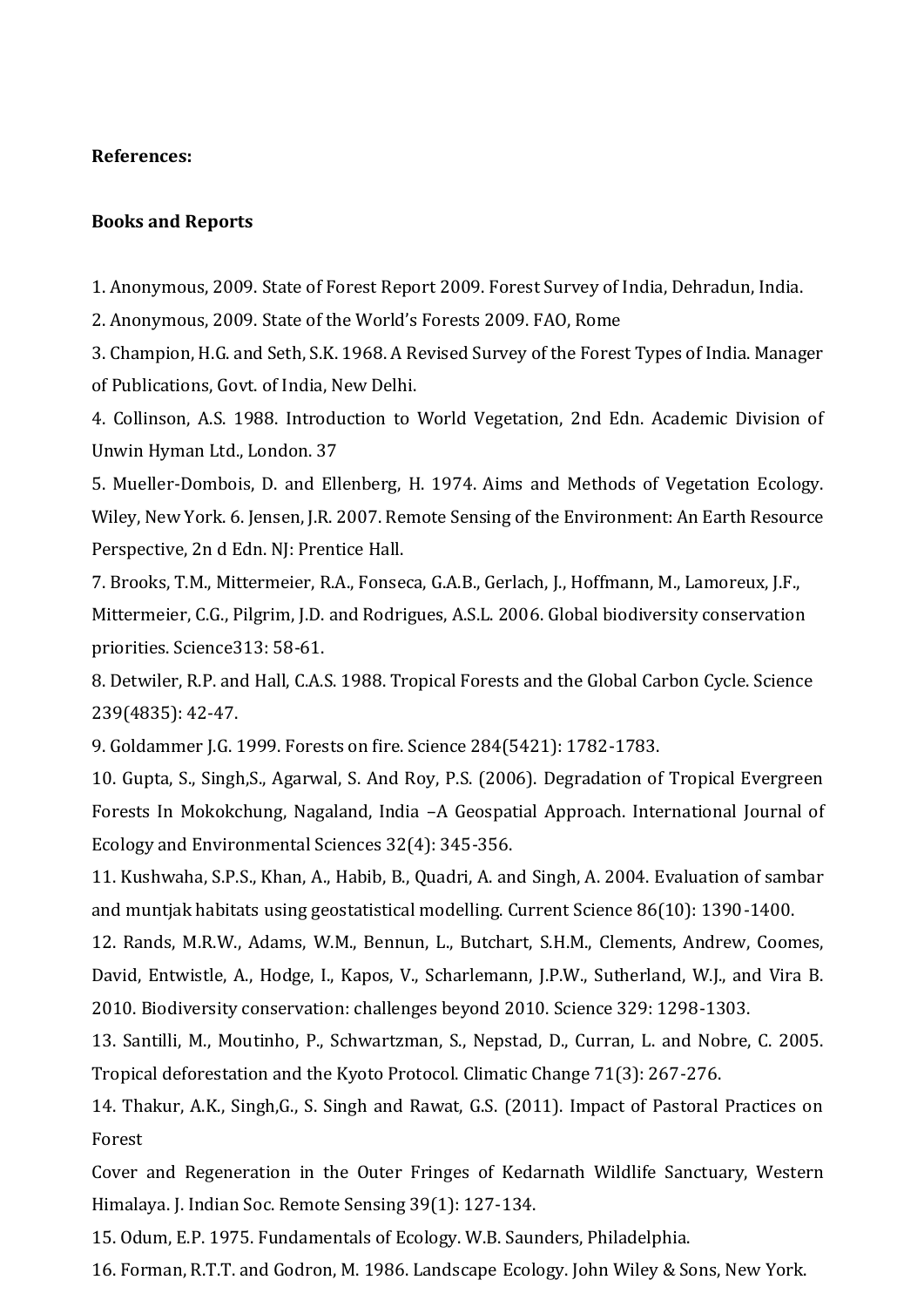17. Magurran, A.E. 2004. Measuring Biological Diversity. Blackwell Publishing, Oxford, UK. 18. Millennium Ecosystem Assessment 2005. Ecosystems and Human Well-Being: Synthesis. Island

Press, Washington, DC.

19. Singh, J.S., Singh, S.P. and Gupta, S.R. 2006. Ecology, Environment and Resource Conservation. Anamaya Publishers, New Delhi.

20. Richards, J.F. and Flint, E.P. 1994. Historic Land Use and Carbon Estimates for South and Southeast Asia 1880–1980. In: Daniel, R. C. (ed.), ORNL/CDIAC-61, NDP-046, Oak Ridge National Laboratory, Tennessee, U.S.A., 326 pp.

# **DEPARTMENT OF WILDLIFE SCIENCES**

# **WLS 511 FUNDAMENTALS OF CONSERVATION BIOLOGY 2+1**

#### **Objective:**

To provide knowledge about the various aspects of Conservation Biology such as biological diversity, design of protected areas network etc

## **Theory**

## **UNIT-I**

Introduction to Conservation Biology, Conservation of biodiversity, Patterns and processes; concepts of biodiversity, levels of biodiversity, patterns of losses.

## **UNIT-II**

Conservation Genetics, Management and conservation of genetic variation in natural populations.

## **UNIT-III**

Ex-situ conservation. Demographic issues, Population viability analysis, ecological restoration,

## **UNIT-IV**

Designing conservation reserve, Management to meet conservation goal; Control of invasive species, scales of management (on population level, habitat and landscape) of management and cultural context.

## **Practical:**

Seminar based discussion and paper analysis. Calculations of degree of inbreeding, MVP sizes, PHVA, etc. Evaluation of existing protected areas from the point of view of principles of conservation biology.

## **Suggested reading**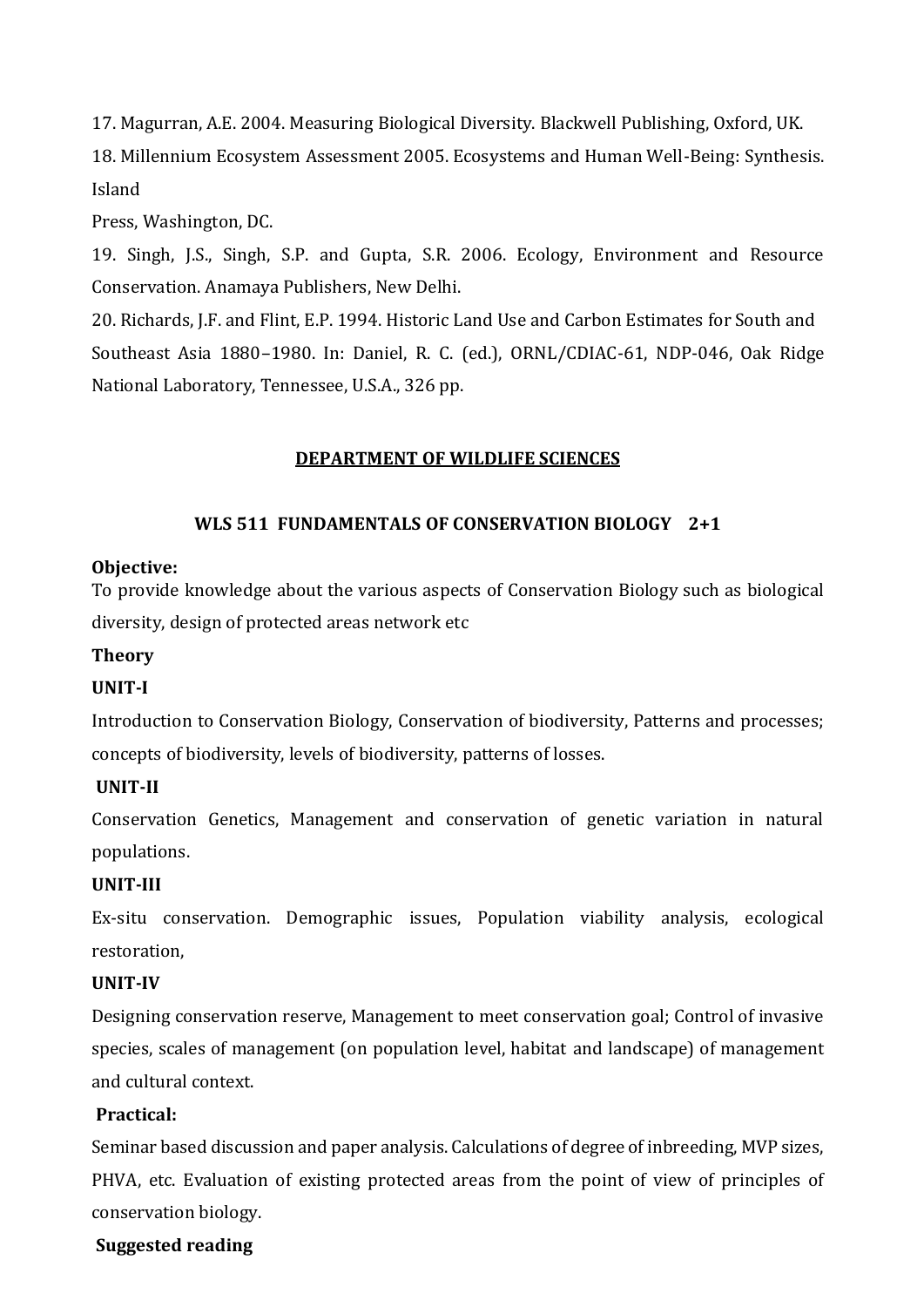- Primack, R.B. 1993. Essentials of Conservation Biology.
- Soiner, MA. Piank, E.R. 1981. Competition and niche theory. In Theoretical Ecology. May (ed). Pielou, E.C. 1975. Ecological Diversity. Wiley Interscience Pub.
- Hunterer, M.L. 1996. Fundamentals of Conservation Biology. Blackwell

# **WLS 512 ADVANCES IN WILDLIFE MANAGEMENT 2+1**

## **Objective:**

To acquaint about the wildlife management aspects

# **Theory**

# **UNIT-I**

History of wildlife management and conservation in India, Zoogeographic regions of the world, major biomes of the world, biogeographic zones of India.

# **UNIT-II**

IUCN revised red list categories, Red Data Book and red listing, Wildlife census, radio telemetry in wildlife studies. Captive wildlife: Zoos and safari parks. Captive breeding for conservation. Central Zoo Authority of India. Wildlife (Protection) Act, 1972.

# **UNIT-III**

Special projects for wildlife conservation. Project Tiger and Musk Deer Project. Captive breeding and reintroduction of threatened species. MAB, CITES, TRAFFIC.

# **UNIT-IV**

Human-wildlife conflicts, Wildlife health management, Protected area network of India, wildlife sanctuaries, national parks, biosphere reserves, world heritage sites, ramsar sites etc

## **Practical**

Exercise on the census methods, use of soft ware for analysis of census data. Pitfall trap, mist net, Sherman trap, camera trap, and other traps to study the wildlife.

# **Suggested readings**

- Berwick, S.H. and Saharia, V.B. 1995. Wildlife Research and Management. OUP, New Delhi.481pp.
- Dasmann, R.F. 1982. Wildlife Biology.
- Rajesh, G. Fundamentals of Wildlife Management, Justice Home, Allahabad.
- Reena Mathur. 1985. Animal Behaviour.
- OUP Sawarkar B. Wildlife Management. WII.
- Sukumar, R. Asian Elephant. Ecology and Management. OUP Cambridge.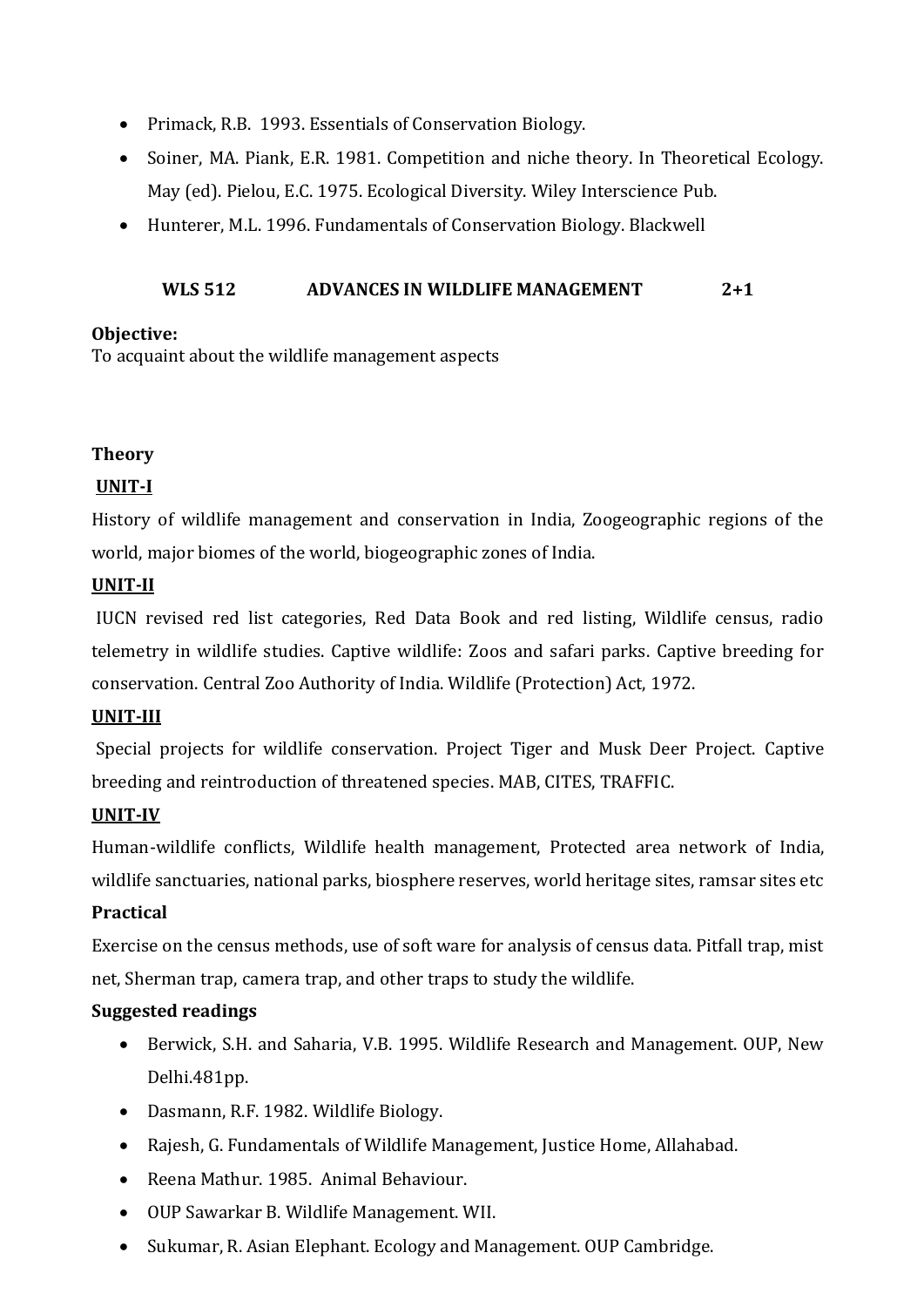- Wildlife Institute of India 2004. Compendium on the notes on the course Captive management of Endangered Species. WII. Dehra Dun
- Wodroffe, G. 1981. Wildlife conservation and modern zoo. Saiga Publishing Co., England Zoos Print and Zoo Zen, Published by Zoo Outreaches Organization, Coimbatore

# **WLS 513 ECOTOURISM - CONCEPT AND MODERN APPROACHES 2+1**

## **Objective**

To acquaint about the impact of tourism on ecology.

## **Theory**

#### **UNIT-I**

Eco tourism - study history of tourism, identify various forms of tourism and evolution of ecotourism. Dimensions of tourism and essential conditions for tourism to occur. Differences between tourism components. Mass tourism versus ecotourism.

## **UNIT-II**

Sustainable use, Understand dimensions of ecotourism and the criteria to qualify for ecotourism. Quebec declaration. Different forms of ecotourism like hard and soft ecotourism. Ecotourism indicators and conceptual differences between developing and developed countries.

## **UNIT-III**

Organized tours and Free Independent Travelers. World Tourism Organization. Problems with definition of ecotourism and criticisms.

## **UNIT-IV**

International organizations and NGOs promoting ecotourism. Sociological implications of eco-tourism.

## **Practical**

Students should make detailed reference on the various forms of Ecotourism in the World. Visit to various ecotourism areas and identify the tourism components- suggest modifications. Exercises on the blending of local cultural and sociological heritage with the various forms of ecotourism. Debate on the concept to reach the most viable. Once they agree on a concept, then the debate. Problems on common property resources and facilitate group discussion for recommendations. Discuss the merits and demerits of the recommendations. Evaluation and monitoring of the various ecotourism activities of the region. Identify an area where ecotourism in vogue- Identity the various ecosystem activities in the selected area,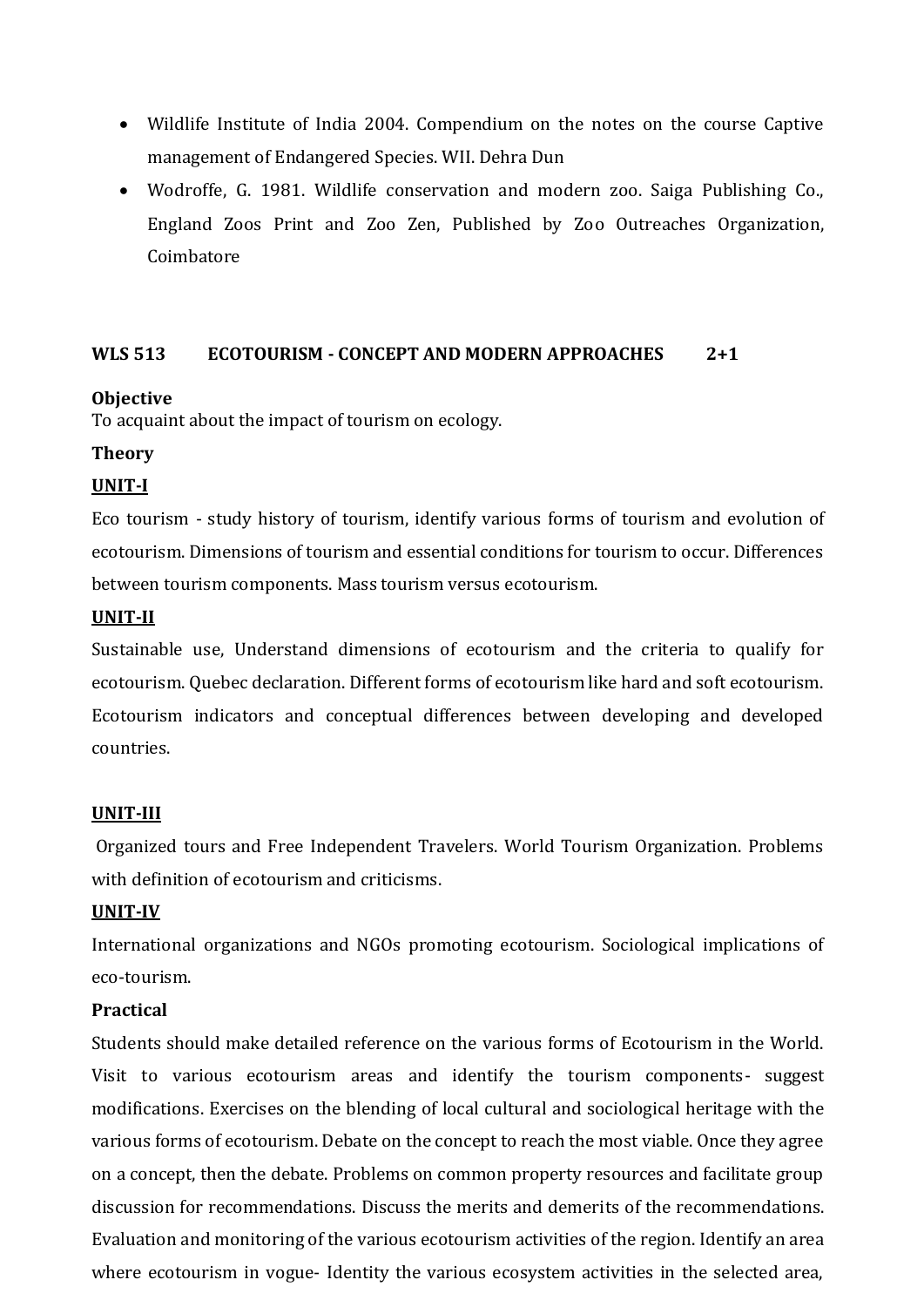evaluate in terms of economic feasibility, ecological adaptability and social acceptance. Climate change and its influence on carbon economy. Study the carrying capacity and impact of ecotourism activity on the ecosystem, suggest recommendation to overcome the ill effects of ecotourism.

#### **Suggested Readings**

- Baker CP. 1996. World Travel: A Guide to International Eco Journeys. Warner Books. Honey M. 1998. Ecotourism and Sustainable Development. Iceland Press.
- Luck M and Kirstges T. 2002. Global Ecotourism Policies and Case Studies. Channel View Publ. Neale G. 1999. Green Travel Guide. Earthscan.

## **WLS 514 WILDLIFE AND HABITAT ECOLOGY (2+1)**

#### **Objective**

To provide knowledge about the ecological aspects of wild animals and their habitat which in turn help the conservation of wild animals

## **Theory**

#### **UNIT-I**

Demographic and life history parameters, evolution of life history parameters: r & K selection, allometry, aging and sexing, life tables, methods of estimation of life history parameters, population dynamics: exponential, logistic and other forms of growth of population, density dependent and independent growth, population ecology of plants, population simulation, predator-prey systems, carrying capacity, population estimation methods: relative, absolute measures and age/sex composition. Preparation of sampling designs for population estimation.

#### **UNIT-II**

Community Ecology - Definitions and nature of commUNIT-Ies - Energy & materials flux through commUNIT-Ies; Productivity; Intra and inter-specific competition and mutualism; Community structure, organization and stability (guilds, resource partitioning, niche, competitive exclusion); measures of diversity and richness,edge, ecotones, interspersion and juxtaposition

#### **UNIT-III**

Physical and anthropogenic factors influencing terrestrial habitats. Habitat degradation and fragmentation. Successional changes and wildlife habitat. Inventory, evaluation and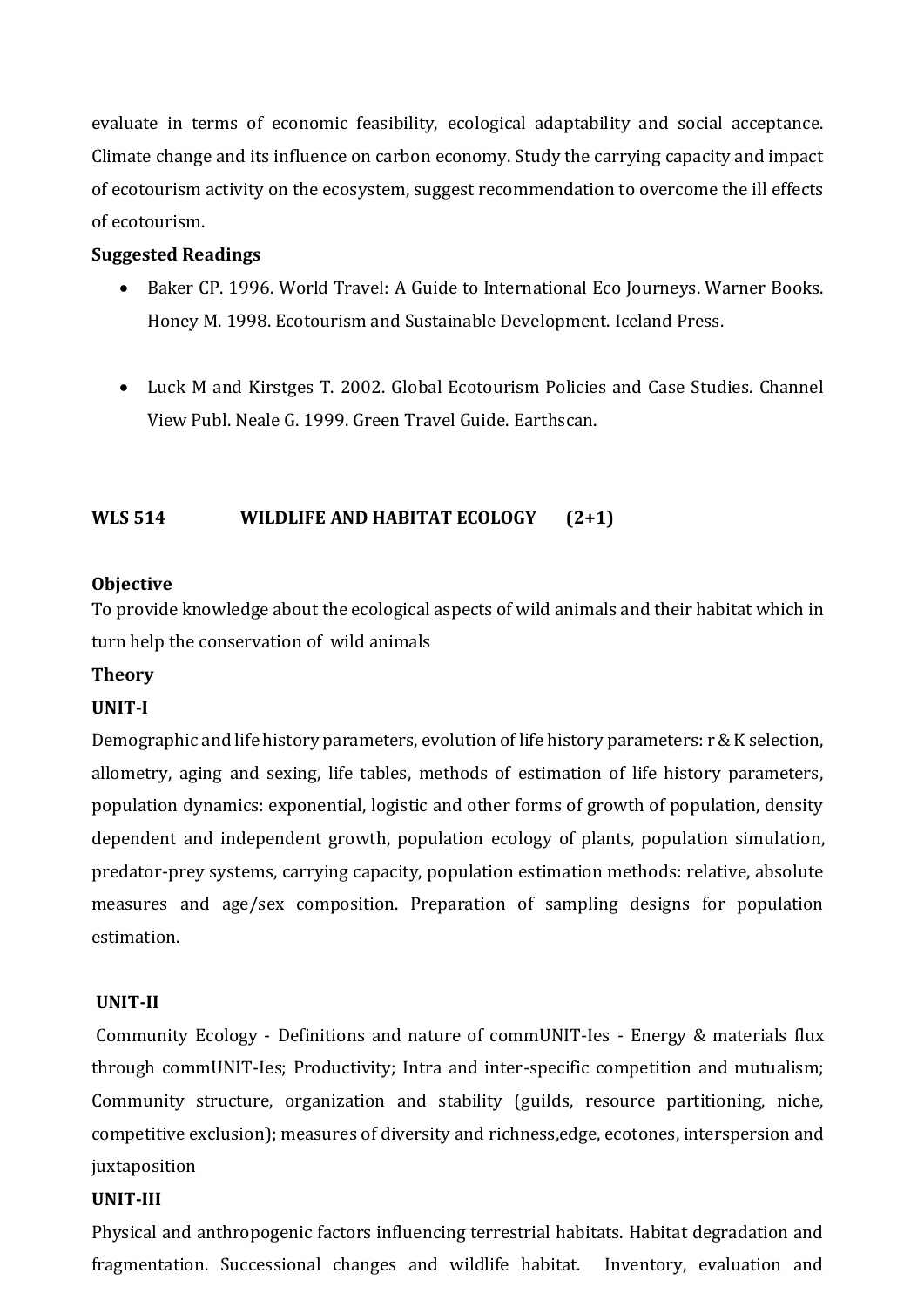monitoring of wildlife habitat - Measuring wildlife habitat, availability, quality, palatability of graze and browse. **UNIT-IV**

Inventory of unique habitats and their distribution, Animals signs as indicators of habitat use, use of map overlay approach in habitat evaluation. Monitoring changes in habitat parameters, use and availability of habitat resources.

## **Practicals**

Seminars and discussion of relevant published literature; Simulation (stochastic and deterministic) modeling of populations. Calculations of energy and productivity. Analysis of species diversity. Comparison of several techniques for quantitative habitat survey and mapping. Evaluating habitat availability and utilization. Field visits for habitat evaluation, visit to wetland areas and demonstration of habitat quantification techniques.

# **Suggested Readings:**

- Berry RJ and Hallen A. 1989. Animal Evolution, William Colliasn & Soni.
- Grover SP and Gupta. SK.1998, An introduction to Animal Behaviour. Bishansingh Mandra Pal Singh
- John A Cock. 1985. Animal Behavior an Evolutionary Approach. Sinavier Associates. Massachusetts.
- Reena Mathur 2000. Animal Behavior. Rastogi Publication
- Slater. RJB.1984. An introduction to Ethology. Cambridge University press.
- Stanley H. Anderson. 1990. Managing our Wildlife resource. Prentice Hall. New Jersey.
- Elton C.S.1927. Animal ecology, Sidgwick and Jackson, London.

## WLS 515 **ETHNOBIOLOGY AND TRIBAL WELFARE** 1+1

## **Objective**

To acquaint with tribals of Indian with particular emphasis on the tribals, their problems and welfare issues

## **Theory**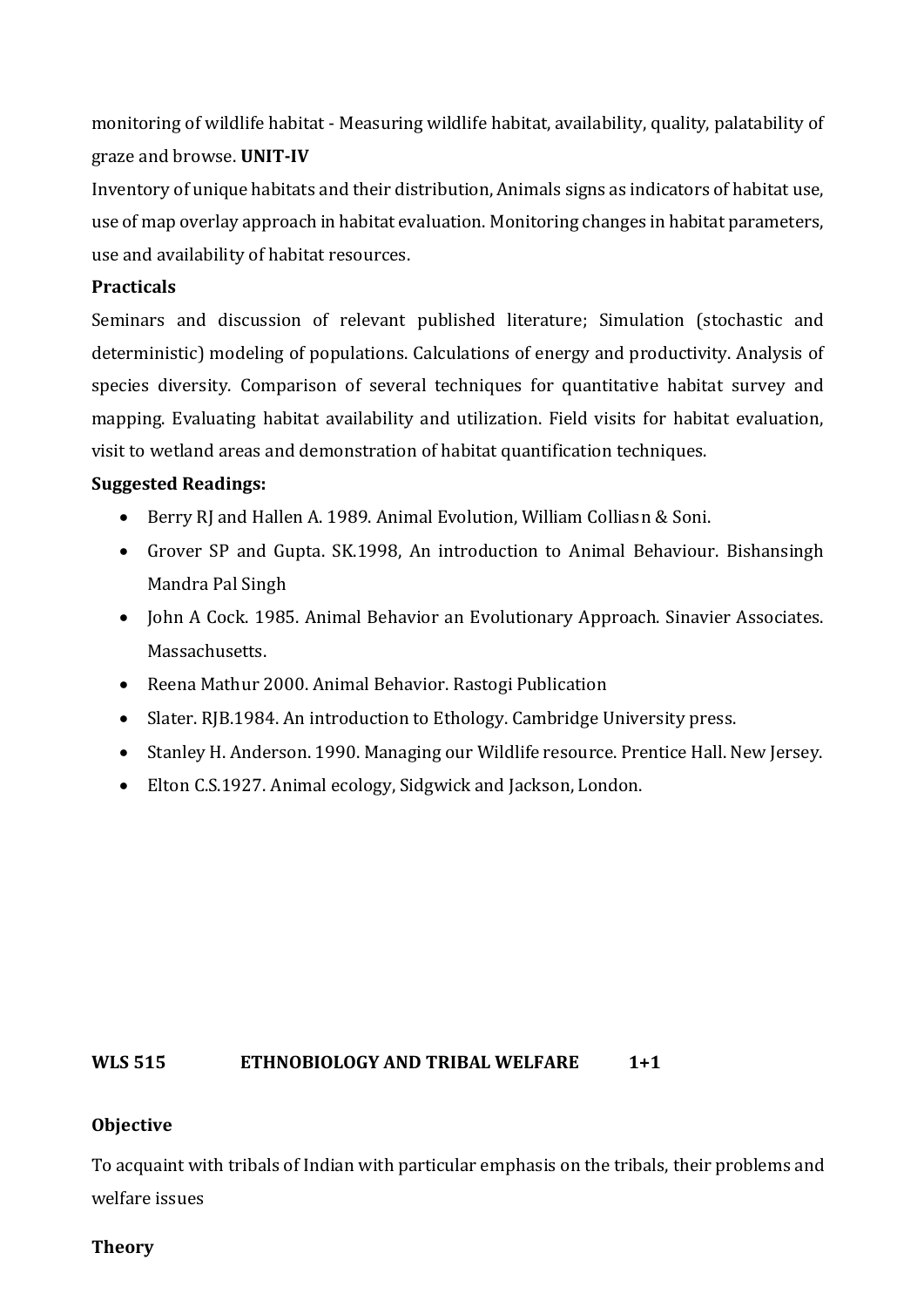#### **UNIT-I**

Ethnobiology - definition, Ethno botany, Ethno zoology, definition of tribe, main features. General economic, political and social structure, Racial classification, concepts of race, family, class, heirship, Principles of social grouping and social control. Cultural traditions, customs, ethos, beliefs and practices.

#### **UNIT-II**

Important tribes of India. Important tribes of Telangana. Tribal economy, features, occupational characteristics, interdependence with forests, role of NWFP in the life of tribes. Tribes and Forest policies - Rights and concessions and fall out. Constitutional safeguards for the welfare of tribes. Problems faced by tribes of India - Indebtedness and land alienation.

#### **UNIT-III**

Role of tribes in Forest and PA management. Tribal development schemes and problems in implementation. Legal provisions to safeguard tribal interests. Ethnic conflicts between tribes and non tribes. Voluntary organizations and tribal development. Tribal research priorities and back drop. The continuity and changes in culture of tribe and future of tribal society.

#### **UNIT-IV**

Tribals and JFM, Indigenous knowledge and tribal development, Ethno medicinal practices and traditional wisdom, Bio piracy of medicinal plants, Bio imperialism and bio prospecting. Tribal development and five year plans. Commercial forestry and indigenous people. Shifting cultivation and tribes. Tribes and forest development works, Eco development through tribal development – Important case studies of Protected areas and conservation reserves in India and Telangana. Human rights and tribes.

#### **Practical**

Visit to different tribal colonies to understand problems faced by them, Conduct surveys to evaluate the life standards. Visit to different development organizations and NGO's implementing tribal welfare schemes and study about research aspects of Indian tribes. Visit Vana Samrakshana Samiti (VSS) of tribes and understand their role in forest management.

#### **Suggested readings**

• Maheshwari K. 1998. Ethnobotany in S Asia. Scientific publishers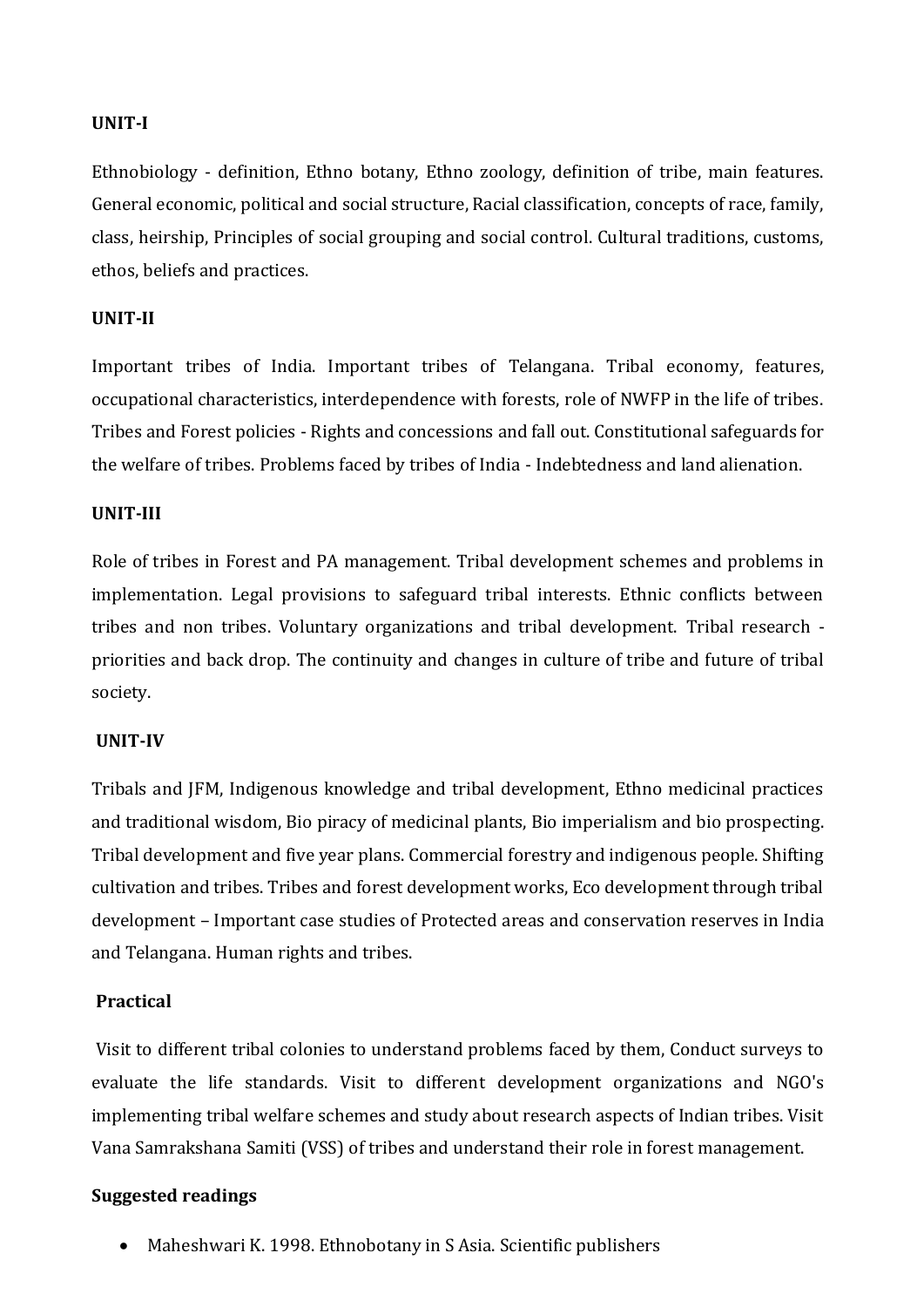- Pushpangathan et al. 1997. Conservation and Ecological Economics of biodiversity. Longman.
- Ramprasad Sangupta. 2001. Ecology and Economics. OUP

# **SUPPORTING COURSES**

# **STA 501 DESIGN OF EXPERIMENTS** 1+1

## **Objective**

Designing an experiment is an integrated component of research in almost all sciences. The students would be exposed to the concepts of Design of Experiments so as to enable them to understand the concepts involved in the basic principles of designing an experiment, collection of data, analysis and interpretation.

# **THEORY**

# **UNIT-I: PRINCIPLES OF EXPERIMENTATION**

Basic concepts – terminology in experimental designs – experiment – treatment – experimental unit – blocks – experimental error – principles – randomization, replication and local control – error control – selection of experimental material – uniformity trials – determination of optimum plot size – maximum curvature method.

## **UNIT-II: ANOVA AND MEAN COMPARISONS**

Analysis of variance – assumptions in analysis of variance – effects of failure of assumptions – identification and remedies – Data transformation – logarithmic, angular and square root transformations – multiple comparisons – critical difference (least significant difference) and Duncan's multiple range test (DMRT).

# **UNIT-III: SINGLE FACTOR EXPERIMENTS**

Designs for laboratory and field experiments – single factor experiments – Completely Randomised Design (CRD) with equal and unequal replications – layout of CRD – analysis of CRD – advantages and disadvantages of CRD – Randomised Block Design (RBD) – layout of RBD – analysis of RBD – advantages and disadvantages of RBD – efficiency of RBD over CRD – missing plot technique in RBD (one and two missing observations) – analysis of covariance (RBD) – multi- observation data.

# **UNIT-IV: FACTORIAL EXPERIMENTS**

Concept of factorial experiments – factor – levels of a factor – simple, main and interaction effects – advantages and disadvantages of factorial experiments – symmetrical and asymmetrical factorial experiments – comparison of single factor experiments and factorial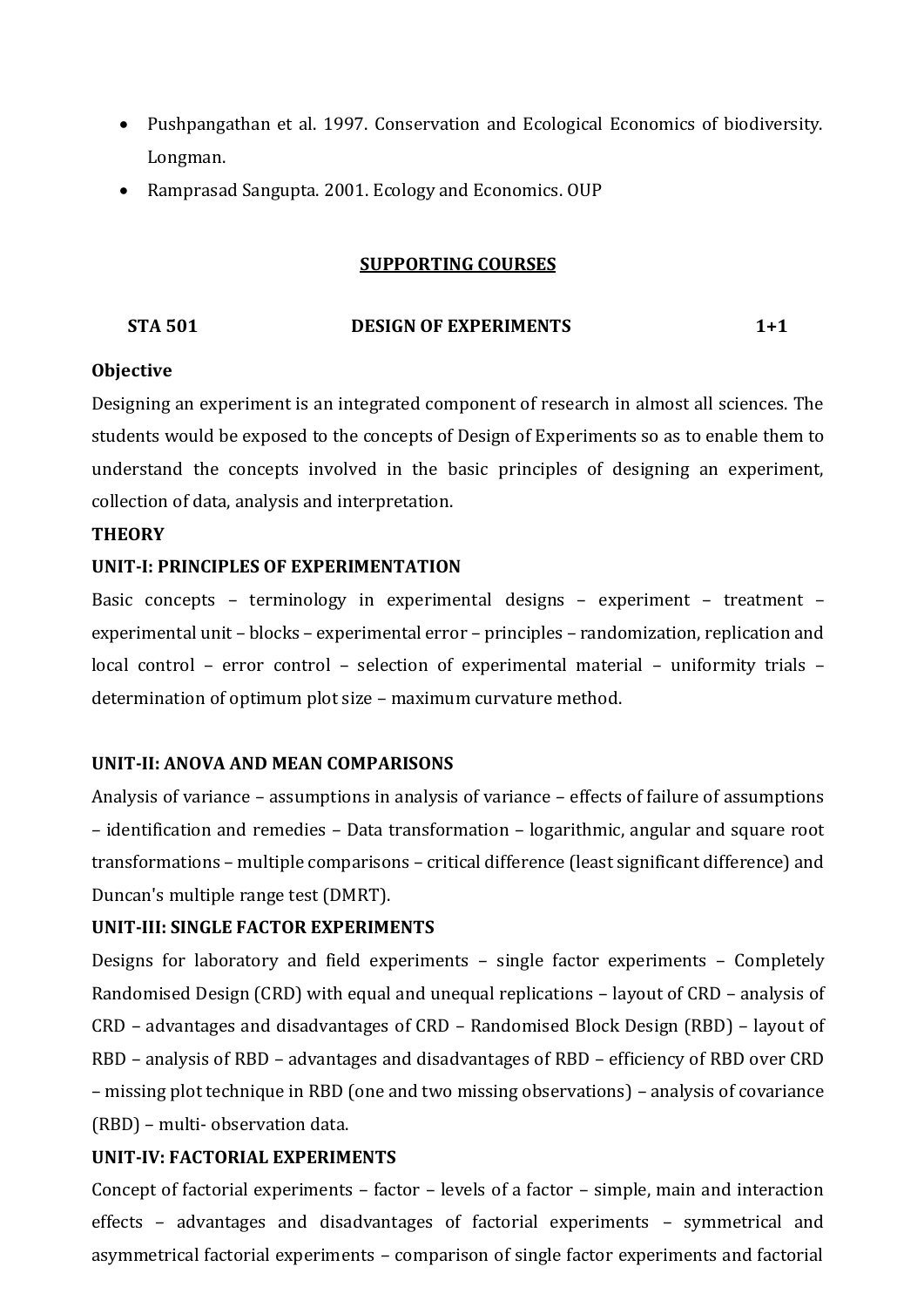experiments – 2n factorial experiments – analysis using regular method (RBD) – Yates algorithm – asymmetrical factorial experiment (up to 3 factors).

# **UNIT V: DESIGNS FOR FACTORIAL EXPERIMENTS**

Split-plot design – lay out – analysis – advantages and disadvantages – strip plot design – layout – analysis – advantages and disadvantages – split-split-plot design – layout – analysis.

# **PRACTICAL**

Determination of optimum plot size using uniformity trial – analysis of CRD with equal and unequal replications – comparison of means – analysis of RBD and calculating the efficiency of a design – analysis of RBD with log, square root and angular transformation of data – missing plot techniques in RBD with one and two missing observations – analysis of covariance in RBD – analysis of multi observation data (sampling in RBD) – symmetrical factorial experiment (RBD) – Yates algorithm – regular method – asymmetrical factorial experiment (RBD) – split–plot design – strip plot design – split–split plot design.

# **STA 502 REMOTE SENSING AND GEOGRAPHIC INFORMATION SYSTEM 2+1**

# **Objective**

To acquaint with the use of imageries, GIS and simulation in forest survey and management.

# **Theory**

# **UNIT-I**

The use of aerial photography, satellite imagery and geographic information system for the collection, storage and spatial analysis for geo- referenced forest resources data and information.

# **UNIT-I**I

The integration of spatial data analysis systems with knowledge-based systems and/or simulation systems for the development of information/decision support systems for forest management;

# **UNIT-I**II

Satellite systems; satellite imageries – techniques, uses and limitation;

# **UNIT-I**V

Future prospects of remote sensing in India; softwares used in remote sensing ; GIS versus remote sensing; GIS Software used in forestry and environments; Analysis of data; Application of GIS in forestry.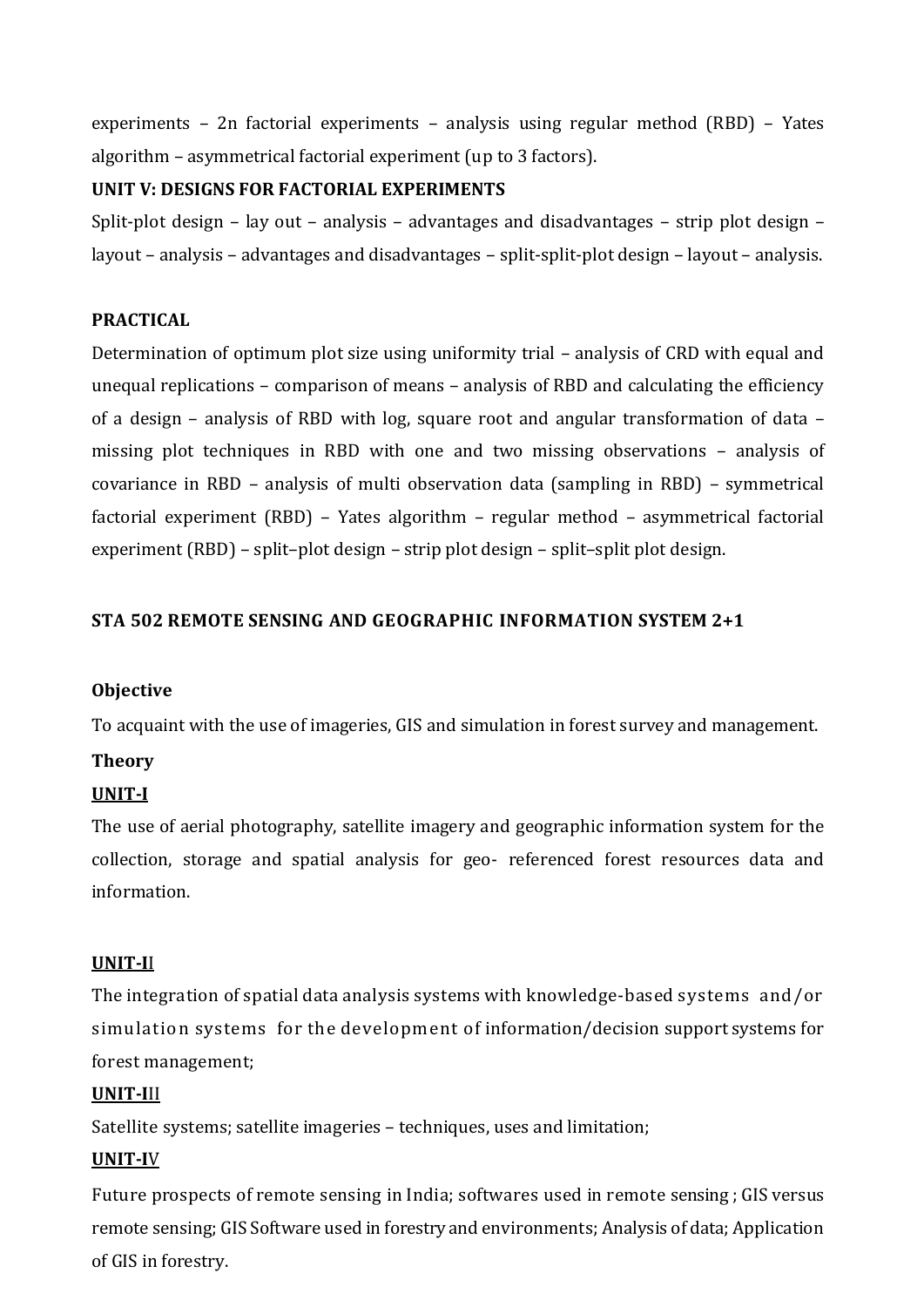## **Practical**

Uses of various photogrammetry instruments, recognition and identification of objects on photography, compilation of maps and their interpretation, Hands on practice on remote sensing and GIS, software.

#### **Suggested Readings**

- Burrough PA. 1990. *Principles of GIS for Land Resources Assessment.*
- Oxford & IBH.
- Lillsand TM. 1989. *Remote Sensing and Image Interpretation.* John Wiley. Narayanan LRA. 1999. *Remote Sensing and its Application.* Universities Press (India) /Orient Longman.
- Sharma NK. 1986. *Remote Sensing and Forest Survey.* International Book Distr.

# **STA 503 APPLIED STATISTICAL METHODS 1+1 OBJECTIVE**

The students would be exposed to concepts of statistical methods and statistical inference that would help them in understanding the importance of statistics. It would also help them in understanding the concepts involved in computation, analysis and interpretation.

## **THEORY**

## **UNIT-I: SAMPLING THEORY AND ESTIMATION**

Sampling theory – population – finite and infinite population – parameter – sample – statistic – sampling – need for sampling – probability sampling – simple random sampling (SRS) – methods of selection of SRS – lottery method and random number table method – non–probability sampling – purposive and judgment sampling – sampling distributions – standard error and its uses – Estimation theory – estimate – estimator – types of estimation – point estimation – properties of good estimators – unbiasedness, consistency, efficiency and sufficiency – interval estimation – confidence limits – confidence interval.

## **UNIT-II: TEST OF HYPOTHESIS**

Test of significance – null and alternative hypothesis – Type I and Type II errors – critical region – level of significance – degrees of freedom – large sample test – tests for significance of means and proportions for large samples – small sample test –  $t-$  test – testing the significance of single mean – testing the significance of two means for independent and paired samples – F-test for equality of two variances –  $\mathbb{Z}^2$  test for goodness of fit and test for independence of attributes – test for equality of several variances (Bartlett's test).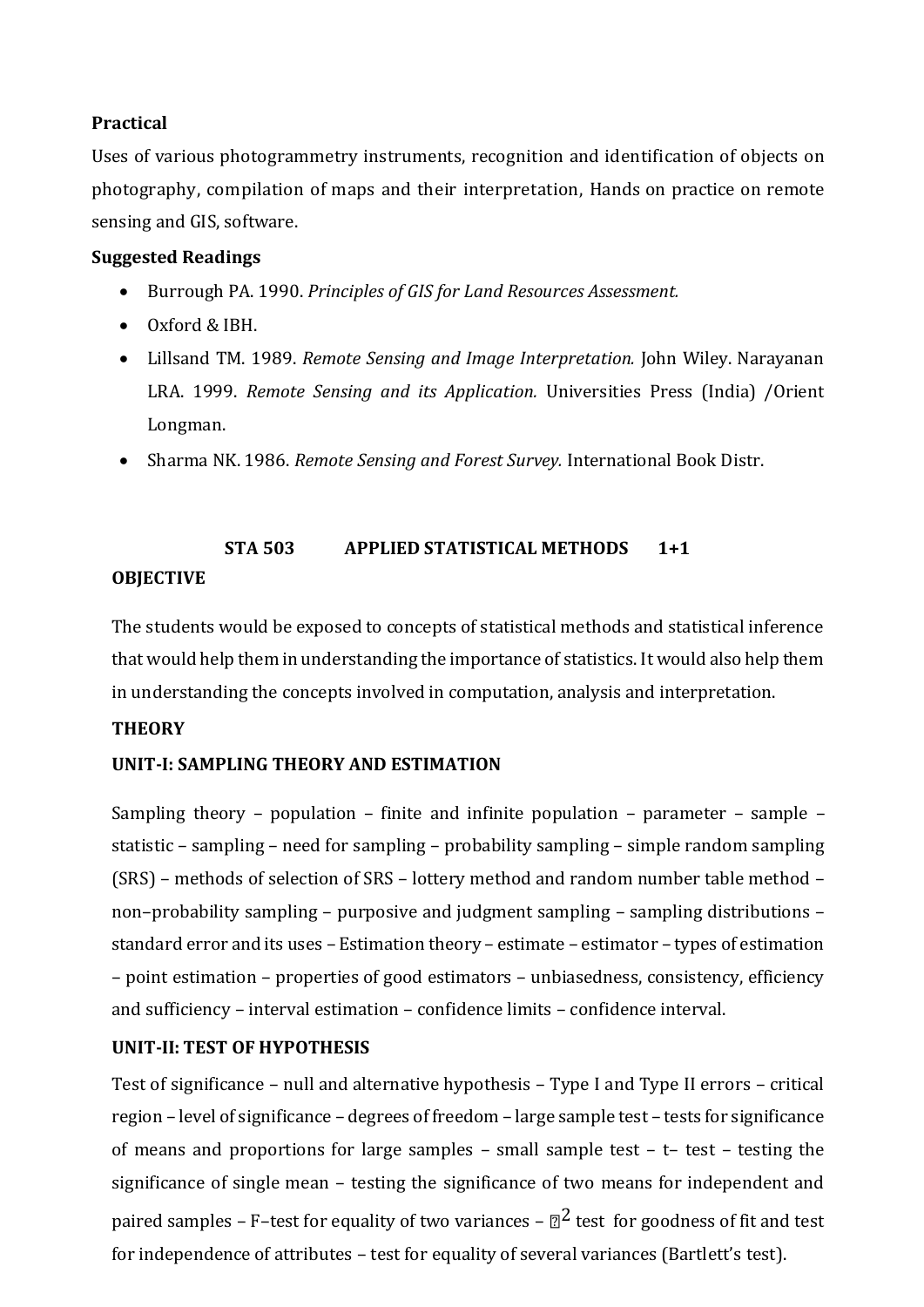#### **UNIT-III: CORRELATION ANALYSIS**

Bivariate distribution – simple correlation – meaning – assumptions – positive and negative correlation – scatter diagram – computation of correlation coefficient – properties of correlation coefficient – testing and interpretation of correlation coefficient – coefficient of determination – Fisher's Z–transformation – testing several correlation coefficients – Spearman's rank correlation (with and without ties).

### **UNIT-IV: SIMPLE LINEAR REGRESSION ANALYSIS**

Regression – simple linear regression – meaning – assumptions – fitting of simple linear regression equation of y on x – properties of regression coefficient – testing and interpretation of regression coefficient and intercept.

## **UNIT V: MULTIPLE LINEAR REGRESSION ANALYSIS**

Multiple linear regression – assumptions – difference between simple and multiple linear regression – standardised and partial regression coefficients – fitting of multiple linear regression equation – testing the regression coefficients – interpretation of regression coefficients – multiple correlation – coefficient of multiple determination  $(R^2)$  – interpretation of  $R^2$  – selection of variables – stepwise regression approach – multicollinearity – applications of dummy variables.

#### **PRACTICAL**

Interval estimation for means and proportion  $-$  large sample test  $-$  Z test  $-$  tests for significance of means and proportions for large samples – small sample test – t–test – testing the significance of single mean – testing the significance of two means for independent and paired samples – F–test for equality of two variances – chi square test for goodness of fit and test for independence of attributes – test for equality of several variances (Bartlett's test) – Simple correlation – computation of correlation coefficient – properties of correlation coefficient – testing and interpretation of correlation coefficient – coefficient of determination – Fisher's Z–transformation – testing several correlation coefficients – Spearman's rank correlation (with and without ties) – Simple linear regression – fitting of simple linear regression equation of y on x – testing and interpretation of regression coefficient and intercept – Multiple linear regression – fitting of multiple linear regression equation – testing the partial regression coefficients – interpretation of regression coefficients.

### **SUGGESTED READINGS**

1. Rangaswamy, R, 2009, A text book of Agricultural Statistics, New Age International (P) Ltd., New Delhi.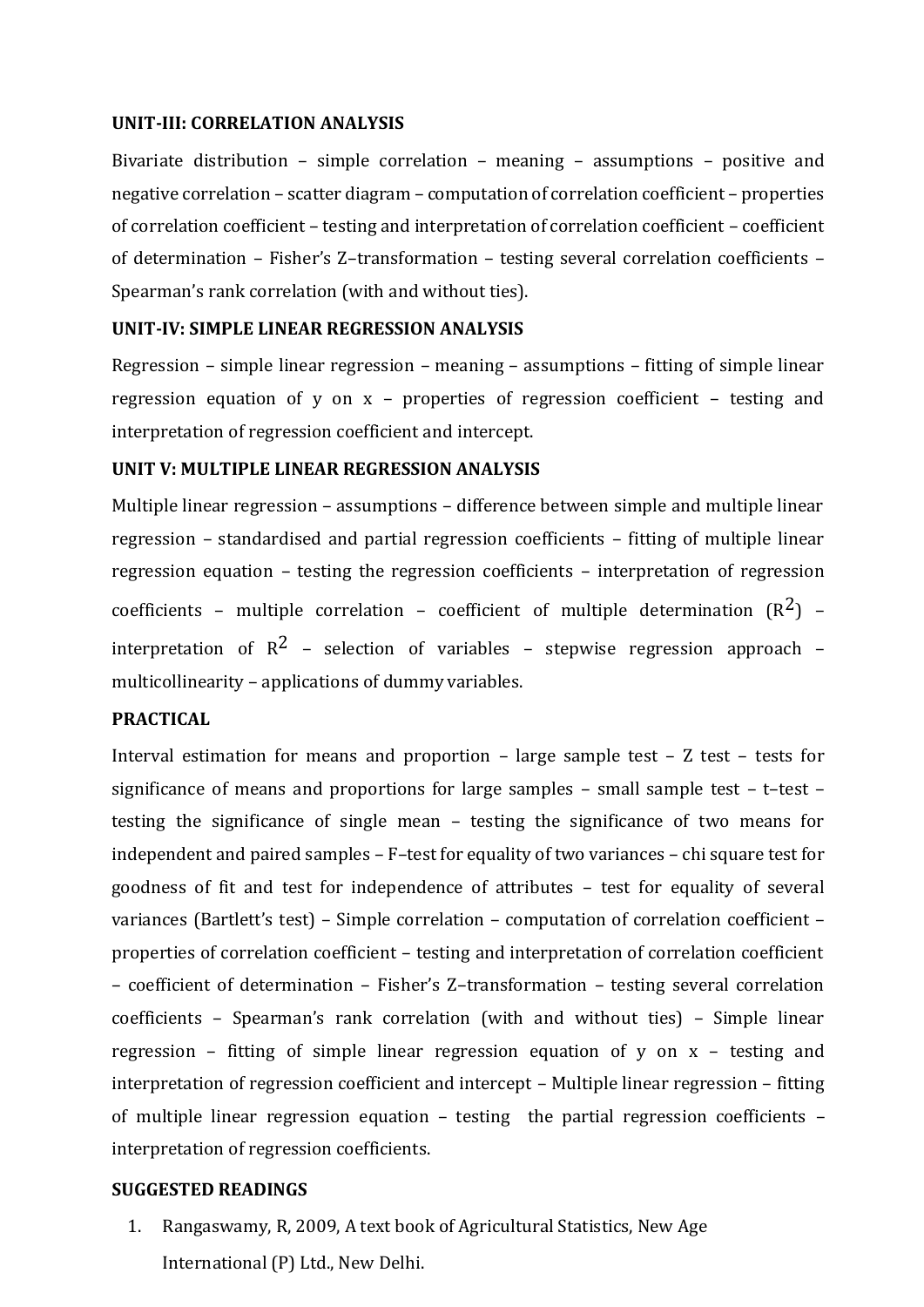- 2. Gupta. S.P, 2005, Statistical Methods**,** Sultan Chand & Sons, New Delhi.
- 3. K.P. Dhamu and K. Ramamoorthy, 2007, Statistical Methods, Agrobios (India), Jodhpur.
- 4. S.C. Gupta & V.K. Kapoor, 2006, Fundamentals of Mathematical Statistics, Sultan Chand & Sons, New Delhi.
- 5. Sahu P.K, 2007, Agriculture and Applied Statistics-I, Kalyani Publishers, Ludhiana.
- 6. D.C. Sanchetti & V.K. Kapoor**,** 2007, Statistics (Theory, Methods and Application), Sultan Chand & Sons, New Delhi.
- 7. G. Nageswara Rao, 2007, Statistics for agricultural sciences, BS Publications, Hyderabad
- 8. E.V. Divakara Sastry, 2007, Essentials of Agricultural Statistics, Pointer Publishers, Jaipur.
- 9. Murray R. Spiegel and Larry J. Stephens, 2007, Schaum's Outline of Theory and Problems of Statistics, McGraw–Hill, New Delhi.

## **SUGGESTED WEBSITES**

- 1. [http://www.statistics.com/resources/glo.ssary/](http://www.statistics.com/resources/glossary/)
- 2. [www.statsoft.com](http://www.statsoft.com/)
- 3. [http://www.iasri.res.in/ebook/EB\\_SMAR/index.htm](http://www.iasri.res.in/ebook/EB_SMAR/index.htm)
- 4. [www.stats.gla.ac.uk/steps/glossary/index.html](http://www.stats.gla.ac.uk/steps/glossary/index.html)
- 5. <http://davidmlane.com/hyperstat/>
- 6. <http://www.stattrek.com/>
- 7. [http://www.businessbookmall.com/Statistics Internet Library.htm](http://www.businessbookmall.com/Statistics%20Internet%20Library.htm)
- 8. <http://www.stat-help.com/>

### **STA 504 COMPUTER APPLICATIONS IN STATISTICS 0+1**

#### **OBJECTIVE**

This course is meant for exposing the students in the usage of various statistical packages like Ms. Excel, SYSTAT and SAS for analysis of data. It would provide the students hands on experience in the analysis of their research data. This course is useful to the students of all disciplines.

## **PRACTICAL**

Operating system – windows – MS Excel – statistical functions – measures of central tendency – mean, median, mode, geometric mean, harmonic mean – quartiles and percentiles – measures of dispersion – range, quartile deviation, mean deviation, standard